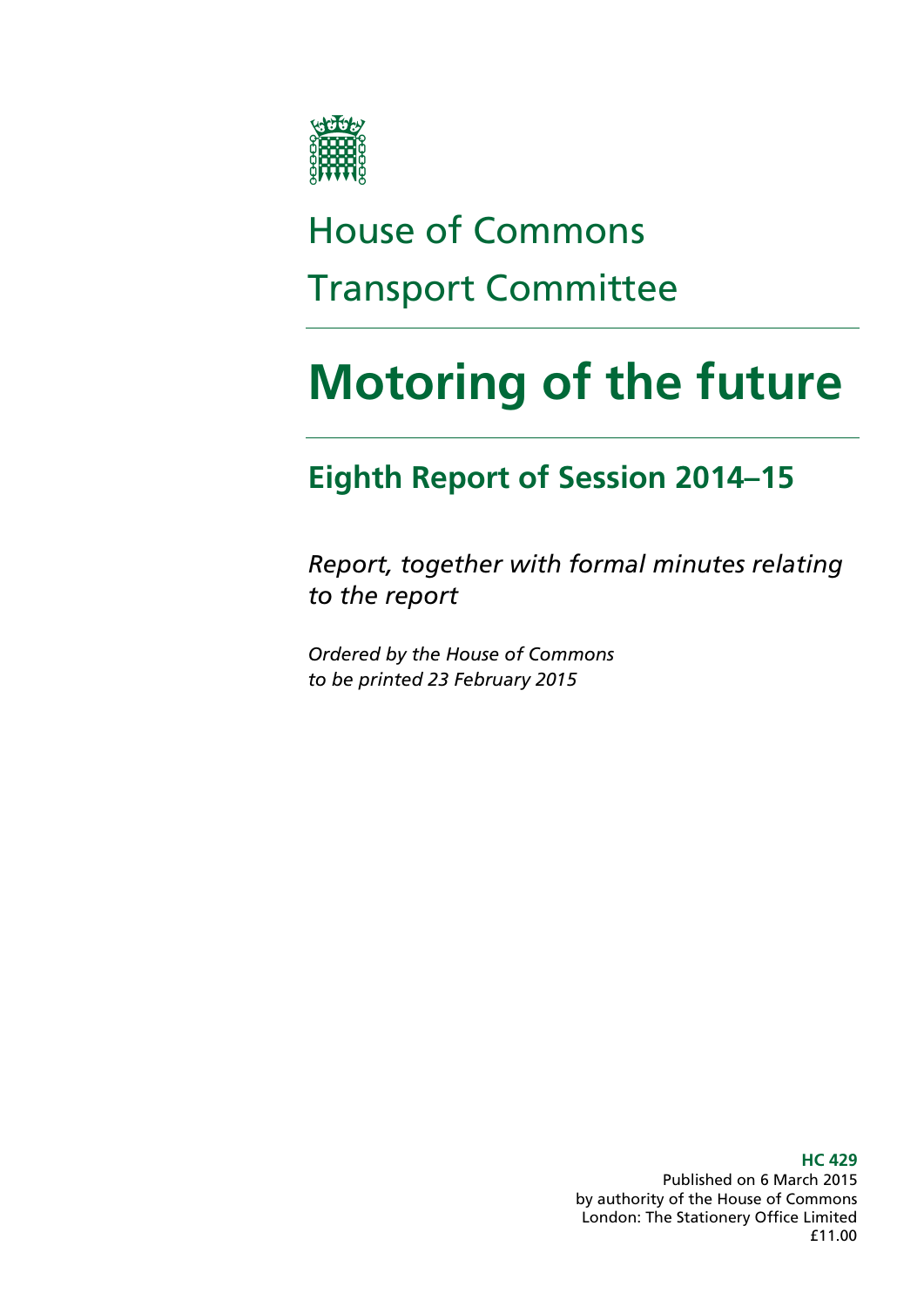#### **The Transport Committee**

The Transport Committee is appointed by the House of Commons to examine the expenditure, administration, and policy of the Department for Transport and its Associate Public Bodies.

#### **Current membership**

Mrs Louise Ellman *(Labour/Co-operative, Liverpool Riverside) (Chair)* Sarah Champion *(Labour, Rotherham)* Jim Fitzpatrick *(Labour, Poplar and Limehouse)* Mr Tom Harris *(Labour, Glasgow South)* Karen Lumley *(Conservative, Redditch)* Jason Mc Cartney *(Conservative, Colne Valley)* Karl Mc Cartney *(Conservative, Lincoln)* Mr Adrian Sanders *(Liberal Democrat, Torbay)* Chloe Smith *(Conservative, Norwich North)* Graham Stringer *(Labour, Blackley and Broughton)* Martin Vickers *(Conservative, Cleethorpes)*

#### **Powers**

The Committee is one of the departmental select committees, the powers of which are set out in House of Commons Standing Orders, principally in SO No 152. These are available on the internet via www.parliament.uk.

#### **Publication**

The Reports of the Committee are published by The Stationery Office by Order of the House. All publications of the Committee (including press notices) are on the internet at [http://www.parliament.uk/transcom.](http://www.parliament.uk/business/committees/committees-a-z/commons-select/transport-committee/) A list of Reports of the Committee in the present Parliament is at the back of this volume.

The Reports of the Committee and the formal minutes relating to that report are available in a printed volume. Written evidence is published on the internet only.

#### **Committee staff**

The current staff of the Committee are Gordon Clarke (Clerk), Nick Beech (Second Clerk), Alexandra Meakin (Committee Specialist), Adrian Hitchins (Senior Committee Assistant), Stewart McIlvenna (Committee Assistant), and Hannah Pearce (Media Officer)

#### **Contacts**

All correspondence should be addressed to the Clerk of the Transport Committee, House of Commons, 14 Tothill Street, London SW1H 9NB, The telephone number for general enquiries is 020 7219 3266; the Committee's email address i[s transcom@parliament.uk](mailto:transcom@parliament.uk)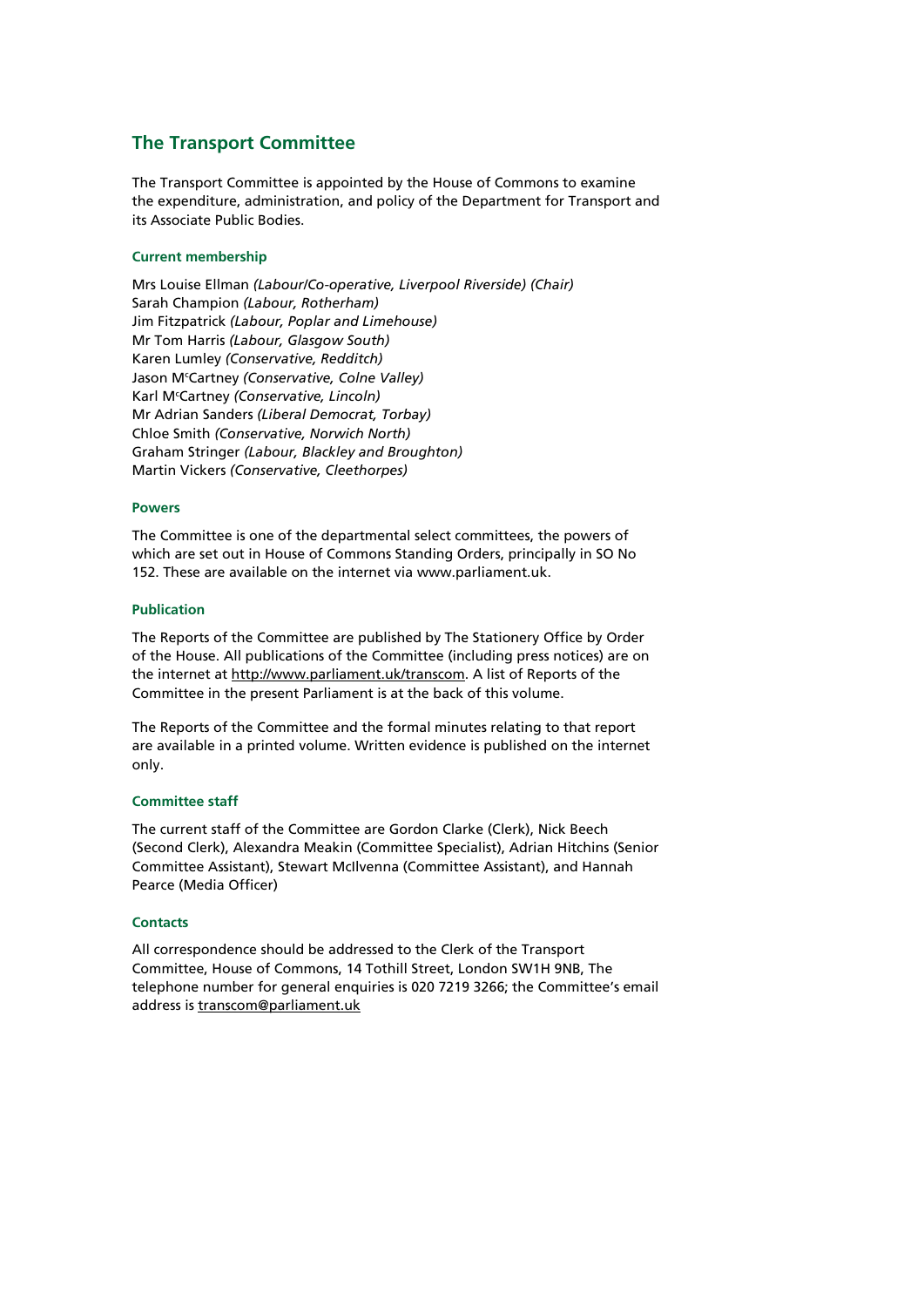# **Contents**

| <b>Report</b><br>Page   |                                                                  |    |
|-------------------------|------------------------------------------------------------------|----|
|                         | <b>Summary</b>                                                   | 3  |
| 1                       | <b>Introduction</b>                                              | 5  |
|                         | Inquiry                                                          | 6  |
| $\overline{\mathbf{2}}$ | <b>Planning for change</b>                                       | 7  |
|                         | Vision and strategy                                              | 7  |
| 3                       | <b>Advances in technology</b>                                    | 11 |
|                         | Safety                                                           | 11 |
|                         | Autonomous and connected vehicles                                | 13 |
|                         | <b>Telematics</b>                                                | 15 |
|                         | Big data                                                         | 16 |
|                         | Data governance                                                  | 17 |
|                         | Low carbon vehicles and fuels                                    | 18 |
|                         | Plug-in electric vehicles                                        | 18 |
|                         | Fuel cell electric vehicles                                      | 19 |
|                         | Promoting a range of low carbon solutions                        | 20 |
|                         | Rate of adoption of low carbon fuels and vehicles                | 21 |
|                         | Role of OLEV                                                     | 22 |
| 4                       | <b>Managing change</b>                                           | 24 |
|                         | Public confidence                                                | 24 |
|                         | Regulatory framework                                             | 24 |
|                         | <b>Research and trials</b>                                       | 26 |
|                         | Driver training                                                  | 28 |
|                         | International standard setting                                   | 28 |
|                         | eCall                                                            | 29 |
|                         | Other barriers to adoption                                       | 30 |
| 5                       | <b>Conclusion</b>                                                | 31 |
|                         | <b>Conclusions and recommendations</b>                           | 32 |
|                         |                                                                  |    |
|                         | <b>Formal Minutes</b>                                            | 36 |
|                         | <b>Witnesses</b>                                                 | 37 |
|                         | <b>Published written evidence</b>                                | 38 |
|                         | List of Reports from the Committee during the current Parliament | 40 |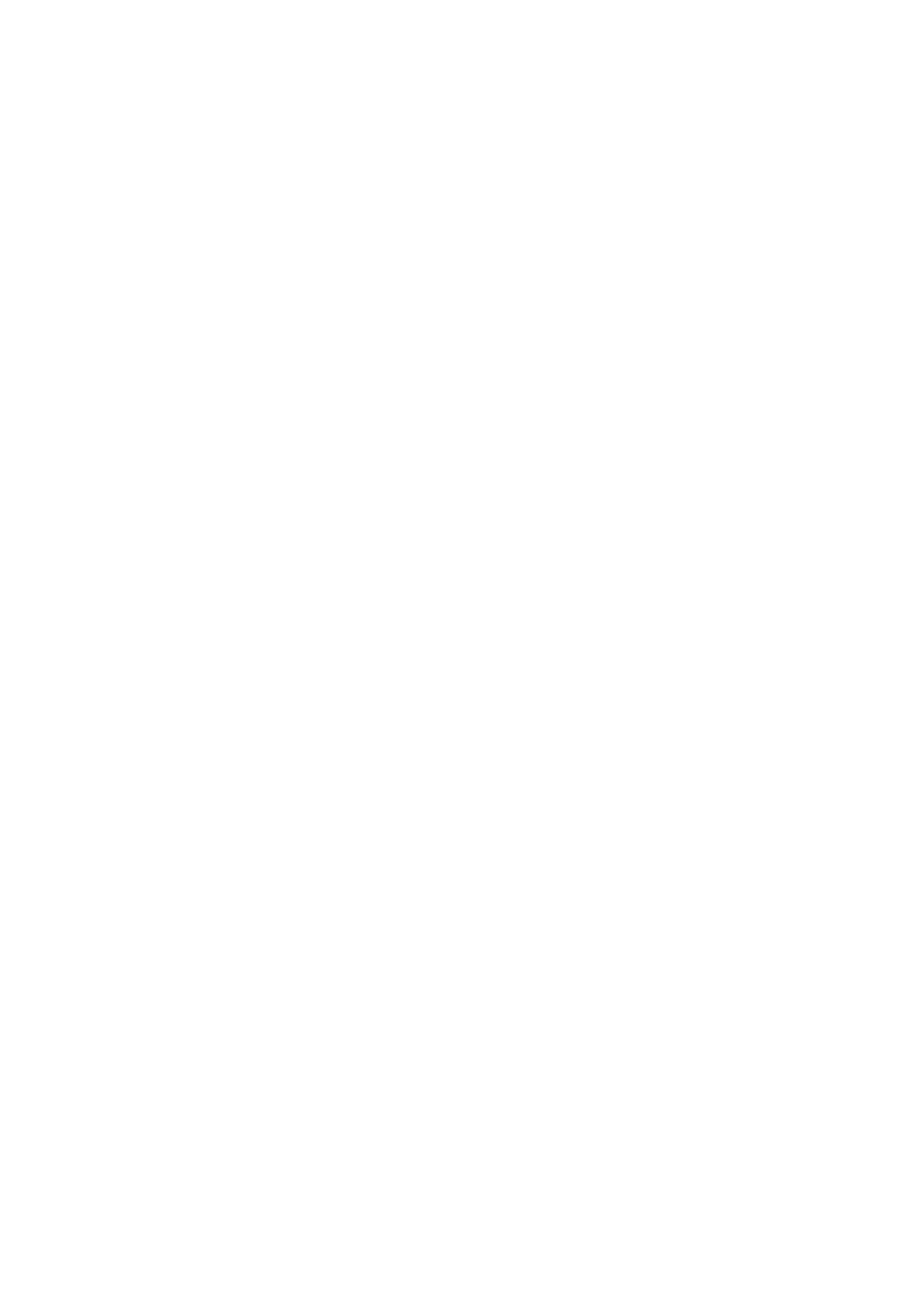# <span id="page-4-0"></span>Summary

Motoring is being transformed by new materials, new fuels and information technology. However, the Government must act if people and businesses in the UK are to obtain the full benefit of this ongoing automotive revolution.

We found that the Department for Transport (DfT) is yet to set out a comprehensive strategy to link the introduction of new automotive technology to the achievement of its policy goals. It should develop a comprehensive vision to shape motoring of the future in partnership with other Government Departments and agencies. This strategy needs to set out a co-ordinated set of actions to:

- reduce or eliminate fatalities and serious injuries on the roads;
- cut emissions from road transport;
- increase road capacity;
- facilitate social inclusion and accessibility of road transport; and
- support economic growth.

We welcome the publication of the DfT's regulatory review, *The pathway to driverless cars*. However, the DfT must set out the detail on how it will reform legislation and regulation to support that review. For example, manual, semi-autonomous and autonomous vehicles may well be running together on UK roads in the near future. The DfT must provide certainty for the public and for the automotive industry by explaining how vehicles will be certified and tested, how drivers will be trained and how driving standards will be regulated, monitored and enforced. It must also consider the issue of liability.

The application of new technology to motoring represents a one-off commercial opening for the UK automotive industry. We therefore welcome the leadership shown by Innovate UK in facilitating the ongoing trials of driverless cars in Greenwich, Bristol and Milton Keynes/Coventry. Looking beyond the domestic market, however, the Government must engage more positively in setting European and international standards to allow UK manufacturers to develop products that are suitable for export. This is a once-in-a-lifetime commercial opportunity, and UK industry needs the Government's help to seize it.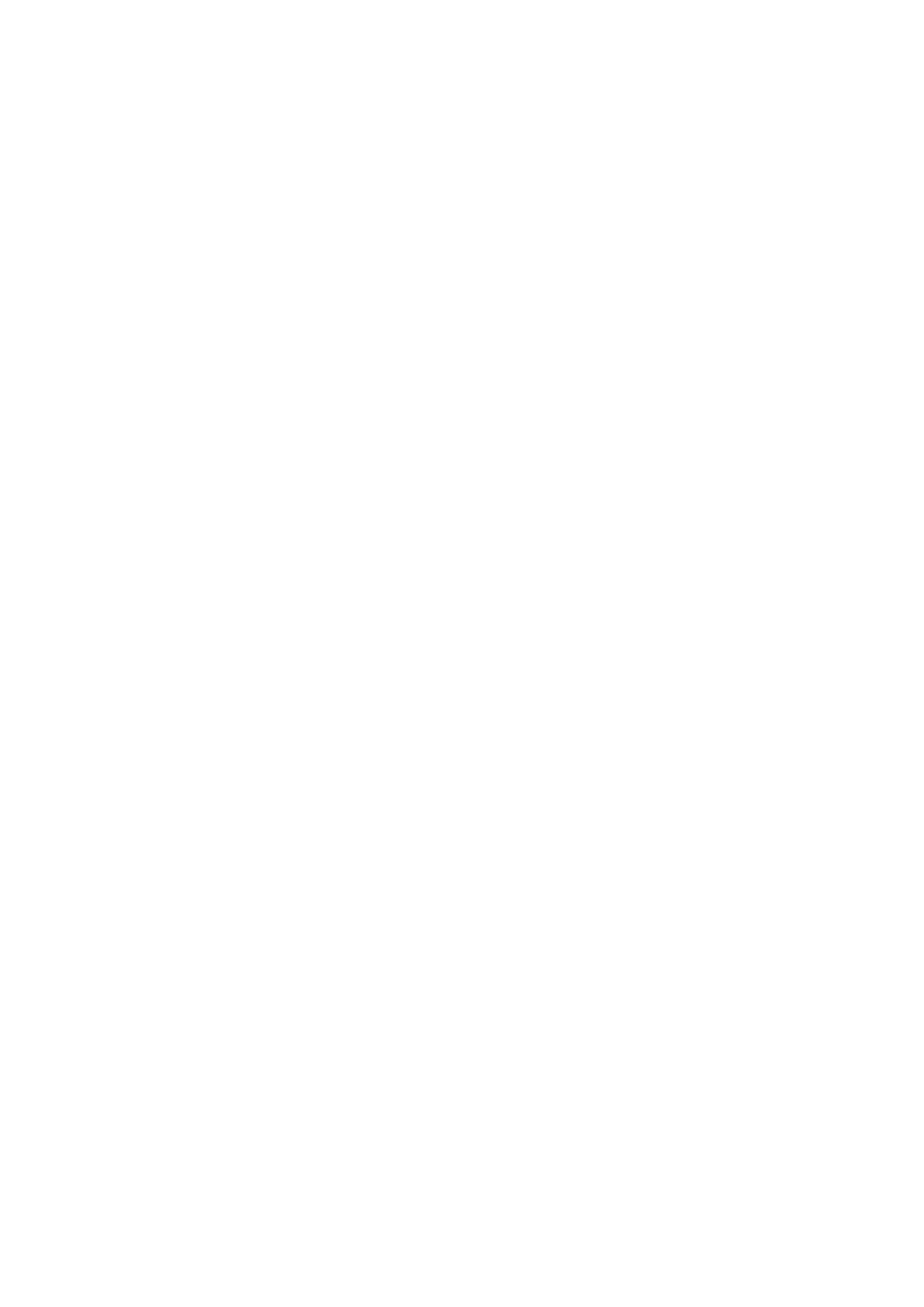# <span id="page-6-0"></span>1 Introduction

1. Advances in fuels, materials and information technology are revolutionising motoring. *The Economist* described the application of such new technologies to vehicles as most significant development in automotive transport since Henry Ford and his engineers turned the car into a mass-market item in  $1913<sup>1</sup>$  Self-parking cars that read traffic signs, that maintain a safe distance from the car in front and that brake automatically are already on sale in the UK. Google is developing cars which drive themselves to a selected destination without a human driver.<sup>[2](#page-6-2)</sup> New technology is being applied to infrastructure as well as to vehicles. For example, a digitised toll system was introduced on the Dartford crossing in November 2014,<sup>[3](#page-6-3)</sup> and the Highways Agency is planning to test a Scalextric-style system on a stretch of motorway to recharge electric cars on the move.<sup>[4](#page-6-4)</sup>

2. In the future, we are likely to see vehicles that are increasingly autonomous, combine technologies to improve fuel efficiency and make driving safer. It is inevitable that such new technologies will transform motoring, although it is impossible to predict exactly when they will reach the mass market. Addressing such uncertainty around when new technology will be introduced is a major challenge for government. Changes in vehicles will be complemented by alterations in the infrastructure around roads to enable vehicleto-vehicle communications and vehicle-to-infrastructure communications. The future will offer a mix of those different technologies, and they will become available at differing times.

3. Societal attitudes to motoring are also changing. Gerry Keaney, Chief Executive Officer, British Vehicle Rental and Leasing Association (BVRLA), stated that "Every demographic study you read about young people living in the major cities shows that they are increasingly less motivated to learn to drive. They are less motivated to take their driving test and, where they do learn to drive, they are less interested in owning a vehicle."<sup>[5](#page-6-5)</sup> Such changing attitudes are reflected in the increased popularity of car sharing schemes.<sup>6</sup>

4. Changes in technology may mean that vehicle ownership carries new obligations in the future beyond ensuring roadworthiness. That might entail, for example, ensuring that the latest software updates have been applied to a vehicle. As vehicles takeover an increasing number of tasks from drivers, the question of liability in the event of an accident will become much more complicated. Will the driver of a vehicle remain liable even if a car is operating autonomously, or will the manufacturer of the vehicle bear some responsibility? Depending on how liabilities are apportioned, such technological changes might lead to different models of ownership and a different relationship between manufacturers, owners

- <span id="page-6-5"></span>5 Q88
- <span id="page-6-6"></span>6 Q88

<span id="page-6-1"></span><sup>1</sup> The Economist, *[The future of the car: clean, safe and it drives itself](http://www.economist.com/news/leaders/21576384-cars-have-already-changed-way-we-live-they-are-likely-do-so-again-clean-safe-and-it)*, 20 April 2013

<span id="page-6-2"></span><sup>2</sup> Innovate UK, *[Driverless cars: 4 cities get green light for everyday trials](https://www.gov.uk/government/news/driverless-cars-4-cities-get-green-light-for-everyday-trials)*, 3 December 2014

<span id="page-6-3"></span><sup>3</sup> Highways Agency, *[Find out about the new Dart Charge scheme](https://www.gov.uk/government/collections/dart-charge)*, 19 September 2014

<span id="page-6-4"></span><sup>4</sup> Highways Agency, *[Preparing the strategic road network for electric vehicles](http://assets.highways.gov.uk/specialist-information/knowledge-compendium/2011-13-knowledge-programme/Preparing%20the%20Strategic%20Road%20Network%20for%20electric%20vehicles.pdf)*, 2014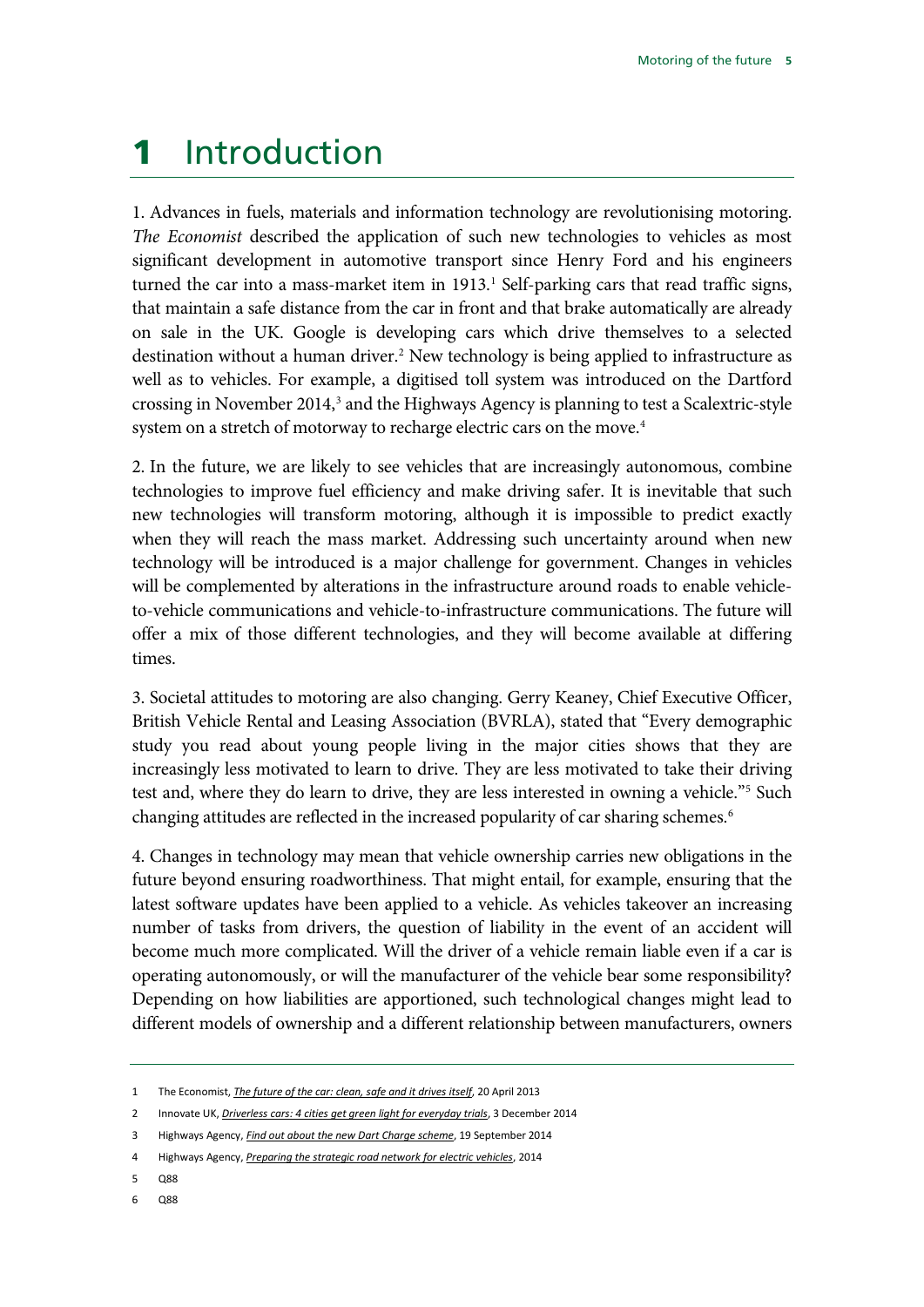and drivers. The role of the insurance sector may also change. Some traditional manufacturers may be displaced as new manufacturers enter the market.<sup>[7](#page-7-1)</sup>

5. New technologies can make a major contribution to reducing fatalities and serious injuries, cutting emissions and improving traffic flows. Potential benefits include:

- improved fuel efficiency
- safer roads for all road users (drivers, passengers, cyclists and pedestrians)
- reduced congestion
- decreased pollution
- improved traffic flows
- improved mobility for elderly and disabled people
- more comprehensive data for insurers, policymakers and traffic managers
- commercial opportunities for UK business.

# <span id="page-7-0"></span>**Inquiry**

<span id="page-7-1"></span>6. We decided to hold an inquiry to examine Government support for the development of new automotive technologies and the action the Department for Transport (DfT) is taking to set standards, shape markets and influence consumer choices, so that the potential benefits identified in paragraph 5 can be realised. We issued a call for evidence on 18 June 2014 and invited comments on developments in technology and the Government's role in supporting such developments. We held four oral evidence sessions in October and November 2014, when we heard from the automotive industry, academics, local government, the Office for Low Emission Vehicles (OLEV), and the Parliamentary Under-Secretary of State, DfT, Claire Perry MP. We are grateful for the written and oral evidence which we received, and in particular to witnesses who took the time to travel to London to provide oral evidence.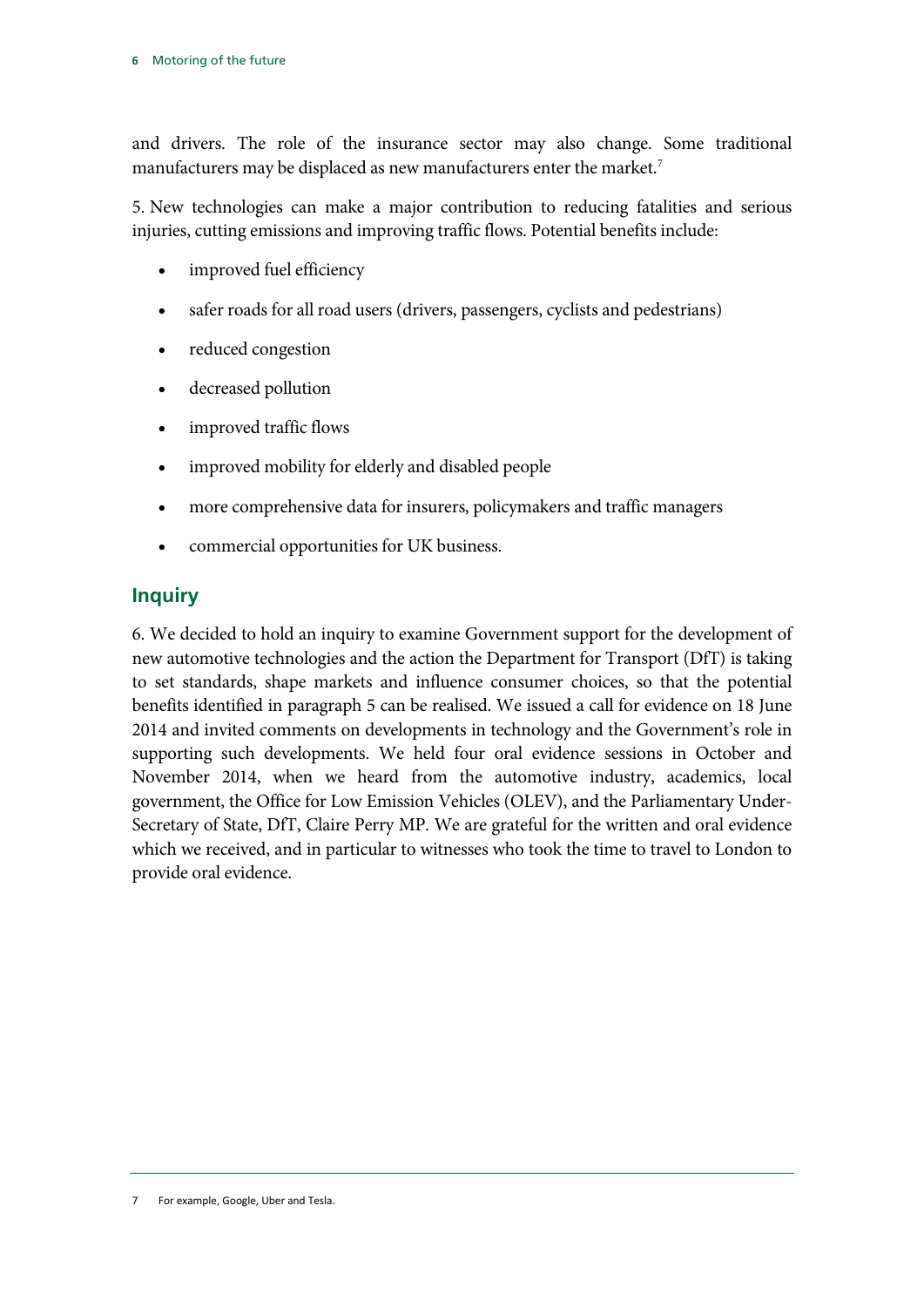# <span id="page-8-0"></span>2 Planning for change

7. Automotive manufacturing is a global business conducted in a global market. Technological development is driven by the industry responding to or creating consumer demand. A key question for the Government is whether it should remain passive, or whether it should actively respond to such changes. The danger is that technological developments that would contribute to major policy objectives, such as making roads safer, managing improving and investing in the road network, reducing emissions from transport and making transport accessible to all, might not be priorities for industry. If the Government does not strategically influence the future of motoring, new technology may not contribute to the achievement of those objectives. If the Government remains passive, outcomes will be shaped by the market. If it executes a joined-up strategy, it can influence developments. The increased use of data and communications technology in vehicles and the road network infrastructure means that the Government will need to act in order to minimise the risk to transport networks from terrorism and other crimes.

#### <span id="page-8-1"></span>**Vision and strategy**

8. Witnesses to our inquiry consistently highlighted the need for strategic leadership by central Government to shape the outcomes that could be delivered by new motoring technology. Andrew Miller, Chief Technical Officer, Thatcham Research, argued that "This is brand new technology—the biggest change in the motor car since it was developed—so let's develop a way of getting the stakeholders together and a good strong strategy. This is a 30-year plus strategy, which the UK deserves so that it can be first in the race".[8](#page-8-2) The Transport Systems Catapult called for a coherent, long-term UK transport strategy, for greater collaboration between Government, industry and academia and for the Government to underpin an investable environment for new motoring technology.<sup>[9](#page-8-3)</sup> The Transport Planning Society called for an overarching strategy, embracing vehicles, vehicle use, infrastructure and highway management.<sup>[10](#page-8-4)</sup> The RAC Foundation thought a comprehensive motoring strategy would cover technology, infrastructure, regulation, pricing, subsidies, governance and funding.<sup>11</sup> Professor Oliver Carsten, Professor of Transport Safety, University of Leeds, thought that the Government was in a reactive rather than proactive mode:

They are not identifying the big issues in advance; they are not mapping out a strategy for exploiting the technologies to meet policy goals, and that is what we really desperately need. We know what the policy goals are: lower emissions, better travel times, fewer crashes, less congestion in the network and all of that. What we need to be doing is taking a long-term view of how

<span id="page-8-2"></span><sup>8</sup> Q188

<span id="page-8-3"></span><sup>9</sup> Transport Systems Catapult [\(MOF 027\)](http://data.parliament.uk/writtenevidence/committeeevidence.svc/evidencedocument/transport-committee/motoring-of-the-future/written/12610.html)

<span id="page-8-4"></span><sup>10</sup> Transport Planning Society [\(MOF 006\)](http://data.parliament.uk/writtenevidence/committeeevidence.svc/evidencedocument/transport-committee/motoring-of-the-future/written/12401.html)

<span id="page-8-5"></span><sup>11</sup> RAC Foundation [\(MOF 021\)](http://data.parliament.uk/writtenevidence/committeeevidence.svc/evidencedocument/transport-committee/motoring-of-the-future/written/12556.html)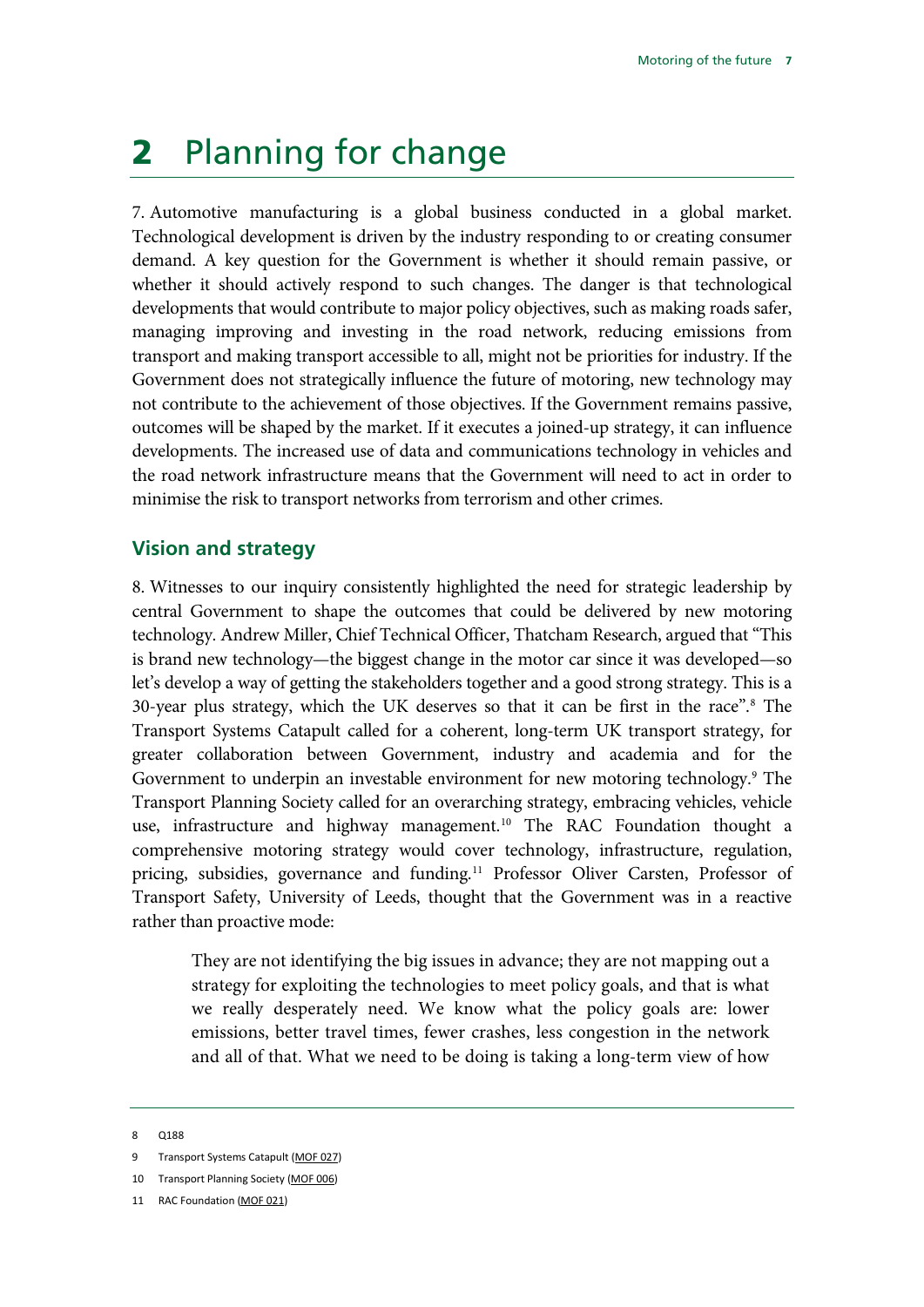best we can take advantage of the technologies, and harness them to achieve those goals.<sup>[12](#page-9-0)</sup>

9. The DfT told us that "the Government has a clear strategy for motoring, which has been articulated in several key documents.["13](#page-9-1) To support that assertion, it cited six documents: *Investing in Britain's future*, *Action for roads*, *Driving success*, *Driving the future today,* the *Strategic framework for road safety* and the *Logistics growth review*. [14](#page-9-2) *Investing in Britain's future* and *Action for roads* cover road maintenance; *Driving success* is an industrial strategy for the UK car industry; *Driving the future today* addresses ultra-low emission vehicles; the *Strategic framework for road safety* is a casualties reduction plan; and the *Logistics growth review* identifies barriers to growth in the logistics sector.

10. The six documents cited by the DfT were published between May 2011 and September 2013. With the exception of *Driving the future today*, which addresses emissions but notably fails to consider driverless technology, they cover current operations rather than setting out a joined-up strategy for the future. They were drafted by five different Departments or agencies, namely the DfT, the Treasury, the Department for Business, Innovation and Skills, the Highways Agency and OLEV. Government Departments and agencies naturally pursue their own interests, which may not always be congruent.

11. The Parliamentary Under-Secretary of State, DfT, Claire Perry MP, agreed with the witnesses to our inquiry who had highlighted the lack of strategy covering motoring of the future. She told us that "If you step back and look at what we are trying to achieve with the future of motoring, there is no overarching strategy."[15](#page-9-3) We welcome the Minister's candour on that point. However, the lack of strategy means that cross-Government activity may not be co-ordinated, that public money may be wasted, that commercial opportunities may not be seized and that potential benefits for people may not be maximised. She also explained that "we are trying, wherever we can, to be technology-neutral and intervening where we think the market is failing.["16](#page-9-4) We agree that the DfT should not attempt to pick winners as new technologies are developed, but it will need to do more than address market failure if the UK is to secure the benefits of new motoring technology. For example, it will need to respond efficiently and effectively to new challenges in relation to liability for accidents, changing models of ownership, data ownership and privacy concerns and the threat that a cyber-attack would present to a motoring system that is increasingly reliant on data and communication networks. If it sets strategic targets, it can leave it to the market to determine how to deliver them, but industry still needs a clear vision from the DfT.

<span id="page-9-4"></span>16 Q244

<span id="page-9-0"></span><sup>12</sup> Q223

<span id="page-9-1"></span><sup>13</sup> Department for Transpor[t\(MOF 004\)](http://data.parliament.uk/writtenevidence/committeeevidence.svc/evidencedocument/transport-committee/motoring-of-the-future/written/12385.html) para 4

<span id="page-9-2"></span><sup>14</sup> HM Treasury, *[Investing in Britain's future](https://www.gov.uk/government/publications/investing-in-britains-future)*, 27 June 2013; Department for Transport and Highways Agency, *[Action for roads: a network](https://www.gov.uk/government/publications/action-for-roads-a-network-for-the-21st-century)  [for the 21st century](https://www.gov.uk/government/publications/action-for-roads-a-network-for-the-21st-century)*, 16 July 2013; Department for Business, Innovation and Skills, *[Driving success: UK automotive strategy for growth](https://www.gov.uk/government/publications/driving-success-uk-automotive-strategy-for-growth-and-sustainability)  [and sustainability,](https://www.gov.uk/government/publications/driving-success-uk-automotive-strategy-for-growth-and-sustainability)* 12 July 2013; Office for Low Emission Vehicles, *[Driving the future today: a strategy for ultra low emission vehicles in](https://www.gov.uk/government/publications/driving-the-future-today-a-strategy-for-ultra-low-emission-vehicles-in-the-uk)  [the UK](https://www.gov.uk/government/publications/driving-the-future-today-a-strategy-for-ultra-low-emission-vehicles-in-the-uk)*, 4 September 2013; Department for Transport, *[Strategic framework for road safety](https://www.gov.uk/government/publications/strategic-framework-for-road-safety)*, 11 May 2011; Department for Transport, *[Logistics growth review](https://www.gov.uk/government/publications/logistics-growth-review)*, 29 November 2011.

<span id="page-9-3"></span><sup>15</sup> Q243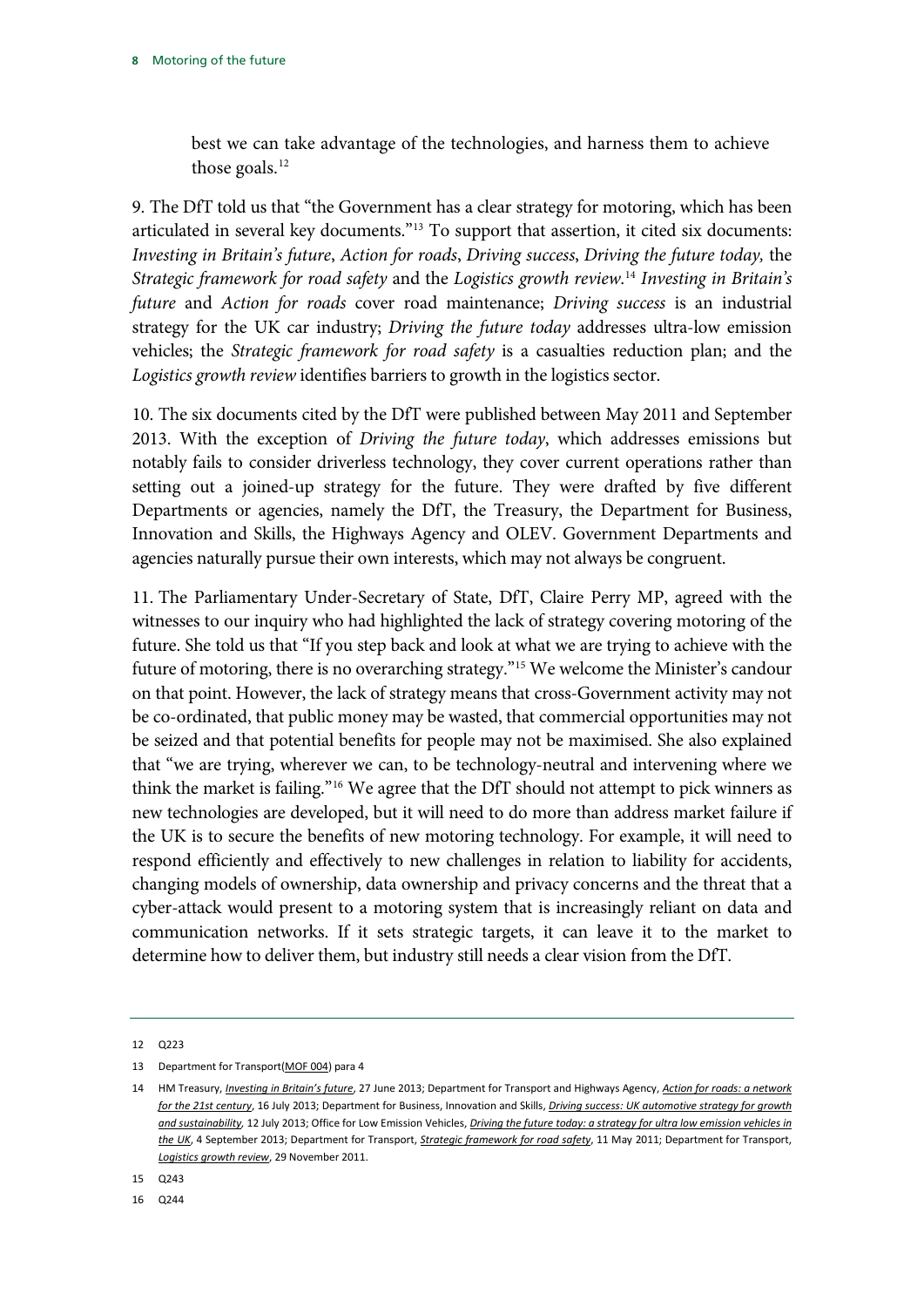12. The DfT already negotiates international technical standards, directs research and development, subsidises new technologies, provides certainty to incentivise infrastructure investment, sets standards for driver training, mandates the fitting of particular equipment and updates regulatory and legal frameworks to facilitate technological innovation. These are legitimate and necessary functions of government. Industry dislikes uncertainly and values stability when it makes decisions on investment. The DfT needs to telegraph its longer-term intentions, but it can only do so if there is broad cross-party agreement on the strategy and key way points. **The DfT has not implemented a coherent, joined-up strategy to link the development and implementation of new automotive technology to the achievement of its wider policy goals.**

<span id="page-10-2"></span>13. During our inquiry, the DfT was working on a regulatory review[.17](#page-10-0) This was published on 11 February[.18](#page-10-1) It is a timely recognition of the importance of addressing motoring of the future and a good example of cross-government collaboration between the DfT and the Department for Business, Innovation and Skills. While we welcome the publication of the regulatory review, it falls short of the kind of coherent, joined-up strategy that we have in mind. Having a strategy that requires someone to read and understand several different documents, each of which has been produced at a different time and for a particular purpose, could generate misunderstanding, hinder co-ordination and impose an unnecessary burden on industry. Car manufacturers are, after all, building one car rather than six different cars, one of which is safe, one of which is fuel efficient etc. It is unrealistic to expect the average motorist to take an interest in all the different detailed policy documents that currently make up the strategy. A single document that sets out the DfT's priorities, how it expects new technologies to contribute to its wider policy objectives and a roadmap for how its vision could be delivered would be useful not only to set expectations for industry but to raise public awareness and to build public confidence in new technologies.

<span id="page-10-3"></span>14. There is a strong case for having a single document that draws together the separate strands of policy making to produce a single coherent vision and roadmap for motoring and the automotive industry. *The DfT should develop a comprehensive, accessible vision to shape motoring of the future in partnership with other Government Departments and agencies. This needs to convey a coherent set of objectives, describe a co-ordinated set of actions necessary to deliver those objectives and make links to the delivery of wider policy objectives. We recommend that the strategy includes six key objectives:*

- <span id="page-10-4"></span>• *reduced or eliminated fatalities and serious injuries on roads;*
- <span id="page-10-5"></span>• *reduced emissions from road transport;*
- <span id="page-10-6"></span>• *increased road capacity through the use of technology rather than road building;*

<span id="page-10-0"></span><sup>17</sup> Q256

<span id="page-10-1"></span><sup>18</sup> Department for Transport, *[The pathway to driverless cars: summary report and action plan](https://www.gov.uk/government/uploads/system/uploads/attachment_data/file/401562/pathway-driverless-cars-summary.pdf)*, 11 February 2015; Department for Transport, *[The pathway to driverless cars: a detailed review of regulations for automated vehicle technologies](https://www.gov.uk/government/uploads/system/uploads/attachment_data/file/401565/pathway-driverless-cars-main.pdf)*, 11 February 2015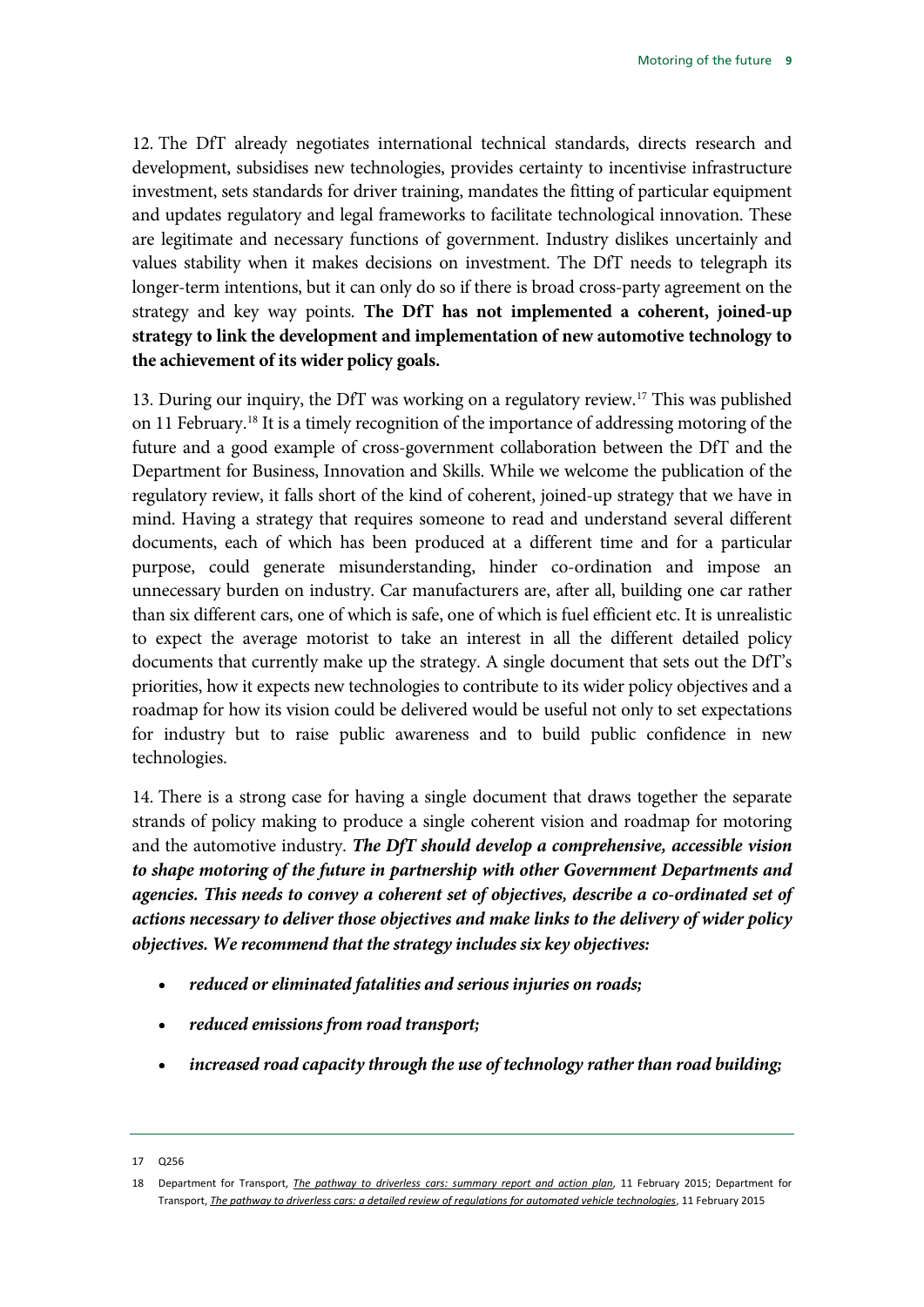- <span id="page-11-0"></span>• *protection for citizens against the risk of cyber-attack;*
- <span id="page-11-1"></span>• *enhanced social inclusion through more accessible road transport; and*
- <span id="page-11-2"></span>• *support for economic growth.*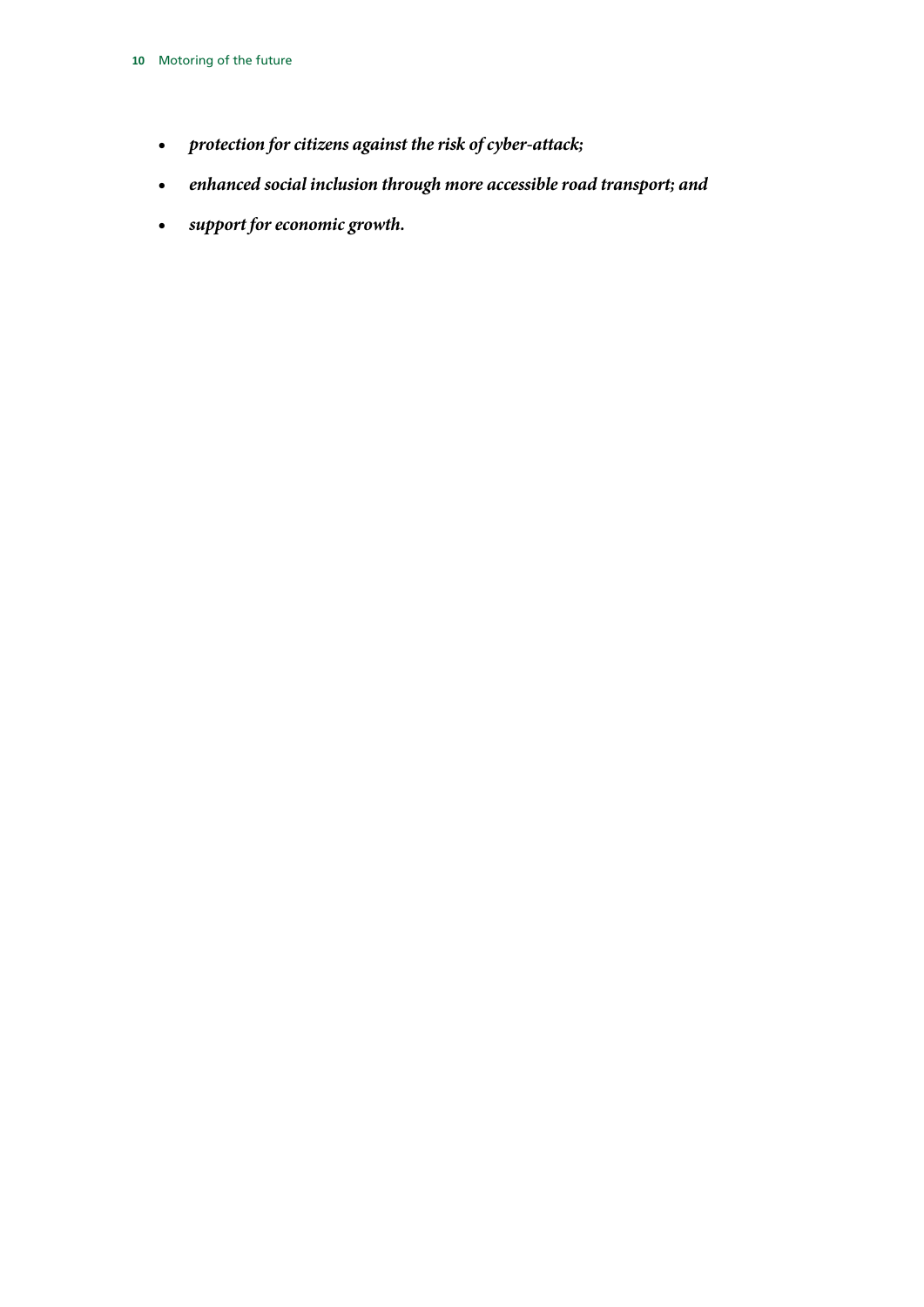# <span id="page-12-0"></span>3 Advances in technology

15. In this chapter we briefly examine emerging technologies and the implications for Government policy.

# <span id="page-12-1"></span>**Safety**

16. In 1997, the Swedish Parliament set the target of eliminating fatalities and injuries on Swedish roads. In 2013, 264 people died in road crashes in Sweden, a record low. With three of every 100,000 Swedes dying on the roads each year, compared with 5.5 per 100,000 people across the European Union, 3.7 in the UK, 11.4 in the USA and 40 in the Dominican Republic, which has the world's most dangerous roads, Sweden's roads are the world's safest. The Swedes believe that new motoring technology will enable them to achieve their zero fatalities target.<sup>[19](#page-12-2)</sup>

17. Professor Eric Sampson, Newcastle University, told us that "if you want literally zero fatalities, you would have to mandate the fitment of something. I do not know exactly what it is, but you would have to be certain that every vehicle on the road had one."[20](#page-12-3) Darren Capes, Transport Systems Manager, City of York Council told us:

The move from passive to active safety measures, which we are starting to see now with the move to technologies such as lane guidance and active cruise control—technologies that take the decision away from the driver—will make driving safer for car drivers, but that technology is equally applicable to the relationship between motorised vehicles and pedestrians and cyclists. In the same way as technology can be used to stop cars driving into each other, as part of radar enhancements to cruise control, it can also be used to find cyclists in blind spots and pick out moving pedestrians within a certain area at the front of a vehicle. There are real opportunities with those types of technology to make vehicles more aware of their surroundings and more aware of vulnerable road users within their vicinity.<sup>[21](#page-12-4)</sup>

18. The Minister confirmed that road safety is of paramount importance to the Government. She explained that the Government preferred to "nudge people rather than mandate", but said that it would intervene if there were market failure relating to certain types of technology or safety issues.<sup>[22](#page-12-5)</sup> She added that where the evidence and cost-benefits were clear, the Government would mandate the introduction of safety requirements.<sup>[23](#page-12-6)</sup> She

- <span id="page-12-4"></span>21 Q162
- <span id="page-12-5"></span>22 Q245
- <span id="page-12-6"></span>23 Q250

<span id="page-12-2"></span><sup>19</sup> The Economist, *[Why Sweden has so few road deaths,](http://www.economist.com/blogs/economist-explains/2014/02/economist-explains-16)* 26 February 2014

<span id="page-12-3"></span><sup>20</sup> Q193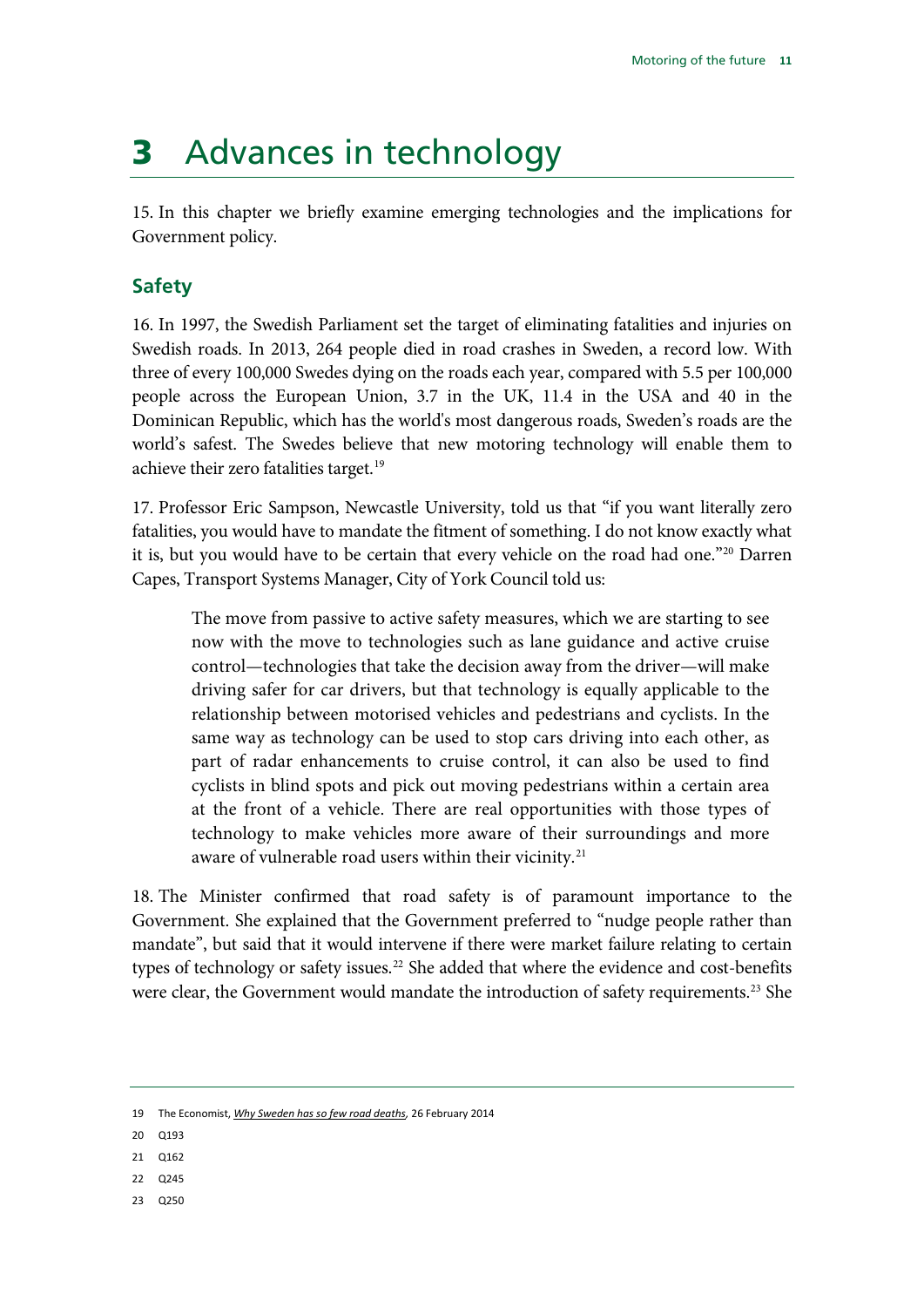concluded by stating that the Government did not currently see a need to set a zero death target. $^{24}$  $^{24}$  $^{24}$ 

19. Andrew Miller, Chief Technical Officer, Thatcham Research, told us that automation raised the possibility of making vehicles aware of their surroundings and of vulnerable road users in their vicinity. He drew a distinction between technologies which provided warning information to drivers and those which overrode drivers when they were reacting too slowly or making a dangerous manoeuvre. In his view, technologies that could override drivers would need to be introduced on a Europe-wide basis, because they would entail such significant changes to vehicle technology.<sup>[25](#page-13-1)</sup>

20. Adding intelligent systems to vehicles or roadside infrastructure could dramatically improve road safety. It has been estimated that human error accounts for more than 90% of road accidents. While switching from human to automated systems will reduce the impact of human errors, human decisions will clearly continue to be required in the design of new systems. For example, Google's self-driving cars are designed intentionally to exceed the speed limit by up to 10 mph. Google has explained that this was introduced as a "safety feature", because it could be dangerous to drive slowly on a fast road when everyone else is breaking the speed limit.<sup>[26](#page-13-2)</sup>

21. A number of intelligent safety systems are already available. Thatcham Research told us that technologies such as Autonomous Emergency Braking (AEB) and autonomous steering interventions have the potential to deliver meaningful crash reductions.<sup>[27](#page-13-3)</sup> It estimated that the UK would gain significant safety benefits if AEB systems were implemented throughout the UK vehicle fleet. It recommended that the Government should intervene to make that happen. It published evidence suggesting that introducing a fiscal incentive to increase the uptake of AEB would save 12,830 casualties and 120 lives between 2015 and 2025.<sup>[28](#page-13-4)</sup> It proposed a legislative requirement to fit AEB systems to new cars, a regulatory programme to implement emerging technologies beyond AEB and a vehicle scrappage or tax incentive scheme to promote automated systems which improve safety.<sup>[29](#page-13-5)</sup>

22. Many high-end vehicles are already fitted with advanced driver assistance systems such as autonomous cruise control, lane departure warning, lane keeping assistance, automatic emergency braking and emergency steering assistance. Future developments include autonomous systems, where the vehicle takes over control from the driver to prevent a collision. Intelligent Speed Adaptation (ISA) is a system which uses a digital road map enhanced with speed limit information to provide drivers with warnings when they exceed the speed limit, or even to limit the vehicle to the speed limit.

<span id="page-13-0"></span><sup>24</sup> Q243; Q255

<span id="page-13-1"></span><sup>25</sup> Qq 160-164

<span id="page-13-2"></span><sup>26</sup> Huffington Post, *[Google's self-driving cars 'programmed](http://www.huffingtonpost.co.uk/2014/08/19/google-self-driving-cars-limit_n_5691179.html) to break the speed limit'*, 19 August 2014

<span id="page-13-3"></span><sup>27</sup> Thatcham Research [\(MOF 023\)](http://data.parliament.uk/writtenevidence/committeeevidence.svc/evidencedocument/transport-committee/motoring-of-the-future/written/12580.html) para 2.1

<span id="page-13-4"></span><sup>28</sup> Thatcham Research, *[Autonomous emergency braking](http://www.huffingtonpost.co.uk/2014/08/19/google-self-driving-cars-limit_n_5691179.html)*

<span id="page-13-5"></span><sup>29</sup> Thatcham Research [\(MOF 023\)](http://data.parliament.uk/writtenevidence/committeeevidence.svc/evidencedocument/transport-committee/motoring-of-the-future/written/12580.html)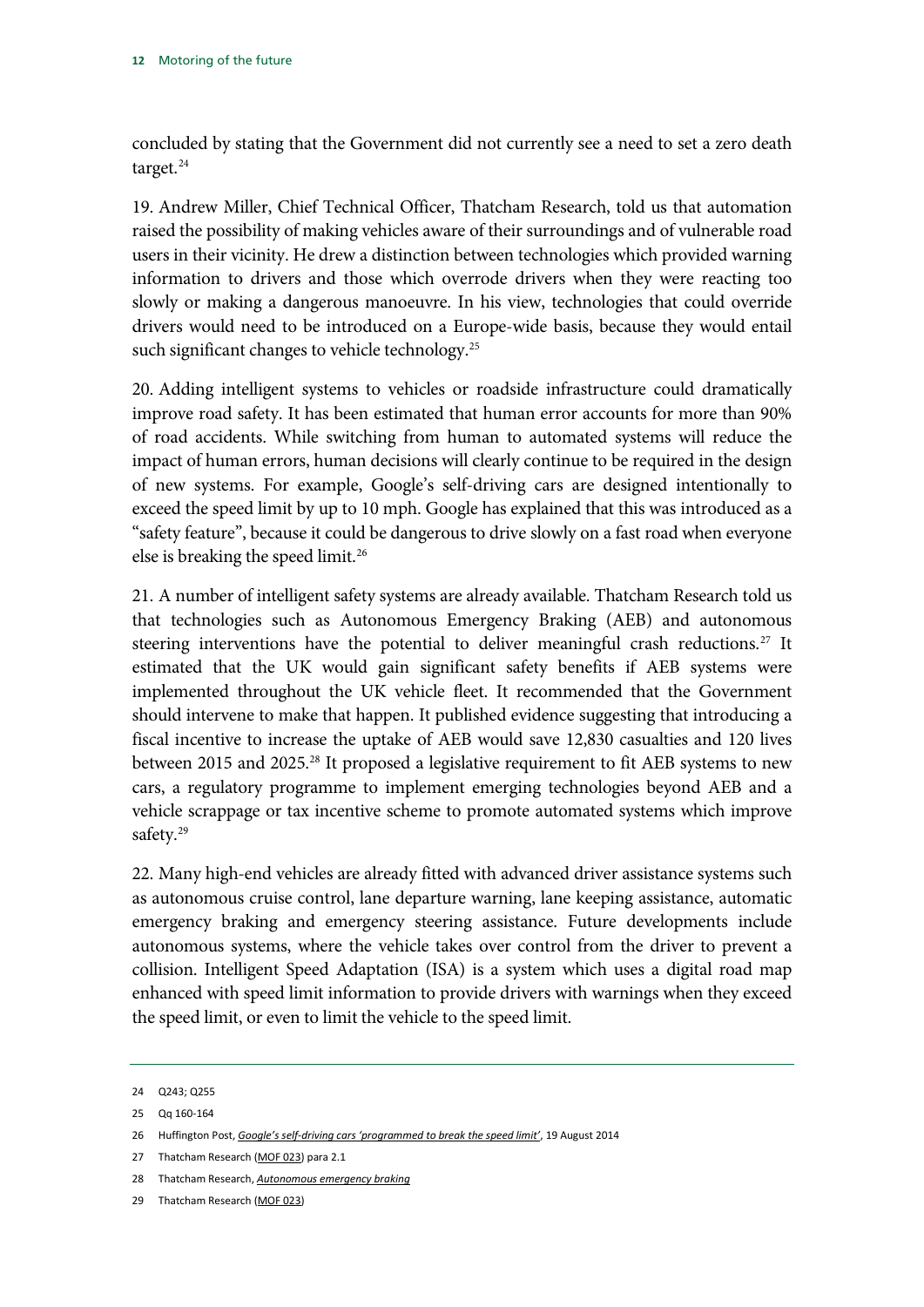23. Vehicle-to-vehicle communications systems could reduce intersection collisions but would be effective only if the majority of cars were fitted with the technology. The US National Highway Traffic Safety Administration has announced its intention to require vehicle-to-vehicle capability on all new cars, but even by mandating the introduction of vehicle-to-vehicle systems, it has been estimated that full deployment will take some 15 years.[30](#page-14-1) Professor Carsten pointed out that the European Commission has acknowledged that with co-operative systems, "the real bottleneck seems to be in deployment". Professor Carsten acknowledged that it was "reasonable to be sceptical about the case for moving ahead now with expensive co-operative technologies that are of unproven benefit" but added that "such systems should not be rejected wholesale". He stated that "there has been no attempt to look systematically at how co-operative systems could be exploited to provide better management of the road network and no strategy has been put in place to deploy and exploit these systems."<sup>[31](#page-14-2)</sup>

24. Policy makers will need to be alert to the possibility of unintended consequences, such as changes in behaviour that lead to drivers becoming too dependent on technology and not being alert enough to take control of a vehicle when they need to. Research can help policy makers understand such effects and how best to guard against them.

25. We heard that networked transport systems may be subject to cyber-attack.<sup>[32](#page-14-3)</sup> That does not mean that such systems are not viable, but manufacturers and government must work together to produce appropriate cyber-security strategies to prepare for that possibility.

<span id="page-14-6"></span><span id="page-14-5"></span>26. **It is clear from the evidence that the DfT needs to conduct further research on the technical and behavioural aspects of safety systems in vehicles. The initiative to eliminate fatalities and injuries on Sweden's roads demonstrates how government can link technological development to increase safety by setting targets. We recognise that this approach could deliver benefits in vehicle safety, vehicle-to-vehicle communications and vehicle-to-infrastructure networks.** *The DfT should consider what impact setting targets to reduce serious injuries and fatalities might have on road safety in the UK.*

### <span id="page-14-7"></span><span id="page-14-0"></span>**Autonomous and connected vehicles**

27. We asked witnesses to anticipate what mass market vehicles will look like in the future. Chris Reeves, Commercial Manager, Intelligent Mobility and Future Transport Technologies, Motor Industry Research Association, said road safety and traffic flows would both improve if vehicles had an increased level of intelligence and connectivity that allowed them to operate co-operatively.<sup>[33](#page-14-4)</sup> Professor John Miles, Board Director, Arup and Research Chair of Transitional Energy Strategies, Cambridge University, told us that "computing and connectivity will allow [traffic] flows to be much smoother and much

- <span id="page-14-3"></span>32 Q236
- <span id="page-14-4"></span>33 Q2

<span id="page-14-1"></span><sup>30</sup> Professor Oliver Carsten [\(MOF 041\)](http://data.parliament.uk/writtenevidence/committeeevidence.svc/evidencedocument/transport-committee/motoring-of-the-future/written/15015.html)

<span id="page-14-2"></span><sup>31</sup> Professor Oliver Carsten [\(MOF 041\)](http://data.parliament.uk/writtenevidence/committeeevidence.svc/evidencedocument/transport-committee/motoring-of-the-future/written/15015.html)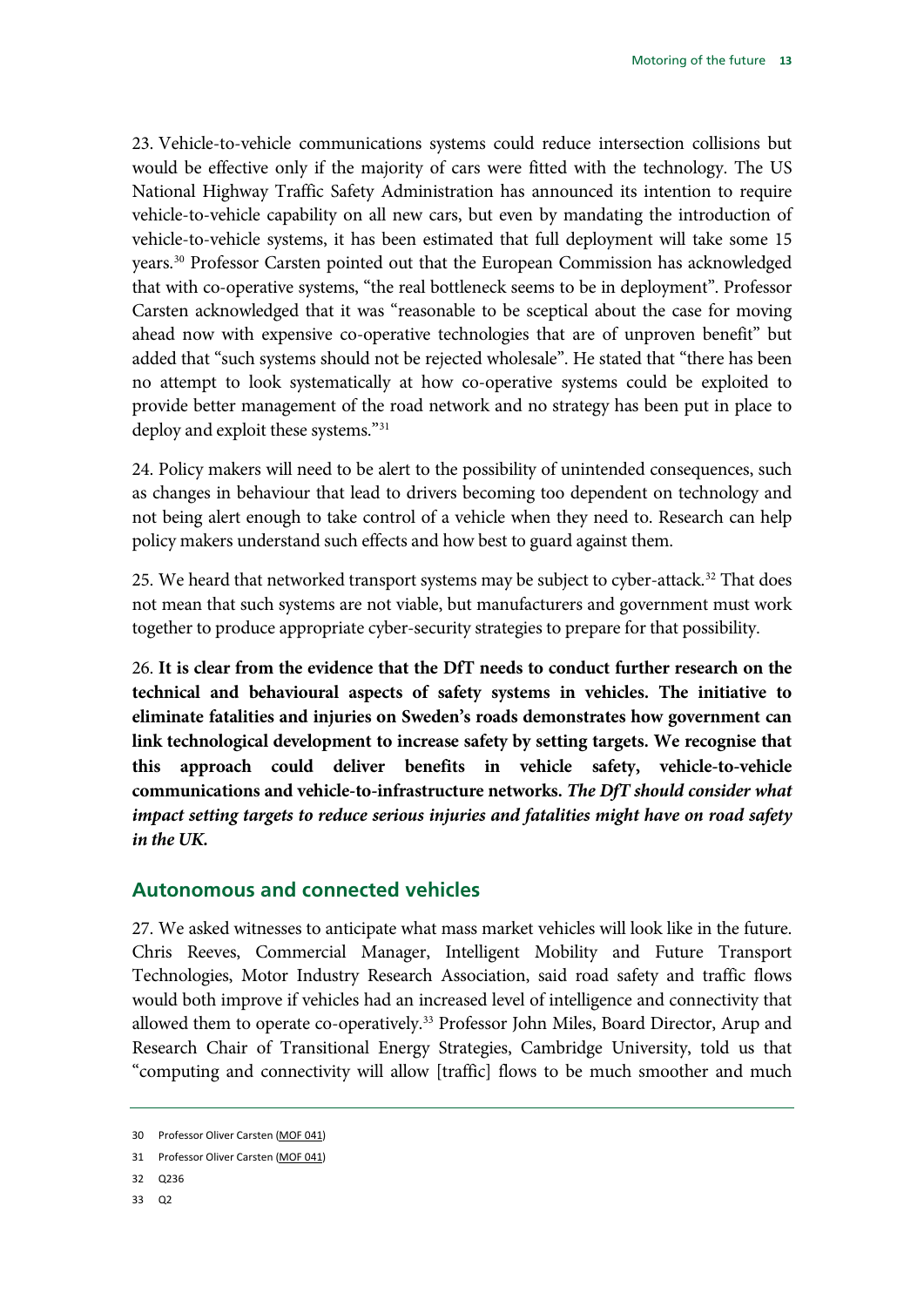more intense."[34](#page-15-0) Smoother and more intense traffic flows would decrease congestion and reduce the expense and environmental impact of constructing new roads. TRL concluded that "the impacts of automation could be colossal and change the face of surface transport".<sup>35</sup>

28. Professor Paul Newman, Department of Engineering Science, University of Oxford, highlighted how new technology might revolutionise transport:

Computing changes it all, and computing has not changed transport much at all yet. If you look at what computing has done to telephones, media and finance, you will see that in cars and vehicles, and they will be better because of computing.[36](#page-15-2)

29. Professor Newman told us that demand from motorists would drive how quickly new technologies penetrated the market. He pointed out that for some people driving might come to be seen as a time wasting activity that carried environmental and safety risks. He suspected that in time demand from some motorists would drive the production of autonomous vehicles. He told us that "we are now starting to demand that we do not need to parallel park. This is not a life skill we need; cars will start to do it."[37](#page-15-3)

30. Professor Miles told us that taken together small technological advances, such as automatic parking, lane change control and anti-collision systems, mean we are approaching the point where a car could drive itself and that autonomous vehicles are closer than many people think.<sup>[38](#page-15-4)</sup> Professor Oliver Carsten, Professor of Transport Safety, University of Leeds, expressed a slightly different view. He told us that "real entry into the market will almost certainly not be as rapid as the optimists have predicted" but even he saw that the introduction of automated technologies was inevitable.<sup>[39](#page-15-5)</sup>

31. Gerry Keaney, Chief Executive Officer, British Vehicle Rental and Leasing Association (BVRLA), argued that the Government should plan how to get more cars containing new technology on the road quickly, so that "the benefits are seen, the manufacturers get scale, the prices come down and suddenly the whole thing becomes very much more attractive from a consumer point of view in terms of buying the product".<sup>40</sup> New technologies tend to be introduced at the top end of the market, and it might take 20 to 30 years for such technologies to percolate through the entire vehicle fleet. For the next 30 years, manual, semi-autonomous and autonomous vehicles are all likely to run on UK roads. **The DfT should prepare for a transition period when manual, semi-autonomous and autonomous vehicles are all running together on UK roads. During the transition** 

- 36 Q3
- <span id="page-15-3"></span>37 Q9
- <span id="page-15-4"></span>38 016
- <span id="page-15-5"></span>39 Professor Oliver Carsten [\(MOF 041\)](http://data.parliament.uk/writtenevidence/committeeevidence.svc/evidencedocument/transport-committee/motoring-of-the-future/written/15015.html) para 5
- <span id="page-15-6"></span>40 Q84

<span id="page-15-7"></span><span id="page-15-0"></span><sup>34</sup> Q4

<span id="page-15-2"></span><span id="page-15-1"></span><sup>35</sup> TRL [\(MOF 007\)](http://data.parliament.uk/writtenevidence/committeeevidence.svc/evidencedocument/transport-committee/motoring-of-the-future/written/12438.html) para 32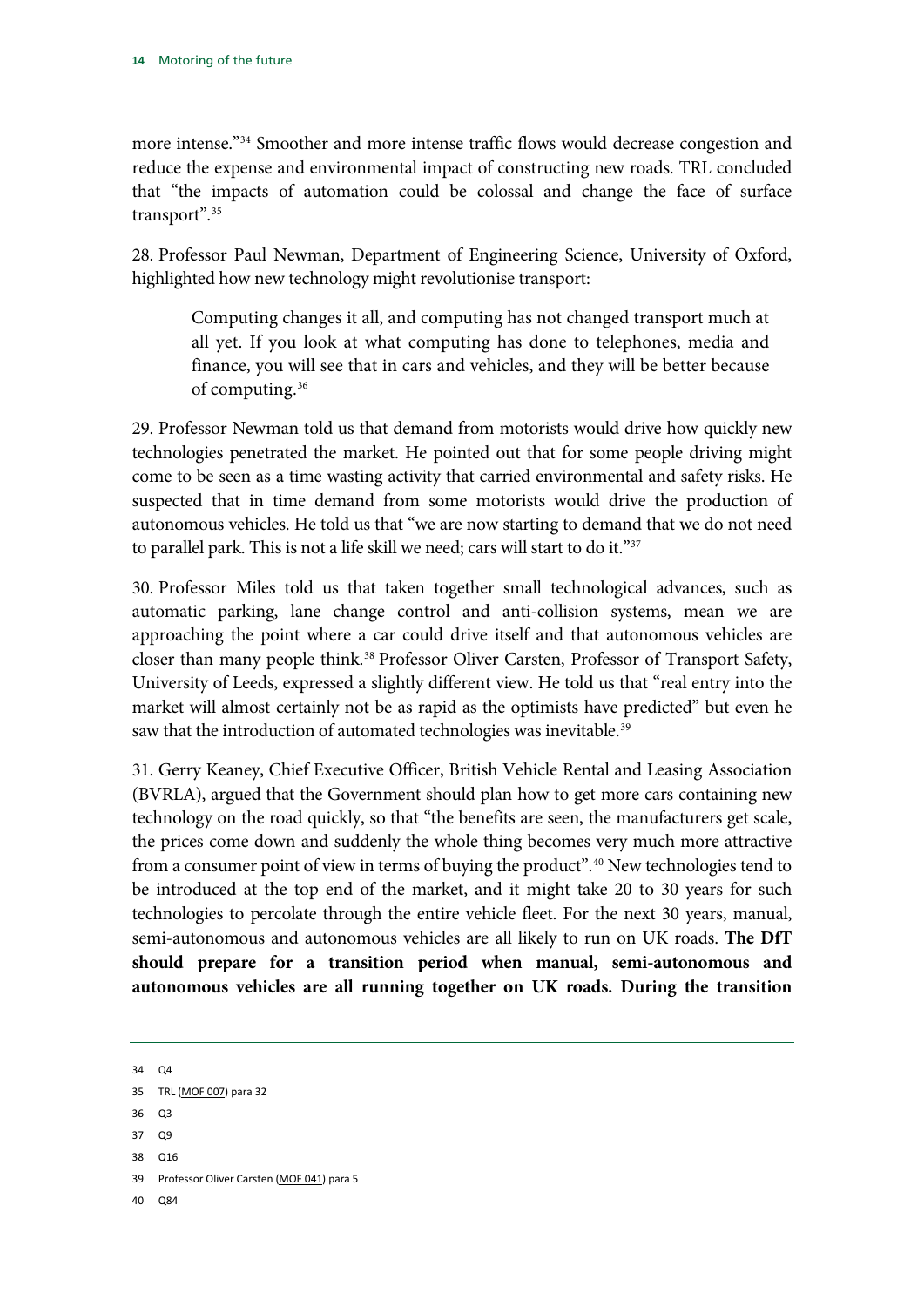<span id="page-16-4"></span>**period only some of the benefits promised by autonomous vehicles and the application of modern communications technology to motoring will be realised. The full benefits cannot be realised until there is wide uptake of such technologies. It is also important that the DfT clarifies how liabilities will be apportioned in such circumstances.**

<span id="page-16-5"></span>32. *The DfT should identify technologies whose introduction needs to be accelerated and devise a range of fiscal and other incentives to increase their rate of adoption. Such an approach would build on current policy in relation to vehicle emissions, where lowemission vehicles are subject to lower rates of vehicle excise duty. In the past, the gradual tightening of certification and testing requirements has reduced engine emissions, and a similar approach could be used now to accelerate take-up. Potential levers to nudge*  behaviour include type certification, road worthiness standards, mandating the fitting of *particular technologies to new and existing vehicles by a specified date, scrappage schemes and fiscal incentives. Some of those levers may be helpful in tackling more than one issue—a scrappage scheme could see improvements to emissions and safety—and the DfT might wish to prioritise measures which help to secure more than one benefit. The DfT should also take account of the relative efficiency and effectiveness of these measures in delivering the changes required.*

#### <span id="page-16-0"></span>**Telematics**

33. Telematics—also known as 'black boxes'—monitor the location of a driver and driving performance. Telematics are currently used by insurers to offer lower premiums to higher risk drivers and by commercial fleet managers to monitor vehicle locations and driving standards. The BVRLA explained that black boxes help organisations to improve the cost and time-efficiency of journeys. It proposed that such data could inform policy on issues such as road congestion, emissions reduction and motoring taxation.<sup>[41](#page-16-1)</sup> Professor Sampson predicted that by 2050 insurance companies will require all vehicles to be equipped with an in-vehicle black box, which would underpin the introduction of pay-as-you-drive insurance.<sup>[42](#page-16-2)</sup>

34. Professor Sampson told us that there is limited published evidence on the impact of telematics on reducing road accidents. He added that only insurers would know the extent to which black-box insurance had affected accident rates for novice drivers.<sup>43</sup> Richard Cuerden, Technical Director for Vehicle Safety, Engineering and Assurance, Transport Research Laboratory explained that fitting black boxes in fleets was associated with a reduced number of accidents and that black boxes tended to act as an incentive for people to drive better. However, he highlighted the limited data on their effect on higher risk groups, such as young and novice drivers. He concluded that black boxes could provide

<span id="page-16-1"></span><sup>41</sup> British Vehicle Rental and Leasing Association [\(MOF 030\)](http://data.parliament.uk/writtenevidence/committeeevidence.svc/evidencedocument/transport-committee/motoring-of-the-future/written/12694.html)

<span id="page-16-3"></span><span id="page-16-2"></span><sup>42</sup> Professor Eric Sampson, *[ITS in 2050](http://www.trl.co.uk/media/192759/trlanniversaryaw_rev2.pdf)*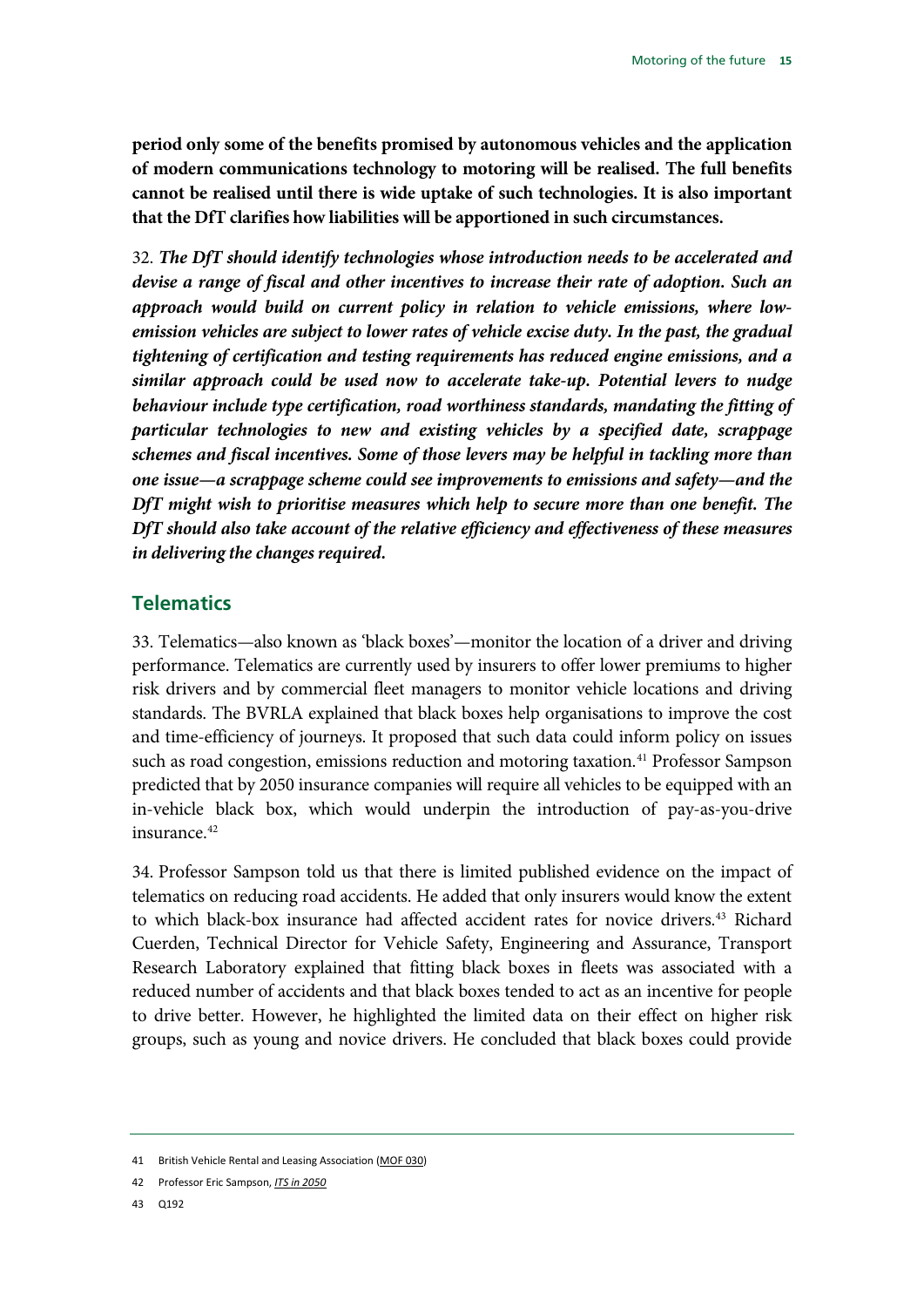valuable information on why accidents happen and that they have enormous potential as a research tool.<sup>[44](#page-17-1)</sup>

35. Professor Carsten pointed to the need for controlled, structured trials, rather than relying on data from people who had self-selected for a particular kind of insurance.<sup>[45](#page-17-2)</sup> The Parliamentary Advisory Council for Transport Safety (PACTS) recommended that the DfT should develop legal frameworks and protocols to provide greater access to black box data for crash investigation and safety research purposes.<sup>[46](#page-17-3)</sup> Ian Yarnold, International Vehicle Standards, DfT, told us that the DfT had a good working relationship with UK insurers and that he was not aware that the insurance industry was holding back any information.<sup>[47](#page-17-4)</sup>

### <span id="page-17-0"></span>**Big data**

36. "Big data" is data on a scale or of a complexity that makes it challenging to use. However, new ways to collect, manage and analyse such big data raise the possibility of maintaining a smarter and more efficient transport system.[48](#page-17-5) Engineering the Future predicted that developments in big data will have a huge impact on national transport strategy.[49](#page-17-6) Graham Grant, Transport Development Specialist, Newcastle City Council told us that that Newcastle City Council was engaging with local software developers to incentivise them to develop applications to improve local transport.<sup>[50](#page-17-7)</sup>

<span id="page-17-9"></span><span id="page-17-8"></span>37. **Telematics offers an invaluable source of data to inform policy making to improve driving behaviour and safety. For example, information derived from telematics could be used to manage traffic flows or to inform highways design. Fleet managers are using telematics to improve the driving of their vehicles and insurance companies are collecting data from a growing number of drivers. There is no evidence to suggest that the DfT has taken steps to determine how such new sources of information could be used to inform policy making.** *The DfT should work with representatives from the whole of the insurance industry and others who hold data on driving—for example, motor manufacturers, manufacturers of satellite navigation systems and fleet owners and operators—to see what use it might make of anonymised data from vehicles and how this can be combined with existing information from the Highways Agency to inform policy. In analysing such data, the DfT must take into account the nature of the information and the extent to which its source may skew the conclusions that can be drawn from it—for example, telematics data from insurance companies may be drawn from self-selecting group of drivers and material from fleet operators who have large numbers of delivery drivers may be atypical.*

<span id="page-17-2"></span>45 Q210

<span id="page-17-4"></span>47 Q263

- <span id="page-17-6"></span>49 Engineering the Future [\(MOF 033\)](http://data.parliament.uk/writtenevidence/committeeevidence.svc/evidencedocument/transport-committee/motoring-of-the-future/written/12841.html)
- <span id="page-17-7"></span>50 Q124

<span id="page-17-1"></span><sup>44</sup> Qq 206-207

<span id="page-17-3"></span><sup>46</sup> Parliamentary Advisory Council for Transport Safety [\(MOF 047\)](http://data.parliament.uk/writtenevidence/committeeevidence.svc/evidencedocument/transport-committee/motoring-of-the-future/written/16651.html)

<span id="page-17-5"></span><sup>48</sup> Parliamentary Office of Science and Technology[, POSTnote 468,](http://www.parliament.uk/business/publications/research/briefing-papers/POST-PN-468/big-data-overview) July 2014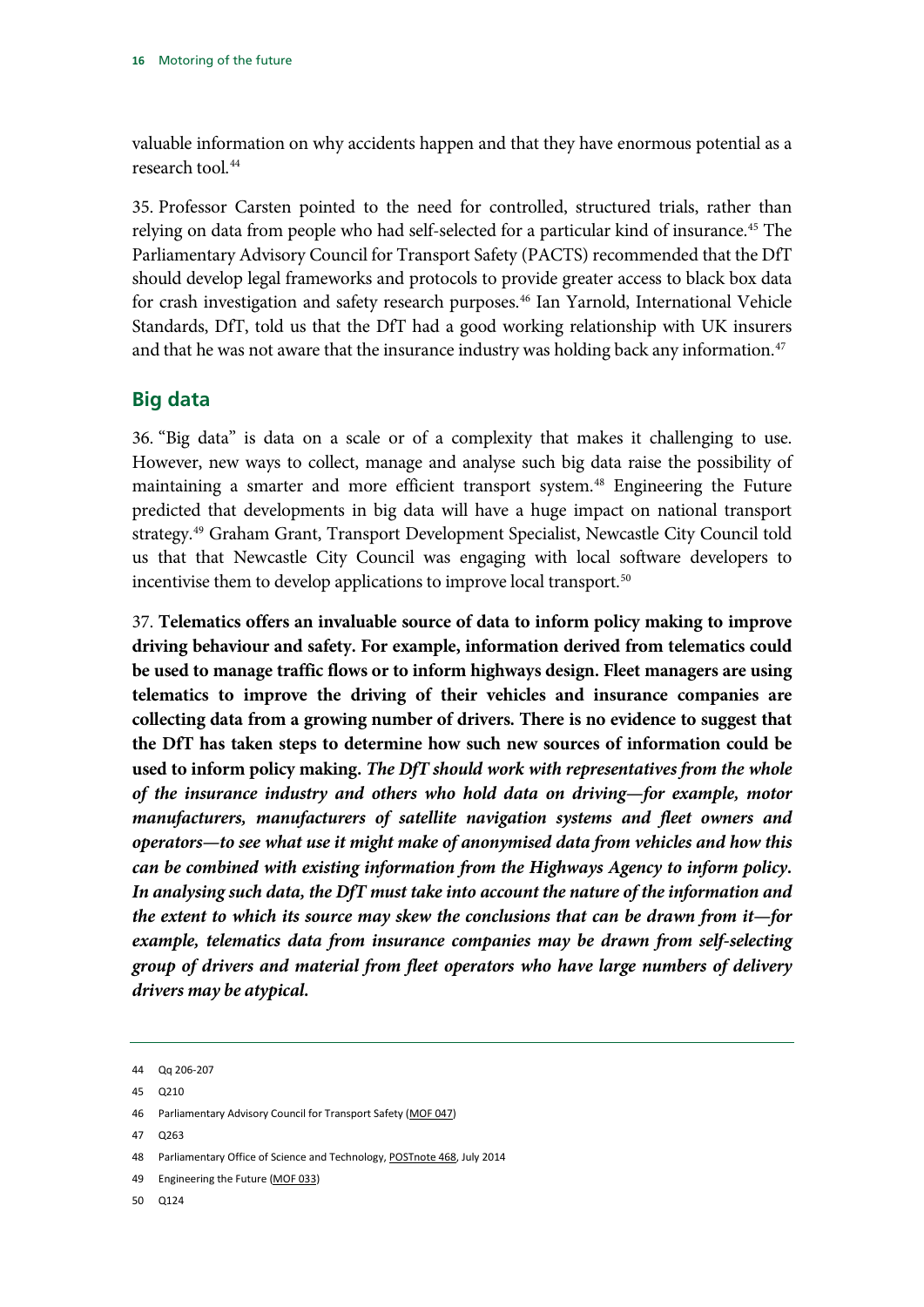#### <span id="page-18-0"></span>**Data governance**

38. The increase in the volume and variety of transport data presents new challenges in relation to data governance. Transport data collection, analysis and dissemination is sometimes fragmented and inconsistent, because there are many different infrastructure operators, service operators and information service providers. The Institute of Advanced Motorists commented that "the connected car of the future works on data and who owns that data and to what use it is put is an important part of the debate on the future of motoring".<sup>[51](#page-18-1)</sup>

39. Different issues are raised by different types of data. The BVRLA told us that it made sense for drivers' data to be made available through systems such as eCall [see paragraph 72] which were designed to take care of a driver after an accident, but that some other instances of data sharing could be seen as an infringement on drivers' personal liberty:

I can see that a driver, even if it is a car owned by one of our members, would not want to sign up to the fact potentially that somebody knows exactly where they are 24 hours a day, how that car is being driven, every time they break the speed limit or if they drive in a dangerous way or a safe way. Those are very personal data and there has been no discussion about how widely they should be shared and who with.<sup>[52](#page-18-2)</sup>

TRL told us that there was a gap in research into security of data and that issues relating to data reliability, security and ownership were missing from the government's motoring strategy.<sup>[53](#page-18-3)</sup> Thatcham Research stated that many insurers had concerns about the lack of progress in developing European legislation regarding access to vehicle security data[.54](#page-18-4) The BVRLA recommended that the Information Commissioner should investigate the current rules regulating fleet and driver information and issue further guidance to improve consumer confidence.<sup>[55](#page-18-5)</sup>

<span id="page-18-7"></span><span id="page-18-6"></span>40. **The vast quantity of transport data now available presents tremendous opportunities to provide smarter, more efficient and more personalised transport systems. However, greater clarity is required on the practical application of data governance legislation.** *The DfT must ask the Information Commissioner to review the current rules and guidance on access to fleet and driver information and the rights of drivers and other interested parties to access vehicle data and to publish updated guidelines on the collection, access and use of vehicle data.*

<span id="page-18-2"></span>52 Q73

54 Thatcham Research [\(MOF 023\)](http://data.parliament.uk/writtenevidence/committeeevidence.svc/evidencedocument/transport-committee/motoring-of-the-future/written/12580.html)

<span id="page-18-1"></span><sup>51</sup> Institute of Advanced Motorists [\(MOF 020\)](http://data.parliament.uk/writtenevidence/committeeevidence.svc/evidencedocument/transport-committee/motoring-of-the-future/written/12554.html)

<span id="page-18-4"></span><span id="page-18-3"></span><sup>53</sup> TRL [\(MOF 007\)](http://data.parliament.uk/writtenevidence/committeeevidence.svc/evidencedocument/transport-committee/motoring-of-the-future/written/12438.html)

<span id="page-18-5"></span><sup>55</sup> British Vehicle Rental and Leasing Association [\(MOF 030\)](http://data.parliament.uk/writtenevidence/committeeevidence.svc/evidencedocument/transport-committee/motoring-of-the-future/written/12694.html)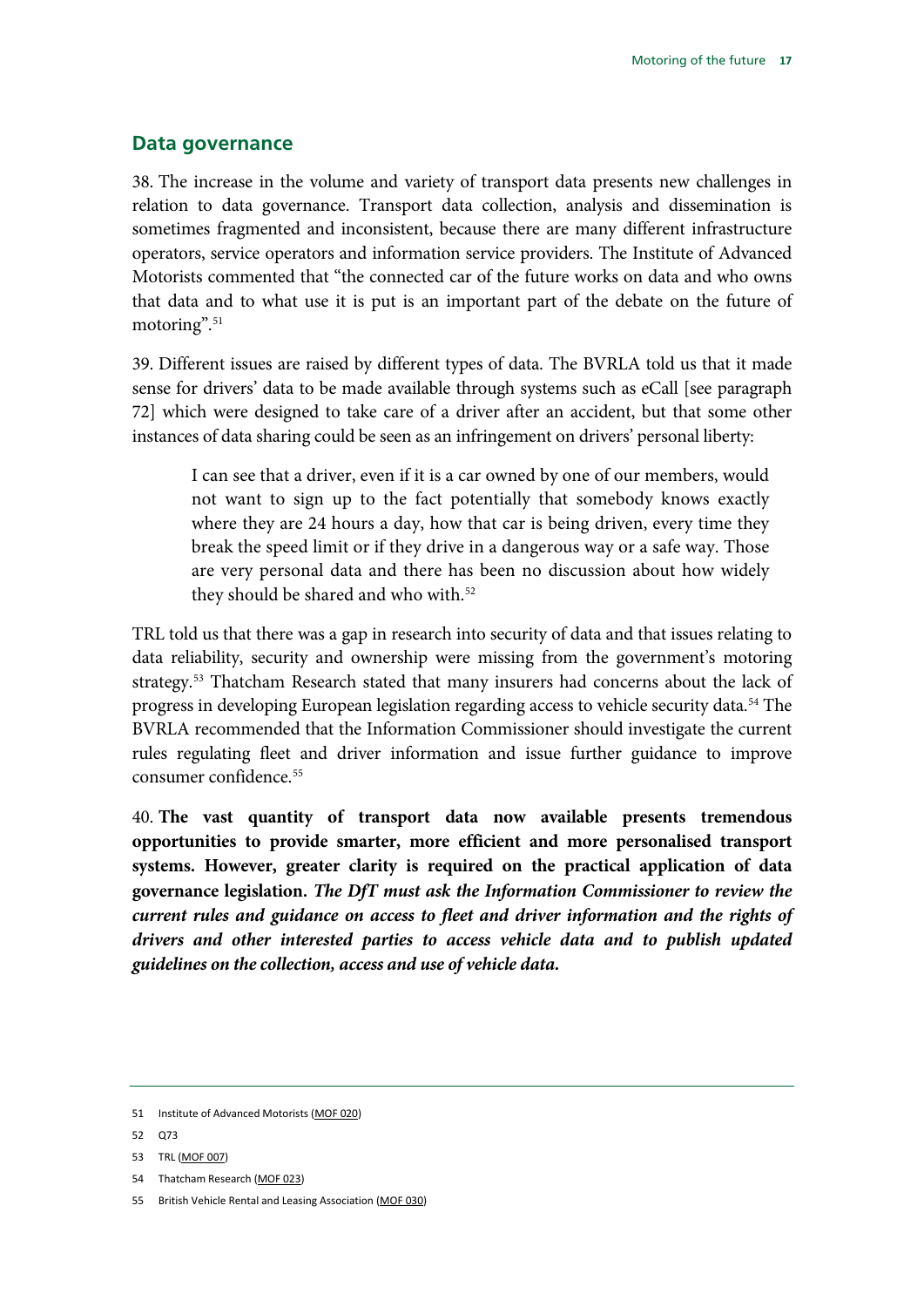### <span id="page-19-0"></span>**Low carbon vehicles and fuels**

41. The UK is committed to reducing carbon emissions.<sup>[56](#page-19-2)</sup> Carbon emissions from road transport must be reduced in order to meet that commitment. The Office of Low Emission Vehicles (OLEV) was established in 2009 with the objective of positioning the UK at the global forefront of ultra-low emission vehicle (ULEV) development, manufacture and use so as to contribute to economic growth and to help reduce greenhouse gas emission and air pollution on the UK's roads. Low carbon vehicles are set to become an increasing proportion of the vehicle fleet. OLEV has set itself the target that every new car in 2040 will be a ULEV.<sup>[57](#page-19-3)</sup>

### <span id="page-19-1"></span>*Plug-in electric vehicles*

42. Plug-in electric vehicles are a market-ready ULEV, and developing a market for them is a key part of OLEV's strategy. We commented on the Government's Plugged-In Places and Plug-In Grant schemes in our 2012 Report, "Plug-in vehicles, plugged in policy?", in which we noted that while consumer demand had increased since the introduction of those schemes, it remained relatively small.<sup>[58](#page-19-4)</sup>

43. DfT data show that the uptake of plug-in vehicles has remained slower than projected, but that it has recently started to accelerate.<sup>59</sup> Professor Phil Blythe, Professor of Intelligent Transport Systems, Newcastle University, told us that more plug-in and hybrid vehicles were sold in the last quarter than in the last four or five years, and that other countries had experienced similar issues with slower than expected adoption in the early stages.<sup>[60](#page-19-6)</sup> Comparing progress in the UK with other countries, he stated that the leaders in the field were the USA, Japan and Norway, but that the UK was "probably in the top ten".<sup>[61](#page-19-7)</sup>

44. Witnesses identified a number of issues affecting the rate of uptake of plug-in EVs and the contribution that plug-in EVs could make towards emissions reduction targets:

Establishing an adequate recharging infrastructure is essential. There is still no  $i)$ single system enabling drivers to locate the nearest charging point.<sup>62</sup> Range anxiety remains a key barrier to adoption of EVs. A basic network of recharging stations must be in place to ensure the market can grow, with recharging stations where people want them, not just where they are commercially profitable.<sup>[63](#page-19-9)</sup> The evaluation of the Government's Plugged-In Places EV infrastructure pilots has been poor, and there has been a slow response to lessons learned from them.<sup>[64](#page-19-10)</sup> In

<span id="page-19-8"></span>62 097

<span id="page-19-2"></span><sup>56</sup> The Climate Change Act 2008 requires the UK to cut greenhouse gas emissions by 80% by 2050, relative to a 1990 baseline.

<span id="page-19-3"></span><sup>57</sup> Office for Low Emission Vehicles, *[Driving the future today: a strategy for ultra low emission vehicles in the UK](https://www.gov.uk/government/publications/driving-the-future-today-a-strategy-for-ultra-low-emission-vehicles-in-the-uk)*, 4 September 2013

<span id="page-19-4"></span><sup>58</sup> Transport Committee, Fourth Report of Session 2012-13, *[Plug-in vehicles, plugged in policy?,](http://www.parliament.uk/documents/commons-committees/transport/Plug-in%20vehicles%20239.pdf)* HC239

<span id="page-19-5"></span><sup>59</sup> Department for Transport, *[All licensed vehicles and new registrations](https://www.gov.uk/government/statistical-data-sets/veh01-vehicles-registered-for-the-first-time%23table-veh0130)*, various dates

<span id="page-19-6"></span><sup>60</sup> Qq93-94

<span id="page-19-7"></span><sup>61</sup> Q99

<span id="page-19-9"></span><sup>63</sup> Institute of Advanced Motorists [\(MOF 020\)](http://data.parliament.uk/writtenevidence/committeeevidence.svc/evidencedocument/transport-committee/motoring-of-the-future/written/12554.html)

<span id="page-19-10"></span><sup>64</sup> TRL [\(MOF 007\)](http://data.parliament.uk/writtenevidence/committeeevidence.svc/evidencedocument/transport-committee/motoring-of-the-future/written/12438.html); ITS UK [\(MOF 013\)](http://data.parliament.uk/writtenevidence/committeeevidence.svc/evidencedocument/transport-committee/motoring-of-the-future/written/12493.html); Q97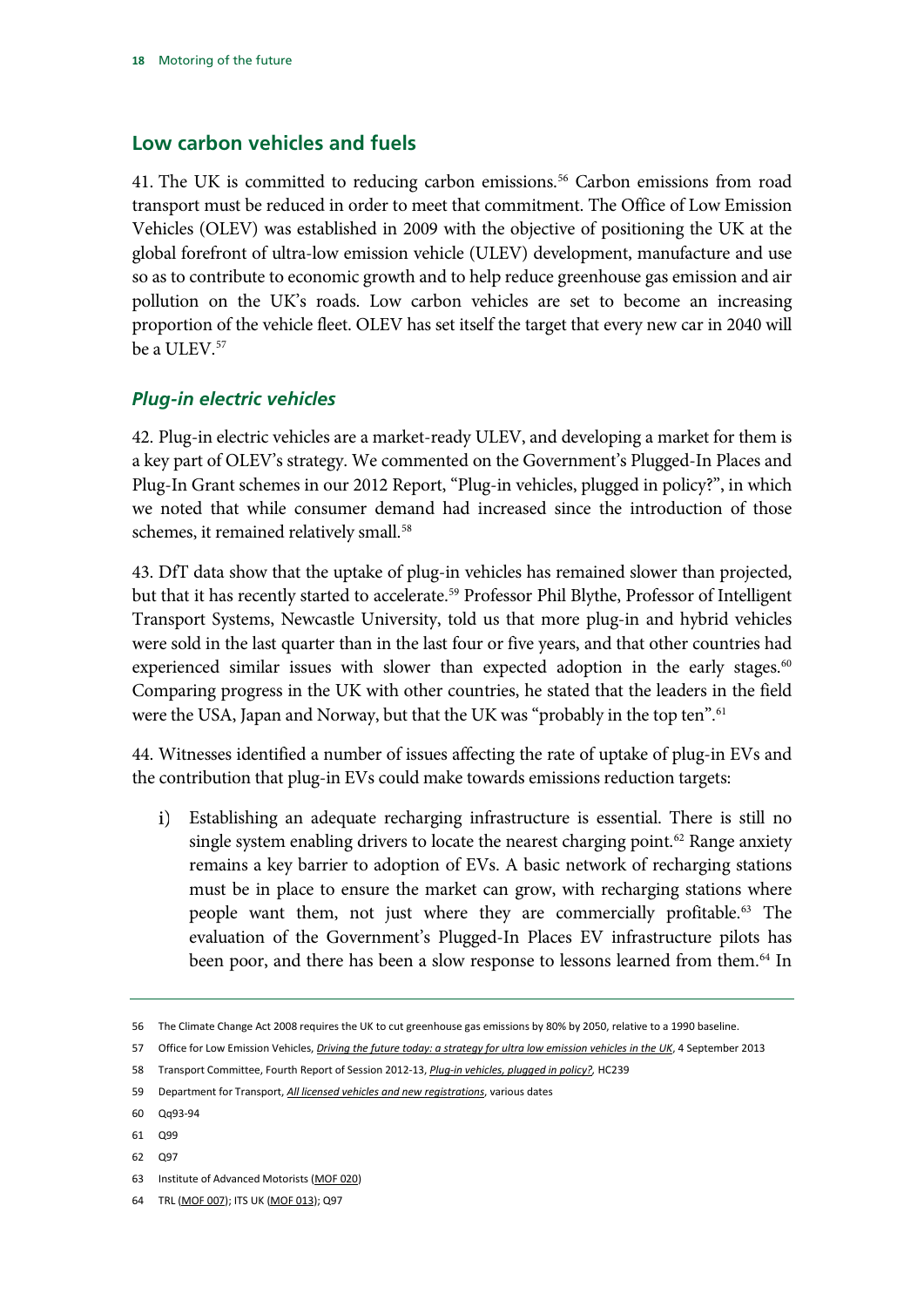addition, there is a risk of divergence on technical specifications for charging points[.65](#page-20-1)

- More public exposure to EVs is required to convince people that they are a viable option. We heard that schemes involving seven-day trials of EVs are a good way of increasing public awareness and promoting sales.<sup>66</sup> More incentives are needed to persuade people to change from vehicles which already suit them to low emission alternatives such as EVs.<sup>[67](#page-20-3)</sup> Norway, which has been very successful at adopting EVs, used a range of incentives such as free parking, use of bus lanes and exemption from toll charges to increase uptake.<sup>[68](#page-20-4)</sup>
- iii) Clean cars are dependent on clean power. As the uptake of EVs increases, emission reductions will increasingly be dependent on decarbonising power generation.<sup>[69](#page-20-5)</sup> The electrification of vehicles will require a massive shift in the shape and management of the electricity system of the future.<sup>[70](#page-20-6)</sup>

### <span id="page-20-0"></span>*Fuel cell electric vehicles*

45. Fuel cell electric vehicles generate electricity from fuels such as hydrogen. Preparing for hydrogen FCEVs is one of OLEV's stated priorities, which it is carrying out through its UKH2 Mobility project. Professor Blythe stated that the challenge was to get the infrastructure in place to support FCEVs.<sup>71</sup> Air Products, a hydrogen manufacturer and provider of hydrogen-fuelling stations, pointed to the potential air quality and environmental health benefits of FCEVs, but it identified a number of barriers inhibiting uptake. It called for:

- i) greater early support for fuelling infrastructure so as to create a safer market for industry to invest in;
- ii) greater support towards the cost of FCEVs during the early stages of market development to make them more affordable for consumers; and
- iii) Government support for the production of 'brown' hydrogen, generated using non-renewable sources of energy, until the market is sufficiently developed to justify investment in 'green' hydrogen production pathways.<sup>72</sup>

- <span id="page-20-4"></span><span id="page-20-3"></span>67 Q136
- 68 Q94

- <span id="page-20-6"></span>70 TRL [\(MOF 007\)](http://data.parliament.uk/writtenevidence/committeeevidence.svc/evidencedocument/transport-committee/motoring-of-the-future/written/12438.html); Engineering the Future [\(MOF 033\)](http://data.parliament.uk/writtenevidence/committeeevidence.svc/evidencedocument/transport-committee/motoring-of-the-future/written/12841.html)
- <span id="page-20-7"></span>71 Q101
- <span id="page-20-8"></span>72 Air Products [\(MOF 014\)](http://data.parliament.uk/writtenevidence/committeeevidence.svc/evidencedocument/transport-committee/motoring-of-the-future/written/12507.html)

<span id="page-20-1"></span><sup>65</sup> Q97

<span id="page-20-2"></span><sup>66</sup> Q96

<span id="page-20-5"></span><sup>69</sup> HM Treasury, *[The King review of low carbon cars](https://research.mbs.ac.uk/INNOVATION/Portals/0/docs/seminar/kingreview.pdf)*, October 2007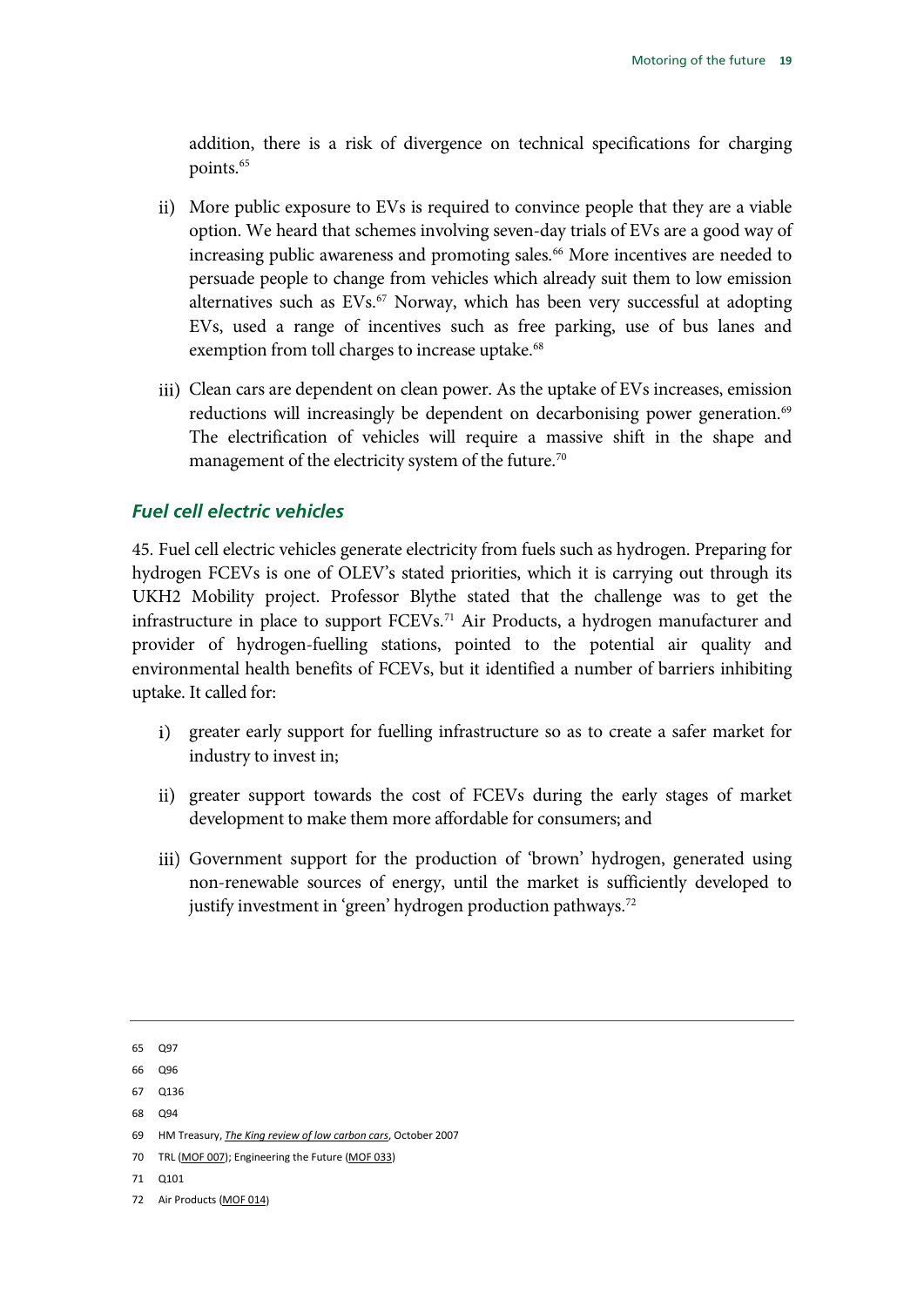#### <span id="page-21-0"></span>*Promoting a range of low carbon solutions*

46. Electric vehicles are just one of many potential low carbon solutions available to motorists, and no single fuel or technology is likely to meet all future requirements.<sup>[73](#page-21-1)</sup> The RAC Foundation's 2013 review of low carbon fuels and cars concluded that there was likely to be a range of options for consumers on fuels and on powertrains, and that there was likely to be a range of solutions for different transport applications.<sup>[74](#page-21-2)</sup> Witnesses agreed that the Government should continue to encourage market adoption of a range of proven technologies.[75](#page-21-3) We heard:

- $i)$ Electric cars are one of a range of technical solutions and will not suit everyone. The Government should set targets in relation to emissions and energy-efficiency to encourage the development of alternative technical solutions to satisfy consumer needs.[76](#page-21-4)
- There is a general lack of knowledge in the transport sector regarding the lifecycle emissions of different technologies when design, production, use and disposal are taken into account. More information is required to help drive effective commercial and public sector decision making.<sup>77</sup>
- iii) Different solutions may be appropriate for different parts of the UK.<sup>[78](#page-21-6)</sup> For example, hydrogen trials could be carried out more sustainably in the Teesside region, where hydrogen is produced locally.<sup>[79](#page-21-7)</sup> However, motoring is a global industry, and products will need to be compatible across fuel infrastructures and vehicles.<sup>[80](#page-21-8)</sup>
- iv) Different solutions may be appropriate for different uses.<sup>[81](#page-21-9)</sup> For example, the Dearman Engine, which is powered by liquid air or liquid nitrogen, is designed to provide auxiliary power for refrigerated or air conditioned vehicles, which is a key challenge for electric vehicles.<sup>[82](#page-21-10)</sup>
- The slow uptake of new technologies means that Government funding will be required during this phase of development.<sup>[83](#page-21-11)</sup>
- vi) Government must not risk distorting the market by trying to pick winners.<sup>[84](#page-21-12)</sup> Government should exercise caution in the use of subsidies to support fledgling

<span id="page-21-3"></span>75 Q102

- <span id="page-21-5"></span>77 TRL [\(MOF 007\)](http://data.parliament.uk/writtenevidence/committeeevidence.svc/evidencedocument/transport-committee/motoring-of-the-future/written/12438.html); Institution of Mechanical Engineers [\(MOF 034\)](http://data.parliament.uk/writtenevidence/committeeevidence.svc/evidencedocument/transport-committee/motoring-of-the-future/written/12953.html)
- <span id="page-21-6"></span>78 Q143
- <span id="page-21-7"></span>79 Zero Carbon Futures [\(MOF 002\)](http://data.parliament.uk/writtenevidence/committeeevidence.svc/evidencedocument/transport-committee/motoring-of-the-future/written/11731.html)
- <span id="page-21-8"></span>80 Q149
- <span id="page-21-9"></span>81 Q40
- <span id="page-21-10"></span>82 Dearman Engine Company [\(MOF 040\)](http://data.parliament.uk/writtenevidence/committeeevidence.svc/evidencedocument/transport-committee/motoring-of-the-future/written/14366.html)
- <span id="page-21-11"></span>83 Zero Carbon Futures [\(MOF 002\)](http://data.parliament.uk/writtenevidence/committeeevidence.svc/evidencedocument/transport-committee/motoring-of-the-future/written/11731.html)
- <span id="page-21-12"></span>84 British Vehicle Rental and Leasing Association [\(MOF 030\)](http://data.parliament.uk/writtenevidence/committeeevidence.svc/evidencedocument/transport-committee/motoring-of-the-future/written/12694.html)

<span id="page-21-1"></span><sup>73</sup> Institution of Mechanical Engineers [\(MOF 034\)](http://data.parliament.uk/writtenevidence/committeeevidence.svc/evidencedocument/transport-committee/motoring-of-the-future/written/12953.html); Toyota Motor Europe [\(MOF 012\)](http://data.parliament.uk/writtenevidence/committeeevidence.svc/evidencedocument/transport-committee/motoring-of-the-future/written/12488.html)

<span id="page-21-2"></span><sup>74</sup> RAC Foundation, *Powering Ahead: [The future of low-carbon cars and fuels](http://www.racfoundation.org/research/environment/powering-ahead-future-low-carbon-cars-fuels)*, April 2013

<span id="page-21-4"></span><sup>76</sup> Institution of Mechanical Engineers [\(MOF 034\)](http://data.parliament.uk/writtenevidence/committeeevidence.svc/evidencedocument/transport-committee/motoring-of-the-future/written/12953.html)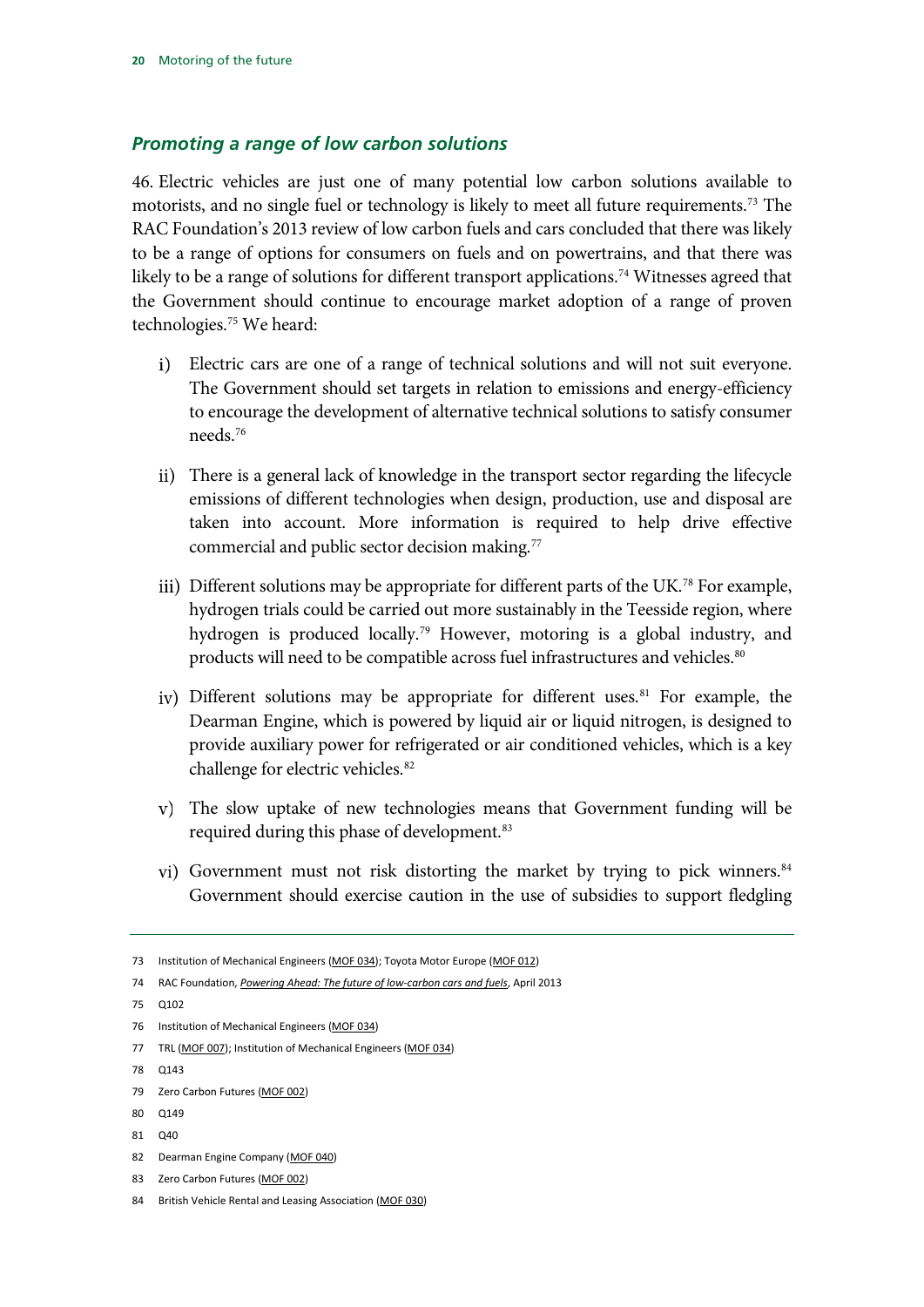technologies or fuels, since withdrawing too early from incentive frameworks can negatively impact ULEV take-up.<sup>[85](#page-22-1)</sup> It should learn lessons from the withdrawal of Government investment in LPG autogas, which had a serious impact on that market[.86](#page-22-2)

- The supportive treatment of ULEVs within national tax and fiscal structures will continue to have an impact on take-up, and industry and drivers would welcome greater certainty about future policy.<sup>[87](#page-22-3)</sup> A long-term plan is required to enable people to make decisions about how and when they might switch to a ULEV.<sup>[88](#page-22-4)</sup>
- viii) Government should articulate a clear and consistent strategy for transport fuels, with clearly defined timescales.<sup>[89](#page-22-5)</sup>

#### <span id="page-22-0"></span>*Rate of adoption of low carbon fuels and vehicles*

47. Realising OLEV's vision of every car being a ULEV by 2040 will require more rapid uptake than has been achieved to date. Gerry Keaney, BVRLA, pointed out that with around 33 million cars on the UK roads, and with only around 2.4 million new cars being registered in a busy year for new car sales, replacing all existing cars with newer, cleaner and more efficient ones would take many years.<sup>90</sup>

48. Witnesses made a number of proposals on how the Government could accelerate progress:

- $i)$ The Carbon Trust suggested that targeted, strategic government support for research and development, investment and planning would help to bring forward changes within a more defined timeframe and convince consumers to adopt new technologies.<sup>[91](#page-22-7)</sup>
- TRL stated that more research was needed to understand what people want and why they might choose to change to low carbon vehicles.<sup>[92](#page-22-8)</sup>
- iii) The BVRLA recommended that Government consider incentives such as access to car rental and car clubs to encourage people to give up their older, more polluting cars, introducing green lanes for low emission vehicles in areas of high congestion and low air quality and conducting a full audit of local government corporate car

<span id="page-22-3"></span>87 Toyota Motor Europe [\(MOF 012\)](http://data.parliament.uk/writtenevidence/committeeevidence.svc/evidencedocument/transport-committee/motoring-of-the-future/written/12488.html); ITS UK [\(MOF 013\)](http://data.parliament.uk/writtenevidence/committeeevidence.svc/evidencedocument/transport-committee/motoring-of-the-future/written/12493.html); Institute of Advanced Motorists [\(MOF 020\)](http://data.parliament.uk/writtenevidence/committeeevidence.svc/evidencedocument/transport-committee/motoring-of-the-future/written/12554.html)

<span id="page-22-4"></span>88 Q153

- <span id="page-22-5"></span>89 UK Petroleum Industry Association [\(MOF 011\)](http://data.parliament.uk/writtenevidence/committeeevidence.svc/evidencedocument/transport-committee/motoring-of-the-future/written/12478.html)
- <span id="page-22-6"></span>90 Q61
- <span id="page-22-7"></span>91 Carbon Trust [\(MOF 025\)](http://data.parliament.uk/writtenevidence/committeeevidence.svc/evidencedocument/transport-committee/motoring-of-the-future/written/12597.html)

<span id="page-22-8"></span>92 TRL [\(MOF 007\)](http://data.parliament.uk/writtenevidence/committeeevidence.svc/evidencedocument/transport-committee/motoring-of-the-future/written/12438.html)

<span id="page-22-1"></span><sup>85</sup> Autogas Ltd [\(MOF 009\)](http://data.parliament.uk/writtenevidence/committeeevidence.svc/evidencedocument/transport-committee/motoring-of-the-future/written/12473.html), UK Petroleum Industry Association [\(MOF 011\),](http://data.parliament.uk/writtenevidence/committeeevidence.svc/evidencedocument/transport-committee/motoring-of-the-future/written/12478.html) Toyota Motor Europe [\(MOF 012\);](http://data.parliament.uk/writtenevidence/committeeevidence.svc/evidencedocument/transport-committee/motoring-of-the-future/written/12488.html) British Vehicle Rental and Leasing Association [\(MOF 030\)](http://data.parliament.uk/writtenevidence/committeeevidence.svc/evidencedocument/transport-committee/motoring-of-the-future/written/12694.html); Q153

<span id="page-22-2"></span><sup>86</sup> Autogas Ltd [\(MOF 009\)](http://data.parliament.uk/writtenevidence/committeeevidence.svc/evidencedocument/transport-committee/motoring-of-the-future/written/12473.html)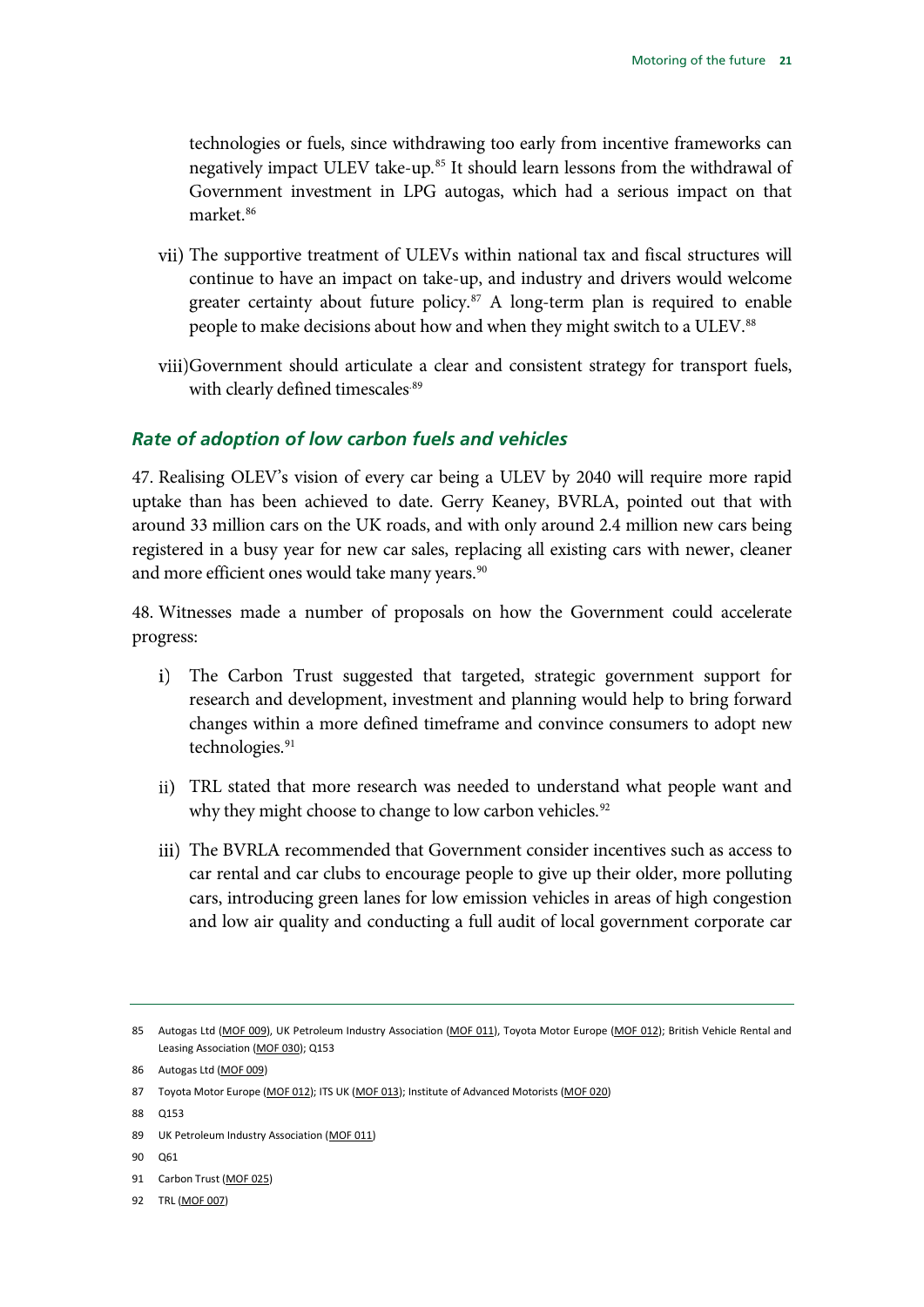schemes so as to inform future guidance for local councils on their transport schemes.<sup>93</sup>

- iv) Zero Carbon Futures suggested using planning legislation to encourage the inclusion of new technology infrastructure in railway station renovations, including plans for motoring technologies in new city developments and new car parks, developing carbon-free zones in cities, exempting low carbon vehicles on toll roads and allowing them to use bus lanes, and providing free or subsidised parking and charging for EVs[.94](#page-23-2)
- TRL recommended new strategies such as using government fleets as test-beds for new technologies to enable an element of research and development while making new technology more visible and acceptable to the general public.<sup>95</sup>
- The LGA called on Government to consider what more could be done to help local authorities with emissions reductions, including support and advice on the introduction of Low Emission Zones.<sup>[96](#page-23-4)</sup>

### <span id="page-23-0"></span>*Role of OLEV*

49. Witnesses supported OLEV's work to bring industry and different Government Departments together to work on the same challenges.<sup>[97](#page-23-5)</sup> Professor Blythe told us that it was taking longer than expected to make progress, but that this was not surprising given OLEV's difficult remit and the challenges of working for different masters.<sup>[98](#page-23-6)</sup> Denis Naberezhnykh, Head of Low Carbon Vehicles and ITS Technology, TRL, commented that more clarity was needed over OLEV's role and how it related to other bodies such as Innovate UK and the Transport Systems Catapult. He stated that an overarching strategy was needed to articulate not only research and development priorities, but how such priorities would be developed into demonstration and implementation.<sup>[99](#page-23-7)</sup>

50. Richard Bruce, Head of OLEV, said that OLEV's policy was "warmly supported" by Ministers, who were generally positive about its agenda.<sup>[100](#page-23-8)</sup> The Minister explained that Government was not trying to pick technological winners, but rather was working towards the aspiration of reduced emissions to meet the UK's carbon plan by 2040.<sup>101</sup> She asserted that Government's role was to set the framework and the output and then let industry innovate. She noted that the 2040 target was driving a huge amount of innovation.<sup>[102](#page-23-10)</sup> The

- <span id="page-23-4"></span>96 Local Government Association [\(MOF 018\)](http://data.parliament.uk/writtenevidence/committeeevidence.svc/evidencedocument/transport-committee/motoring-of-the-future/written/12552.html)
- <span id="page-23-5"></span>97 Q107; Q143
- <span id="page-23-6"></span>98 Q105
- <span id="page-23-8"></span><span id="page-23-7"></span>99 Q106
- 100 0260
- <span id="page-23-9"></span>101 Q246
- <span id="page-23-10"></span>102 Q273

<span id="page-23-1"></span><sup>93</sup> British Vehicle Rental and Leasing Association [\(MOF 030\)](http://data.parliament.uk/writtenevidence/committeeevidence.svc/evidencedocument/transport-committee/motoring-of-the-future/written/12694.html)

<span id="page-23-2"></span><sup>94</sup> Zero Carbon Futures [\(MOF 002\)](http://data.parliament.uk/writtenevidence/committeeevidence.svc/evidencedocument/transport-committee/motoring-of-the-future/written/11731.html)

<span id="page-23-3"></span><sup>95</sup> TRL [\(MOF 007\)](http://data.parliament.uk/writtenevidence/committeeevidence.svc/evidencedocument/transport-committee/motoring-of-the-future/written/12438.html)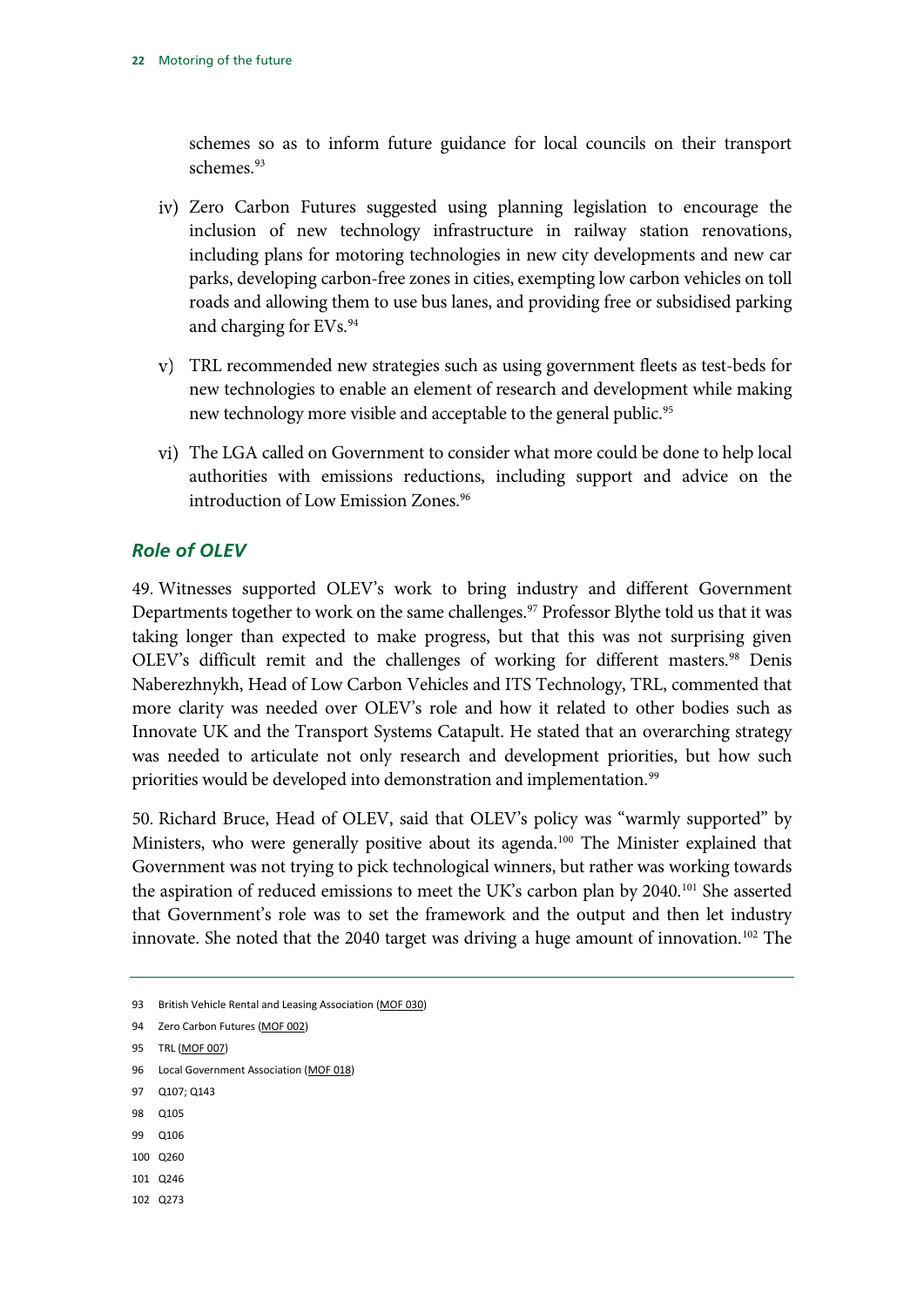Minister told us that Government was "trying very hard to offer stability of regulation and policy interest, at least over the seven years that are a typical product cycle for cars"[,103](#page-24-0) but that the issue of reducing revenue from fuel duty was a matter for the Treasury.<sup>[104](#page-24-1)</sup>

<span id="page-24-2"></span>51. **Low carbon vehicles are set to make up an increasing proportion of the vehicle fleet and will form a key part of the UK's motoring future. Adoption has been slower than projected, but it is now starting to accelerate. Different technologies are becoming available, but drivers need more incentives to switch to low emission vehicles, confidence that refuelling infrastructure will be available and certainty in the Government's long-term policies on investment, subsidy and taxation regimes. The creation of OLEV has been a positive step, but implementing its strategy will be challenging. Future fuels can contribute to UK decarbonisation and air quality targets. Government cannot pick a winner, but it can provide certainty for market participants to incentivise investment.**

#### <span id="page-24-3"></span>52. *The DfT should ensure that OLEV:*

- <span id="page-24-4"></span>• *clarifies long-term policies on investment, subsidy and taxation regimes for ULEVs;*
- <span id="page-24-5"></span>• *sets out an action plan for accelerating the uptake of ULEVs, including an assessment of how different incentives could contribute to that objective; and*
- <span id="page-24-6"></span><span id="page-24-1"></span><span id="page-24-0"></span>• *defines a strategy to meet European Commission targets on refuelling infrastructure in UK.*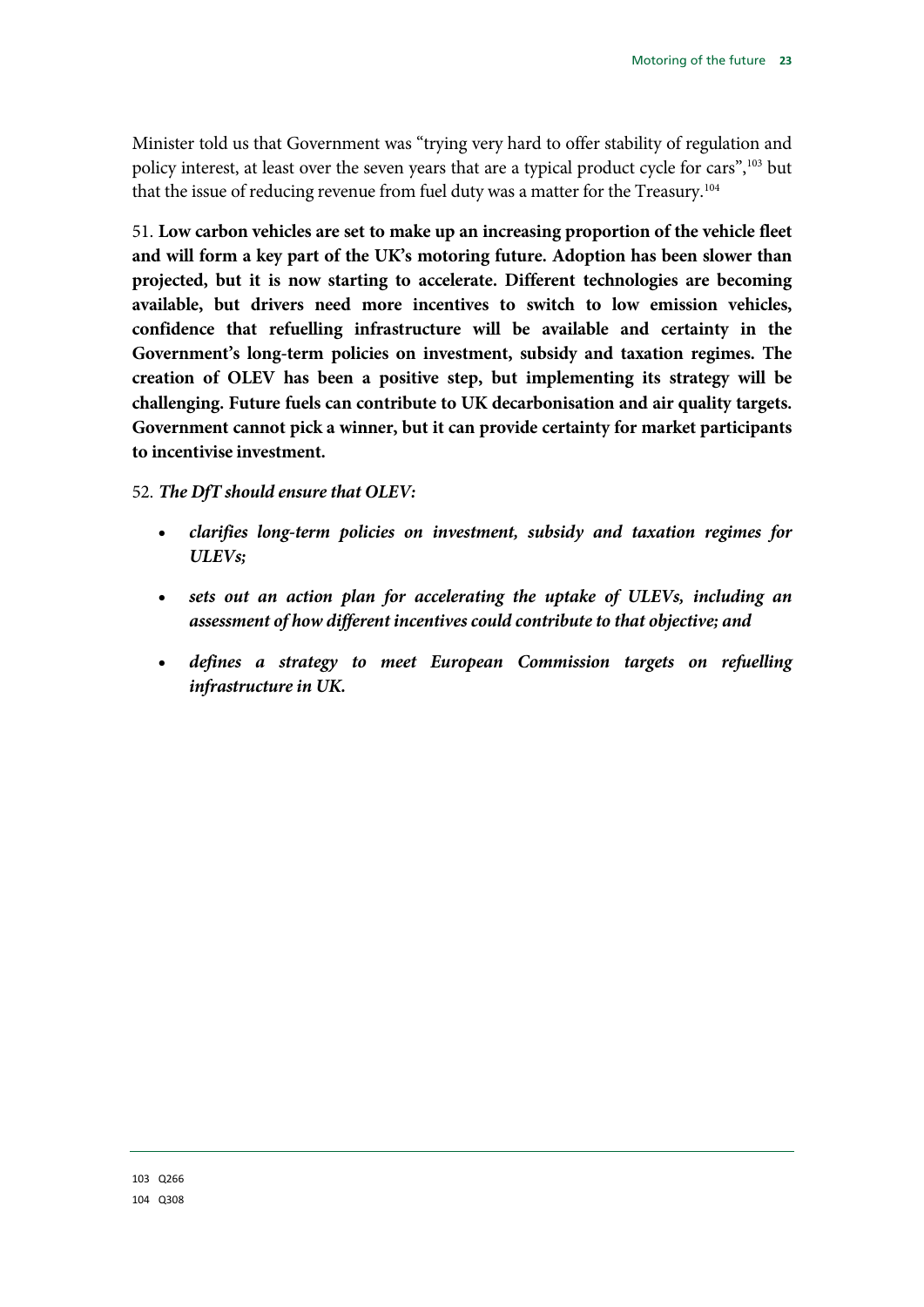# <span id="page-25-0"></span>4 Managing change

# <span id="page-25-1"></span>**Public confidence**

53. Public confidence in new technologies is vital. Many new technologies that are a priority for the automotive industry are a response to demand from customers. The market has a major role in determining which technological developments become manufactured products. Unless the public are better informed about the potential benefits of different technologies, demand could skew development away from technologies that could make a real difference. For example, concern about refuelling infrastructure might affect take-up of alternatives to petrol and diesel. We heard anecdotal evidence that owners of electric vehicles sometimes struggle to find recharging points with a compatible plug for their vehicle. Whether or not those problems are real, the perception that they create has the potential to damage take-up of vehicles and to undermine the DfT's good work on initiatives such as the plug-in car grant.

# <span id="page-25-2"></span>**Regulatory framework**

54. Professor Miles told us that it might be possible to produce a driverless car within the next five years, but that the key question was whether such a vehicle would be allowed to drive autonomously on UK roads.<sup>[105](#page-25-3)</sup> Similarly, Chris Reeves identified the key challenge as changing regulations and legislation to take people out of the decision-making process in driving.<sup>[106](#page-25-4)</sup>

55. Professor Sampson suggested that the capabilities of autonomous safety systems would need to be regulated, as would some form of certification and testing regime for them. He explained that various international bodies were looking at those issues, and that it was important that the UK remained actively involved. He observed that the UK was leading on some aspects, but that there were still "too many pockets of activity" and that "somebody somewhere ought to be joining up the thinking".<sup>107</sup> The Institute of Mechanical Engineers told us that "legislation is not keeping up with the pace of technological change that allows for safety systems such as AEB and steering".<sup>[108](#page-25-6)</sup>

56. An appropriate regulatory framework and testing regime is necessary to guide the development and deployment of autonomous vehicles. The public are understandably concerned whether self-driving vehicles are safe. Such concerns can be assuaged through effective regulation and action to educate drivers and raise public awareness. Legislation, regulation and standards have been used successfully in the past to encourage the take-up of particular technologies, and they have a role to play now. Thatcham Research told us that as technology becomes more complex, effective and autonomous, it "will pose

<span id="page-25-3"></span><sup>105</sup> Q16

<span id="page-25-4"></span><sup>106</sup> Q21

<span id="page-25-5"></span><sup>107</sup> Qq176-177

<span id="page-25-6"></span><sup>108</sup> Institution of Mechanical Engineers [\(MOF 034\)](http://data.parliament.uk/writtenevidence/committeeevidence.svc/evidencedocument/transport-committee/motoring-of-the-future/written/12953.html)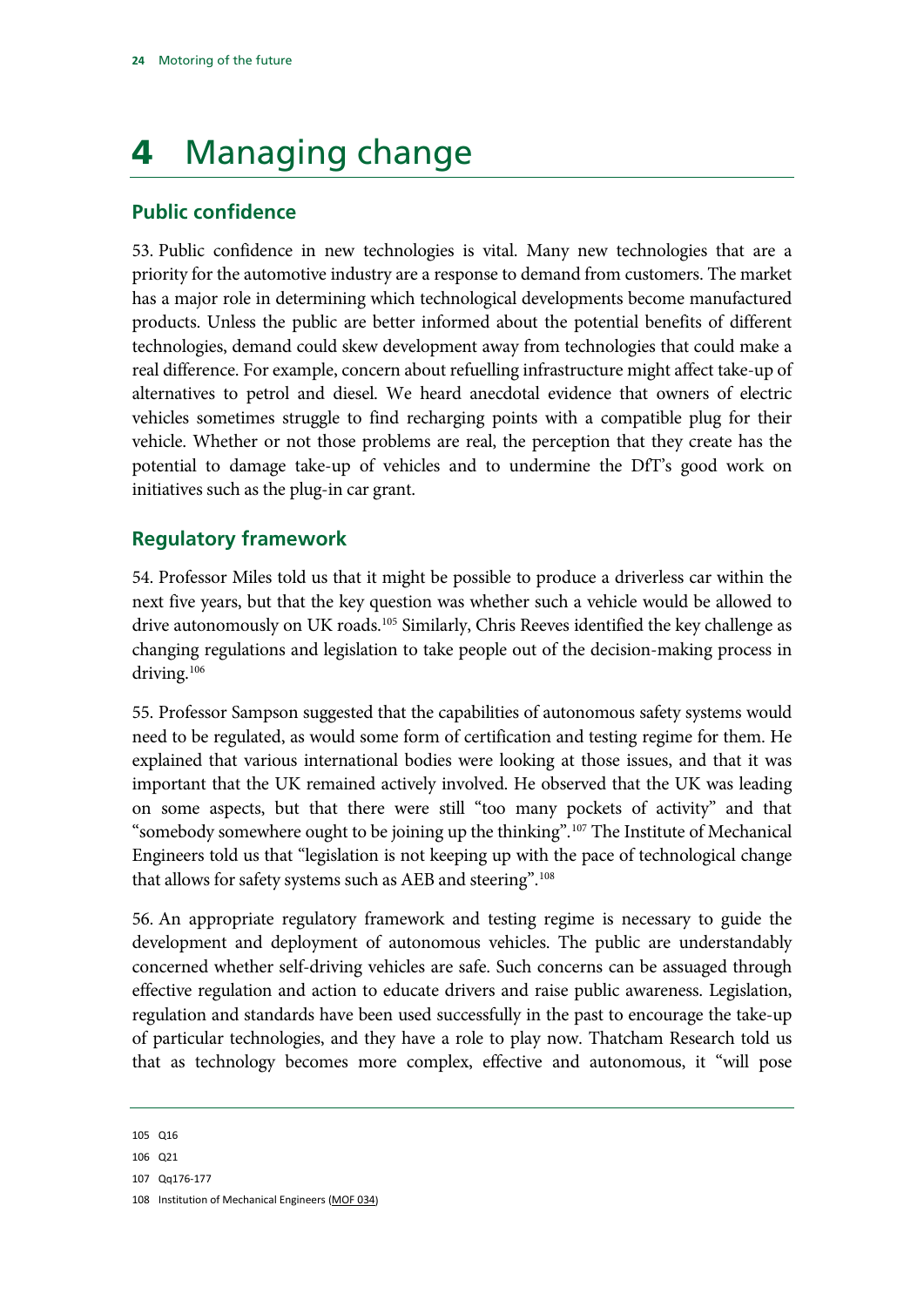significant challenges for implementation into the UK fleet and will demand Government legislative action".<sup>[109](#page-26-0)</sup>

57. The failure to update legislation in line with the development of new technology may disadvantage the UK automotive industry. Professor Miles told us that developing autonomous vehicle technology presented real opportunities for the UK, but that unless Government moved quickly, "we are quite likely to lose the race."<sup>[110](#page-26-1)</sup>

He observed that

the very largest part of the activity in this area will almost certainly be driven by the established vehicle manufacturers or by people coming into the field, like Google, Tesla, Apple and players like those—people who have very deep pockets. They will choose to do their research in certain limited places around the world, often in the Far East, in the far west and sometimes in Europe as well. The UK has a very good opportunity … but it needs something to make that happen.<sup>[111](#page-26-2)</sup>

We asked Professor Miles what that "something" might be. He told us that legislation was fundamental<sup>[112](#page-26-3)</sup>

<span id="page-26-8"></span>58. **Legislation covering driving, road use and vehicle type approvals—vehicle type approval confirms that a design will meet a particular performance standard—must be revised if autonomous vehicles are to operate on UK roads. The DfT must not allow UK legislation to fall behind both the pace of technological change and legislation in other countries.** For example, the German Government has designated a stretch of autobahn for testing driverless vehicles. We note that the German transport minister is drawing up a legal framework to allow driverless vehicles to operate on all German roads with the intention of setting out the key points before the Frankfurt car fair in September 2015.[113](#page-26-4) **A failure to update legislation in line with the development of new technology may disadvantage the UK automotive industry.**

<span id="page-26-9"></span>59. The Minister told us that the DfT is "publishing a regulatory review […] which looks at all the regulatory questions around this technology."[114](#page-26-5) The review was published on 11 February 2015.<sup>[115](#page-26-6)</sup> The action plan that this review recommends sees domestic and international regulations being amended between 2017 and 2018 and the production of highly or fully automated vehicles from 2017-18.[116](#page-26-7) **We welcome the publication of the Government's regulatory review,** *The pathway to driverless cars* **and the roadmap that it** 

- <span id="page-26-2"></span>111 Q27
- <span id="page-26-3"></span>112 Q27

- <span id="page-26-6"></span><span id="page-26-5"></span>114 Q256
- 115 Q256

<span id="page-26-10"></span><span id="page-26-0"></span><sup>109</sup> Thatcham Research [\(MOF 023\)](http://data.parliament.uk/writtenevidence/committeeevidence.svc/evidencedocument/transport-committee/motoring-of-the-future/written/12580.html) para 2.1

<span id="page-26-1"></span><sup>110</sup> Q26

<span id="page-26-4"></span><sup>113</sup> The Guardian, *[Germany creates laws for driverless cars](http://www.theguardian.com/technology/2015/feb/01/germany-laws-driverless-cars-autobahns-google-industry)*, 1 February 2015

<span id="page-26-7"></span><sup>116</sup> Department for Transport, *[Driverless cars in the UK: a regulatory review](https://www.gov.uk/government/publications/driverless-cars-in-the-uk-a-regulatory-review)*, 11 February 2015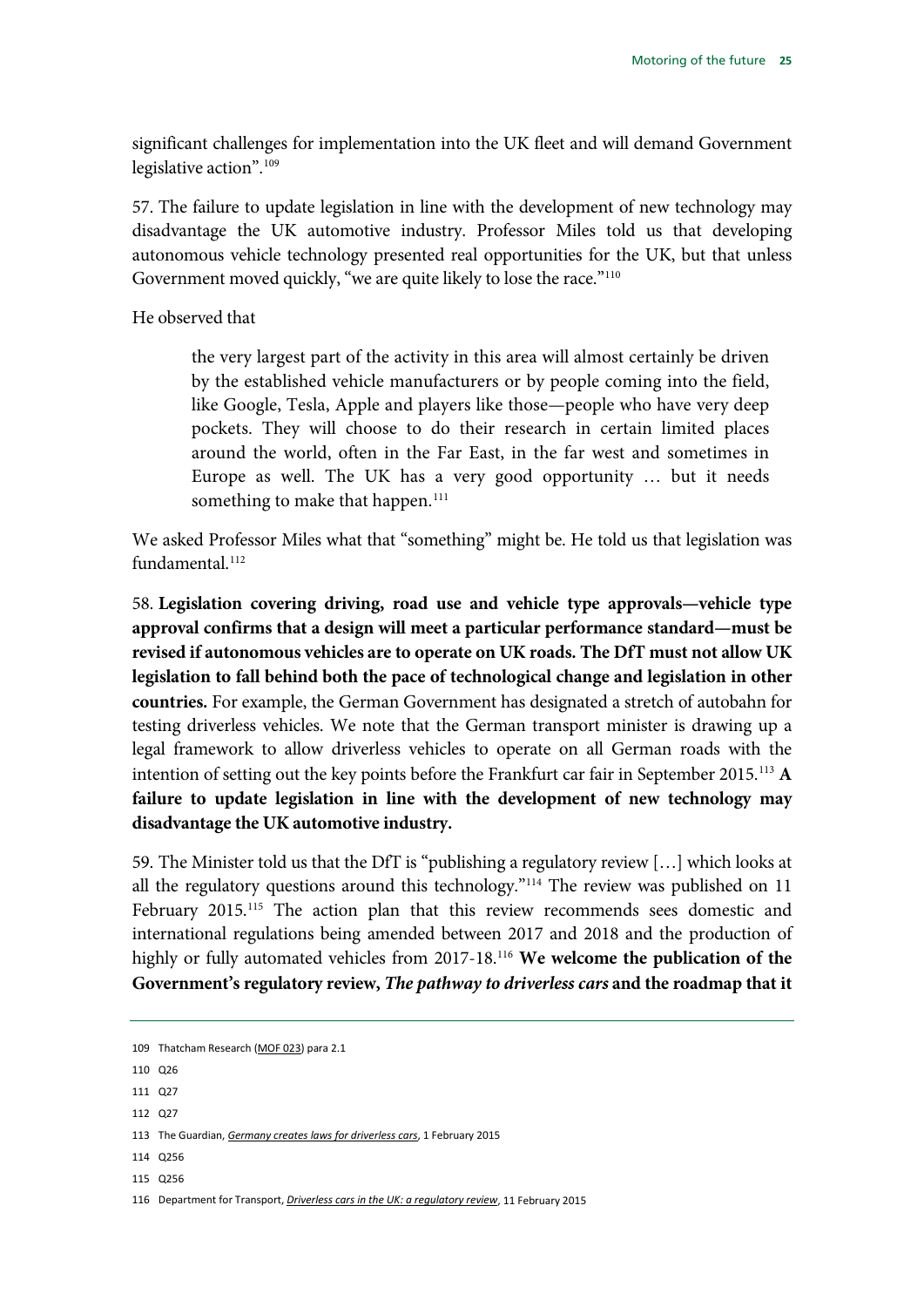**sets out for changes to the legislative and regulatory framework. However, this highlevel consideration will need to be supported by further work to identify exactly which legislation requires amendment if it is to have a significant impact.**

<span id="page-27-5"></span>60. *The DfT should provide underpinning detail to support the legislative and other changes that it identified in its regulatory review. In doing so, it should articulate what changes it expects in the processes and systems for checking and enforcing compliance, and how it intends to ensure that its motoring agencies have the appropriate skills and knowledge to maintain and update testing and certification regimes.*

<span id="page-27-6"></span>61. **It is important that the certification and testing regimes keep pace with developments in technology. These regimes have been used successfully in the past to encourage the take up of particular technologies and they have a role to play now. The DfT must bear in mind that new technologies are already being deployed in production vehicles and that some of the issues that the evidence to our inquiry and the review have identified, such as clarification of liabilities, are already live issues.**

# <span id="page-27-0"></span>**Research and trials**

62. In July 2014, the Business Secretary Vince Cable MP launched a £10 million competition for UK cities to host trials of driverless cars.<sup>[117](#page-27-1)</sup> Innovate UK, which is an executive non-departmental public body sponsored by the Department for Business, Innovation and Skills, was chosen to run the competition and trials. In December 2014, it announced the three locations had been chosen to trial driverless cars, namely Greenwich, Bristol and Milton Keynes/Coventry. Each trial is expected to last for between 18 and 36 months. The trials are expected to start in January 2015.<sup>[118](#page-27-2)</sup> The Minister told us that "the process was completely external to the Department … Importantly, there is both a lead industrial partner and a local authority partner."<sup>[119](#page-27-3)</sup>

63. Professor Sampson told us that

the DfT agenda of seeing how these vehicles might operate in real life seems to have turned into a BIS exercise to encourage technology development by the automotive sector. There's nothing wrong with that as an objective but it is not going to supply much new information about how we might incorporate highly or fully automated vehicles into UK traffic.<sup>[120](#page-27-4)</sup>

Professor Oliver Carsten, Professor of Transport Safety, University of Leeds added:

The Government has rather belatedly woken up to the promise of automated driving. But … I am not aware of any attempt to consult the research community about the safety challenges that need to be overcome in order to

<span id="page-27-3"></span>119 Q284

<span id="page-27-1"></span><sup>117</sup> Department for Transport , *[UK Government fast tracks driverless cars](https://www.gov.uk/government/news/uk-government-fast-tracks-driverless-cars)*, 20 July 2014

<span id="page-27-2"></span><sup>118</sup> Innovate UK, *[Driverless cars: 4 cities get green light for everyday trials](https://www.gov.uk/government/news/driverless-cars-4-cities-get-green-light-for-everyday-trials)*, 3 December 2014

<span id="page-27-4"></span><sup>120</sup> Professor Eric Sampson [\(MOF046\)](https://hopuk.sharepoint.com/sites/committees/transport/_layouts/15/WopiFrame.aspx?sourcedoc=%7b242D6F4D-8AE4-4723-84AF-A8ED8AC896A1%7d&file=MOF0046%20Eric%20Sampson%20(MOF0046).docx&action=default)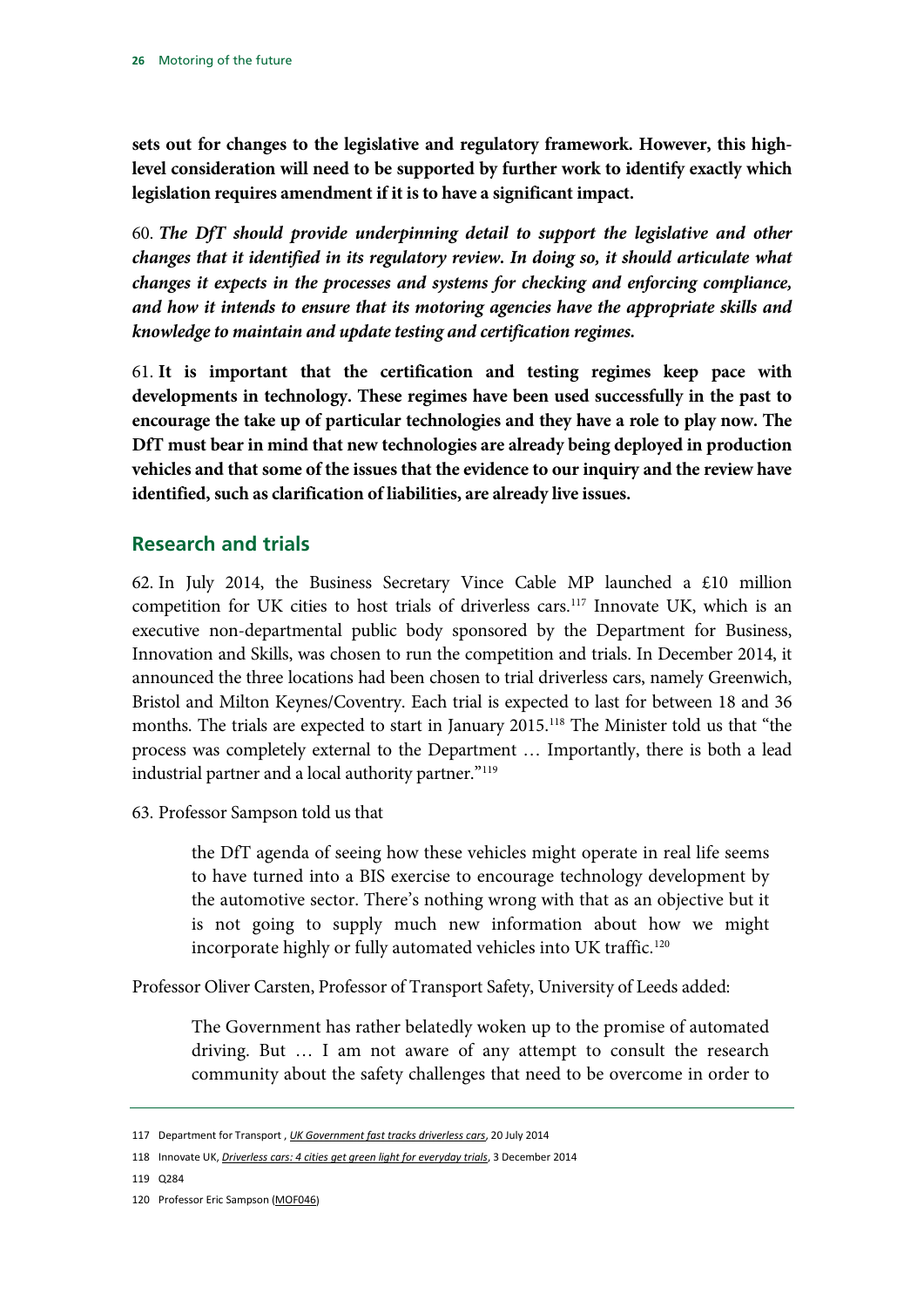deliver safe automated driving. The focus is more on showcase demonstrations than on serious research.<sup>[121](#page-28-0)</sup>

64. Witnesses discussed the research evidence for the effectiveness of different systems. Professor Sampson said that it was very difficult to research which technologies were most effective in terms of reducing accidents, because of the difficulties in running controlled trials of different features, with sufficient numbers of vehicles[.122](#page-28-1) Professor Carsten explained that the key struggle was with the continual monitoring and evaluation of technology, and developing an understanding of how casualty rates were affected over time by different technologies.[123](#page-28-2) He explained that while it was statistically possible to show the safety benefits arising from car impact regulations, it was "really hard" to do this in relation to other safety approaches.<sup>[124](#page-28-3)</sup> Engineering the Future told us that there were many competing technologies which could develop in different ways and which would need to be trialled in the real world.<sup>125</sup>

65. In Chapter 3, we considered the use of telematics and black boxes to record information about when, where and how a vehicle was being driven [see paragraph 33]. Policy makers will need to take account of research on the impact of such technologies on driver behaviour. It is apparent that telematics has an introduction effect—people drive well because they know the box is watching—but there is little research on whether that behavioural change is sustained in the longer-term.

<span id="page-28-6"></span>66. The public is understandably concerned about the testing of new technologies, particularly any 'driverless' technology. However, there are real advantages in making the UK the place where the global automotive industry tests and develops such technologies. **We welcome the trials of driverless cars announced in December 2014 and the leadership shown by Innovate UK on ensuring the UK is well positioned to seize the commercial opportunities created by new automotive technologies.** Showcasing the technology will be an important part of building public confidence. **Public confidence will depend on knowing that these technologies can be deployed safely on real roads and with all the unpredictability of real traffic flows.**

<span id="page-28-7"></span>67. We are concerned that Innovate UK's inevitable focus on identifying commercial opportunities might lead to the trials not testing issues such as safety and how autonomous vehicles might be incorporated in UK traffic flows. We are confident that the DfT and Minister understand that concern. In launching the report, *The pathway to driverless cars*, the Minister stated that "there's no point in a driverless car that can navigate cones in a car park without navigating our busy streets".<sup>[126](#page-28-5)</sup> We welcome the approach set out by the

<span id="page-28-4"></span>125 Q166

<span id="page-28-8"></span><span id="page-28-0"></span><sup>121</sup> Professor Oliver Carsten [\(MOF041\)](http://data.parliament.uk/writtenevidence/committeeevidence.svc/evidencedocument/transport-committee/motoring-of-the-future/written/15015.html) para 5

<span id="page-28-1"></span><sup>122</sup> Q198

<span id="page-28-2"></span><sup>123</sup> Q210

<span id="page-28-3"></span><sup>124 0210</sup> 

<span id="page-28-5"></span><sup>126</sup> Department for Transport, *[Launch of 'The pathway to driverless cars' report](https://www.gov.uk/government/speeches/launch-of-the-pathway-to-driverless-cars-report)*, 11 February 2015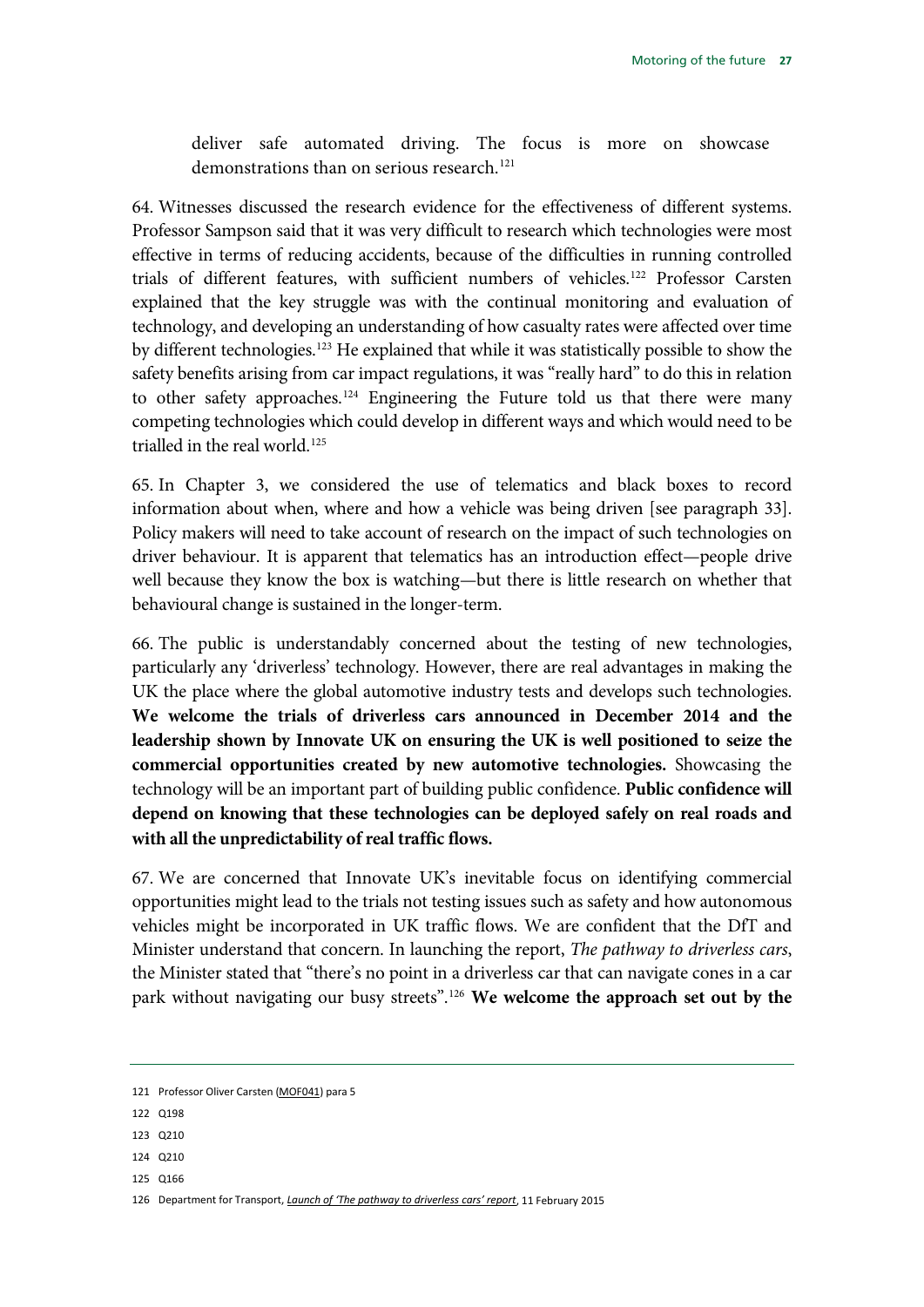**DfT in** *The pathway to driverless cars* **and look forward to seeing the proposed code of conduct.**

### <span id="page-29-0"></span>**Driver training**

68. Driver training must reflect new automotive technology. Gerry Keaney, BVRLA, told us that

the technology is way ahead of the training. What you have to do to pass a driving test today probably does not include the use of adaptive cruise control, autonomous braking devices or the various radar appliances in the car itself … If you use autonomous braking in the wrong way it can be very dangerous. If you use it in the right way it is an absolutely fantastic feature.<sup>[127](#page-29-2)</sup>

The Minister told us that "changes are now being trialled in the new driving test proposals, for example, to try to focus much more on practical skills and take out things like reversing around a corner, which is not perhaps the most realistic thing that people do."<sup>[128](#page-29-3)</sup>

<span id="page-29-7"></span><span id="page-29-6"></span>69. **As well as updating the regulatory framework, the DfT will need to examine how drivers are taught and how driving standards are monitored and enforced. New technologies open up possibilities for monitoring driving and periodically testing drivers, but those technologies also raise serious questions about privacy. The DfT faces the challenge of ensuring that drivers keep up with evolving technology and maintain an appropriate standard of driving.** *The DfT should undertake research on emerging models for driver training and the role new technologies might play in improving driving standards. Such research would need to address privacy, data ownership and data protection.*

### <span id="page-29-1"></span>**International standard setting**

70. The motoring industry is a global business, and autonomous and low emission vehicles will not be developed exclusively for the UK market. Jaguar Land Rover stressed the importance of co-ordinating policies at an international level, stating that "given global trends in investment, and the setting of regulations by major global markets, UK Government co-ordination with other markets or influence in the EU is critical if it is to have any role in shaping future standards."<sup>[129](#page-29-4)</sup>

71. TRL called on the Government to engage 'more proactively and positively with Europe on matters of common interest'. It stated that the Government's unilateral approach to standard setting commercially disadvantages UK business[.130](#page-29-5) Professor Carsten pointed out that "there is no evidence of concerted Government involvement in international and

129 Jaguar Land Rover [\(MOF036\)](http://data.parliament.uk/writtenevidence/committeeevidence.svc/evidencedocument/transport-committee/motoring-of-the-future/written/13269.html) para 4.1

<span id="page-29-2"></span><sup>127</sup> Q90

<span id="page-29-4"></span><span id="page-29-3"></span><sup>128</sup> Q274

<span id="page-29-5"></span><sup>130</sup> TRL Ltd [\(MOF007\)](http://data.parliament.uk/writtenevidence/committeeevidence.svc/evidencedocument/transport-committee/motoring-of-the-future/written/12438.html) paras 38 to 39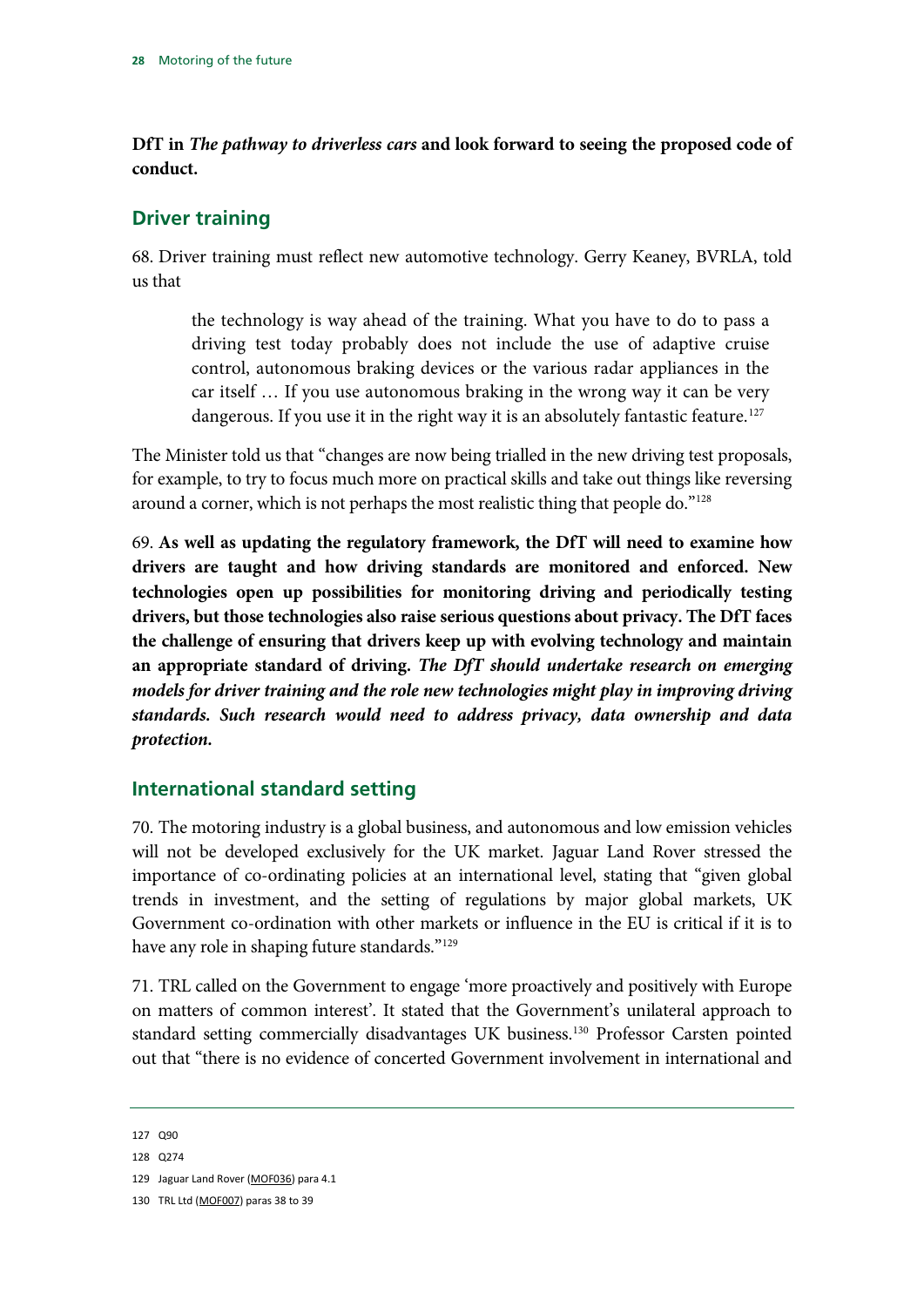European initiatives.["131](#page-30-1) The RAC Foundation noted that much of the legislation and regulation that shapes motoring technology was defined at a European level and that it was therefore important for the UK to continue to help shape this and to ensure that national interests were given proper weight.<sup>132</sup>

#### <span id="page-30-0"></span>*eCall*

72. eCall is a European Commission initiative. It involves the mandatory installation of a device in all new vehicles which will call the emergency services in the event of a serious road accident. The European Commission initially aimed to implement eCall throughout the EU by the end of 2015. It now believes that eCall will be implemented by early 2018 at the latest.<sup>[133](#page-30-3)</sup>

73. The Minister explained Government policy on eCall:

According to our analysis, the benefit of making it [eCall] mandatory in all new cars does not justify the cost of implementing it; I believe it was something like £370-odd million. There was a view that, given the increasing responsiveness of our road network—in a way, smart motorways do the same thing, which is to make sure that the emergency services are alerted to any accidents—we did not feel that it was appropriate for the UK. However, we are entirely happy for other member states to implement it, if it is appropriate for their own networks—perhaps if they have a less responsive emergency service, for example. We do not support the measure, because it is not cost-effective for us, but we are very happy for it to be implemented elsewhere.[134](#page-30-4)

Even if one accepts the Minister's argument that the excellence of the road network and emergency services renders the introduction of eCall otiose in the UK—this argument may not hold in remote rural locations—we note that a sizeable proportion of UK motorists drive in other EU member states. In 2013, for example, some 6.7 million accompanied passenger vehicles—in other words, cars and minibuses—travelled between the UK and overseas destinations.[135](#page-30-5)

74. In supporting the Minister's argument for non-engagement by the UK Government with the eCall initiative, Ian Yarnold, International Vehicle Standards, DfT, pointed out that "manufacturers would pass the cost on to the consumer."[136](#page-30-6) We agree with Mr Yarnold that motor manufacturers are likely to pass the cost of introducing eCall on to consumers. However, we question whether international automobile manufacturers will

<span id="page-30-4"></span>134 0257

<span id="page-30-6"></span>136 Q268

<span id="page-30-1"></span><sup>131</sup> Professor Oliver Carsten [\(MOF041\)](http://data.parliament.uk/writtenevidence/committeeevidence.svc/evidencedocument/transport-committee/motoring-of-the-future/written/15015.html) para 6

<span id="page-30-2"></span><sup>132</sup> RAC Foundation [\(MOF 021\)](http://data.parliament.uk/writtenevidence/committeeevidence.svc/evidencedocument/transport-committee/motoring-of-the-future/written/12556.html)

<span id="page-30-3"></span><sup>133</sup> European Commission, *[eCall: Time saved = lives saved](http://ec.europa.eu/digital-agenda/en/ecall-time-saved-lives-saved)*

<span id="page-30-5"></span><sup>135</sup> Department for Transport, *[Sea Passenger Statistics: 2013](https://www.gov.uk/government/statistics/sea-passenger-statistics-2013)*, February 2014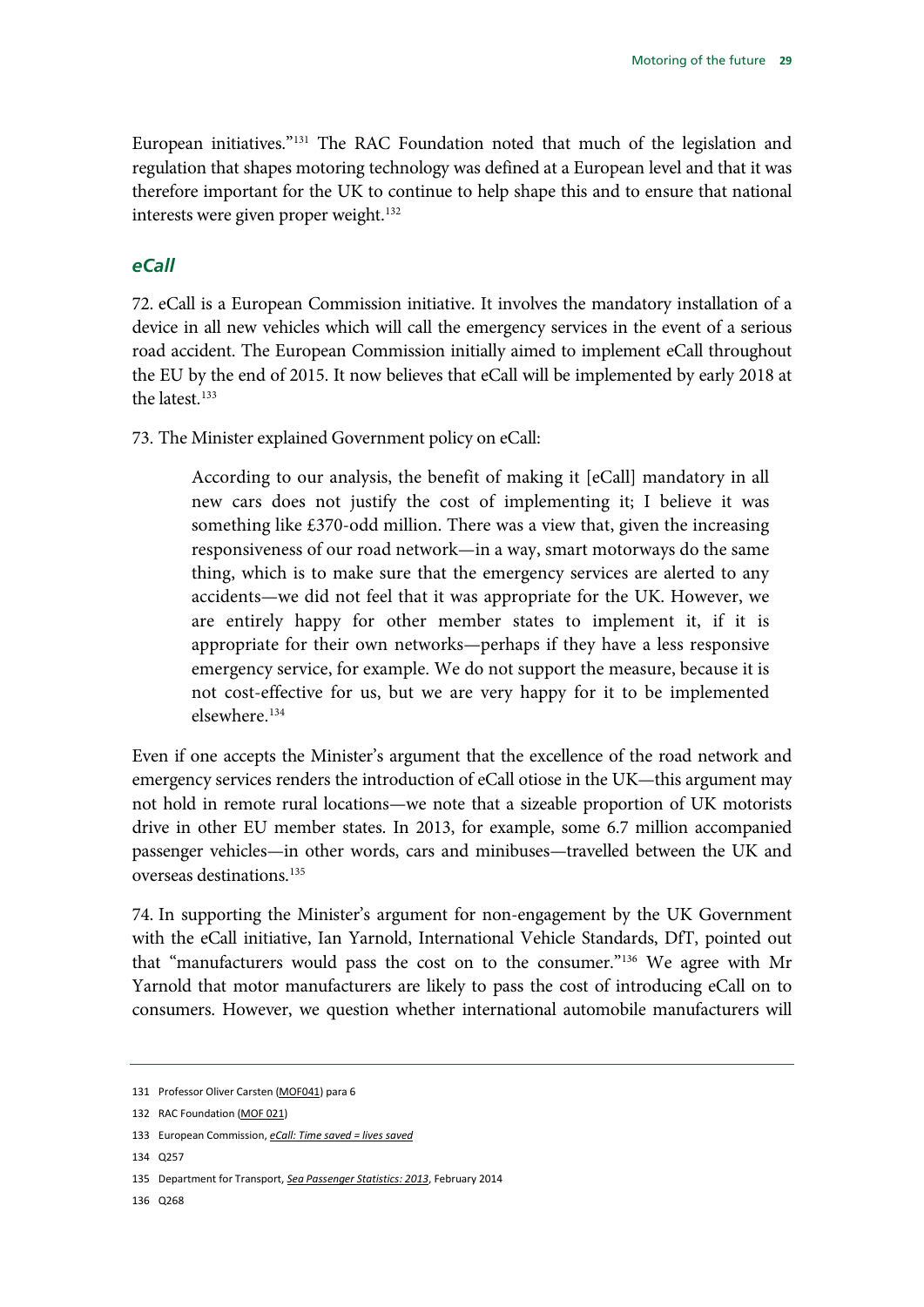differentiate between consumers in EU member states that have implemented eCall and those that have not in passing on the costs. In other words, UK drivers may well pay for eCall without benefitting from it.

<span id="page-31-3"></span>75. *The Government should engage positively in setting European and international standards to allow UK manufacturers to exploit new technology by developing products that are suitable for export and to secure the benefits of new technology for UK drivers.*

### <span id="page-31-0"></span>**Other barriers to adoption**

76. Many new safety systems are already technically feasible, but have been held back because of issues relating to implementation, cost, effectiveness and public acceptability. Some driver assistance technologies are available in higher-end vehicles but are currently considered too expensive for cheaper vehicles where competition on price is intense and so extra features are minimised. Other systems have been held back because of Government policy. PACTS told us that it was positive about the potential for new technologies to deliver substantial safety improvements, but that policy rather than technology was often the limiting factor. It pointed out that safety technologies, such as Intelligent Speed Adaptation (ISA), had been available but rejected in the past.<sup>[137](#page-31-1)</sup> Professor Carsten pointed to research evidence for the predicted safety impact of ISA, which indicated that it could lead to a significant reduction in fatal crashes, and said that the fact that the UK had not moved ahead with ISA deployment was "a major missed opportunity for a very substantial improvement in road safety". Brake, the road safety charity, urged the Government to produce a national digital speed limit map to exploit the potential of ISA technology to prevent speeding.[138](#page-31-2) *The DfT should set out how it will address barriers to the adoption of new technology other than the regulatory ones it has identified in The pathway to driverless cars.*

<span id="page-31-4"></span>77. The question of a driver or owner's civil and criminal liability for accidents and offences involving their vehicle will need to be settled if the public are to have the confidence that they will need to purchase cars fitted with new technologies. Resolving such questions will require further research and co-operation between Government, the insurance industry, motor manufacturers and organisations representing motorists, hauliers and public transport operators, cyclists and pedestrians.

<span id="page-31-2"></span><span id="page-31-1"></span><sup>137</sup> Parliamentary Advisory Council for Transport Safety [\(MOF 047\)](http://data.parliament.uk/writtenevidence/committeeevidence.svc/evidencedocument/transport-committee/motoring-of-the-future/written/12232.html)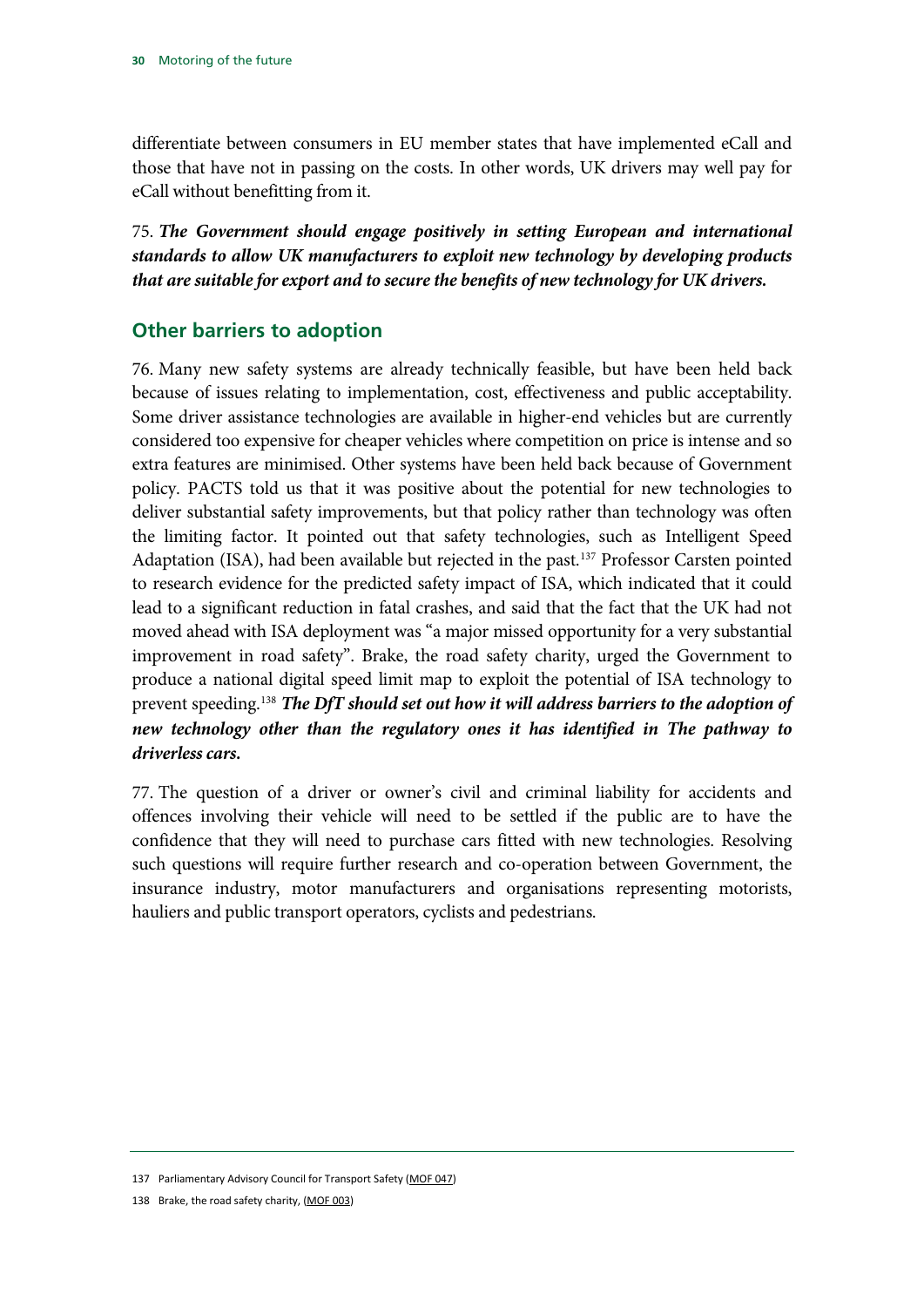# <span id="page-32-0"></span>5 Conclusion

78. New technologies can deliver transformative change in motoring. Reducing congestion through use of new technologies could free up millions of pounds from the cost of road expansion and river crossings; that money could be spent on improving roads in other parts of the network and ensuring that the benefits from new motoring technologies are seen beyond the strategic road network in urban and rural areas. Some technological developments which would contribute to achieving the Government's wider policy objectives might not be priorities for industry, and some may never be developed without Government incentives. The market alone is unlikely to deliver all the potential benefits. The insurance industry has its own set of priorities that are likely to shape what the automotive industry does, unless there is intervention by the Government to ensure that its wider policy objectives are met and common goods are realised.

79. The rapid proliferation of new motoring and information technology means that transport safety is an increasingly complex policy area. Much of the data which would inform a traditional cost-benefit analysis are not readily available, and some new technology would only deliver safety benefits if it were implemented throughout most or all of the UK fleet. There is a risk that technology will run ahead of Government processes for ensuring safe motoring outcomes.

80. The Government has a responsibility to ensure that the most beneficial safety measures are introduced to the vehicle fleet, as widely and quickly as possible. A long-term vision for a safe transport system free from death and serious injury is likely to require the Government to mandate the uptake of at least some autonomous features, which will require a coherent, strategic approach.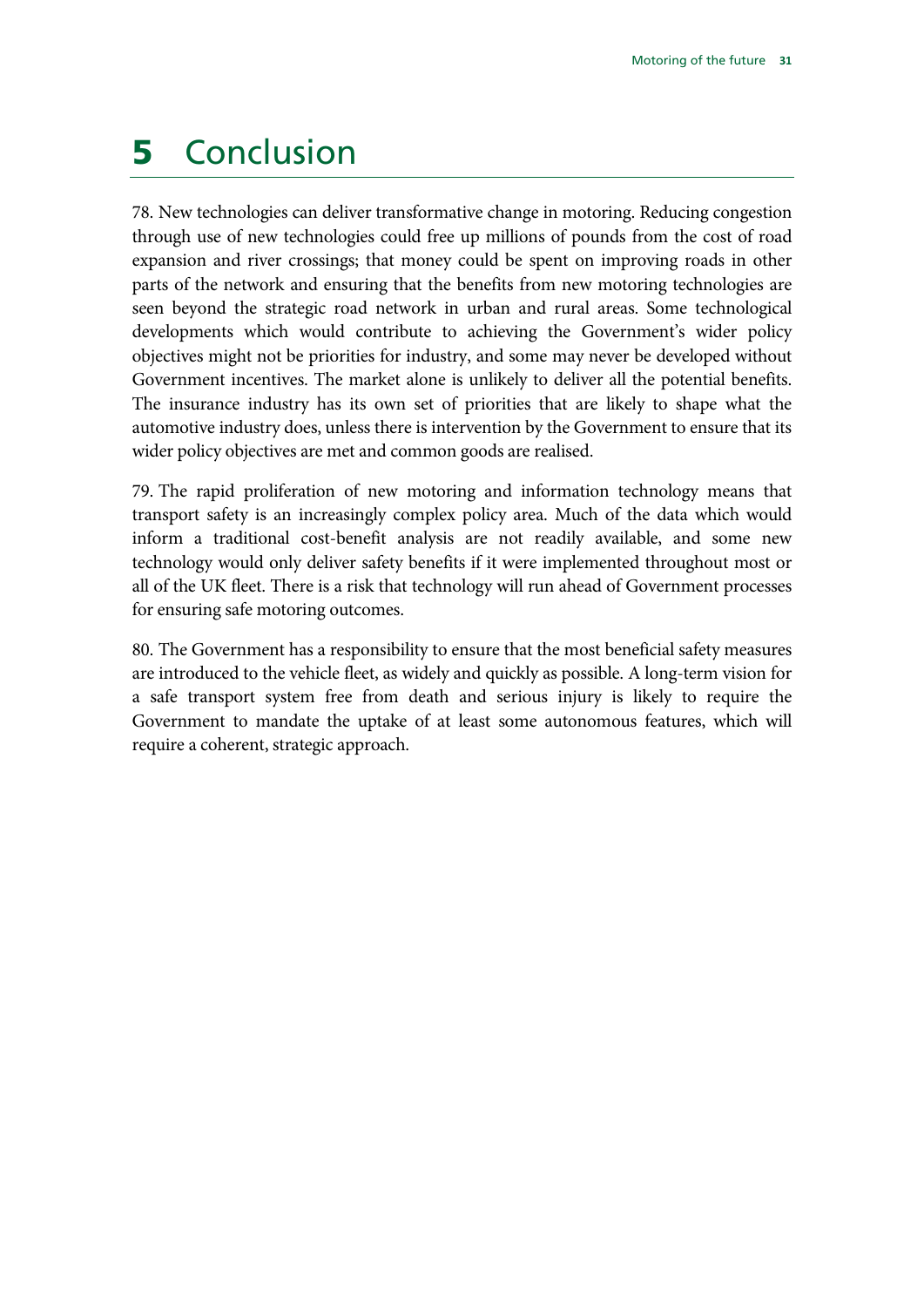# <span id="page-33-0"></span>Conclusions and recommendations

### Vision and strategy

- **1.** [The DfT has not implemented a coherent, joined-up strategy to link the](#page-10-2)  [development and implementation of new automotive technology to the achievement](#page-10-2)  [of its wider policy goals.](#page-10-2) (Paragrap[h 12\)](#page-10-2)
- **2.** [The DfT should develop a comprehensive, accessible vision to shape motoring of the](#page-10-3)  [future in partnership with other Government Departments and agencies. This needs](#page-10-3)  [to convey a coherent set of objectives, describe a co-ordinated set of actions](#page-10-3)  [necessary to deliver those objectives and make links to the delivery of wider policy](#page-10-3)  [objectives. We recommend that the strategy includes six key objectives:](#page-10-3)
	- [reduced or eliminated fatalities and serious injuries on roads;](#page-10-4)
	- [reduced emissions from road transport;](#page-10-5)
	- [increased road capacity through the use of technology rather than road building;](#page-10-6)
	- [protection for citizens against the risk of cyber-attack;](#page-11-0)
	- [enhanced social inclusion through more accessible road transport; and](#page-11-1)
	- [support for economic growth.](#page-11-2) (Paragraph 14)

### *Safety*

**3.** [It is clear from the evidence that the DfT needs to conduct further research on the](#page-14-5)  [technical and behavioural aspects of safety systems in vehicles.](#page-14-5) [The initiative to](#page-14-6)  [eliminate fatalities and injuries on Sweden's roads demonstrates how government](#page-14-6)  [can link technological development to increase safety by setting targets. We](#page-14-6)  [recognise that this approach could deliver benefits in vehicle safety, vehicle-to](#page-14-6)[vehicle communications and vehicle-to-infrastructure networks.](#page-14-6) [The DfT should](#page-14-7)  [consider what impact setting targets to reduce serious injuries and fatalities might](#page-14-7)  [have on road safety in the UK.](#page-14-7) (Paragraph [26\)](#page-14-7)

### *Autonomous and connected vehicles*

**4.** [The DfT should prepare for a transition period when manual, semi-autonomous and](#page-15-7)  autonomous vehicles are [all running together on UK roads. During the transition](#page-15-7)  [period only some of the benefits promised by autonomous vehicles and the](#page-15-7)  [application of modern communications technology to motoring will be realised. The](#page-15-7)  [full benefits cannot be realised until there](#page-15-7) is wide uptake of such technologies. [It is](#page-16-4)  [also important that the DfT clarifies how liabilities will be apportioned in such](#page-16-4)  [circumstances.](#page-16-4) (Paragraph [31\)](#page-16-4)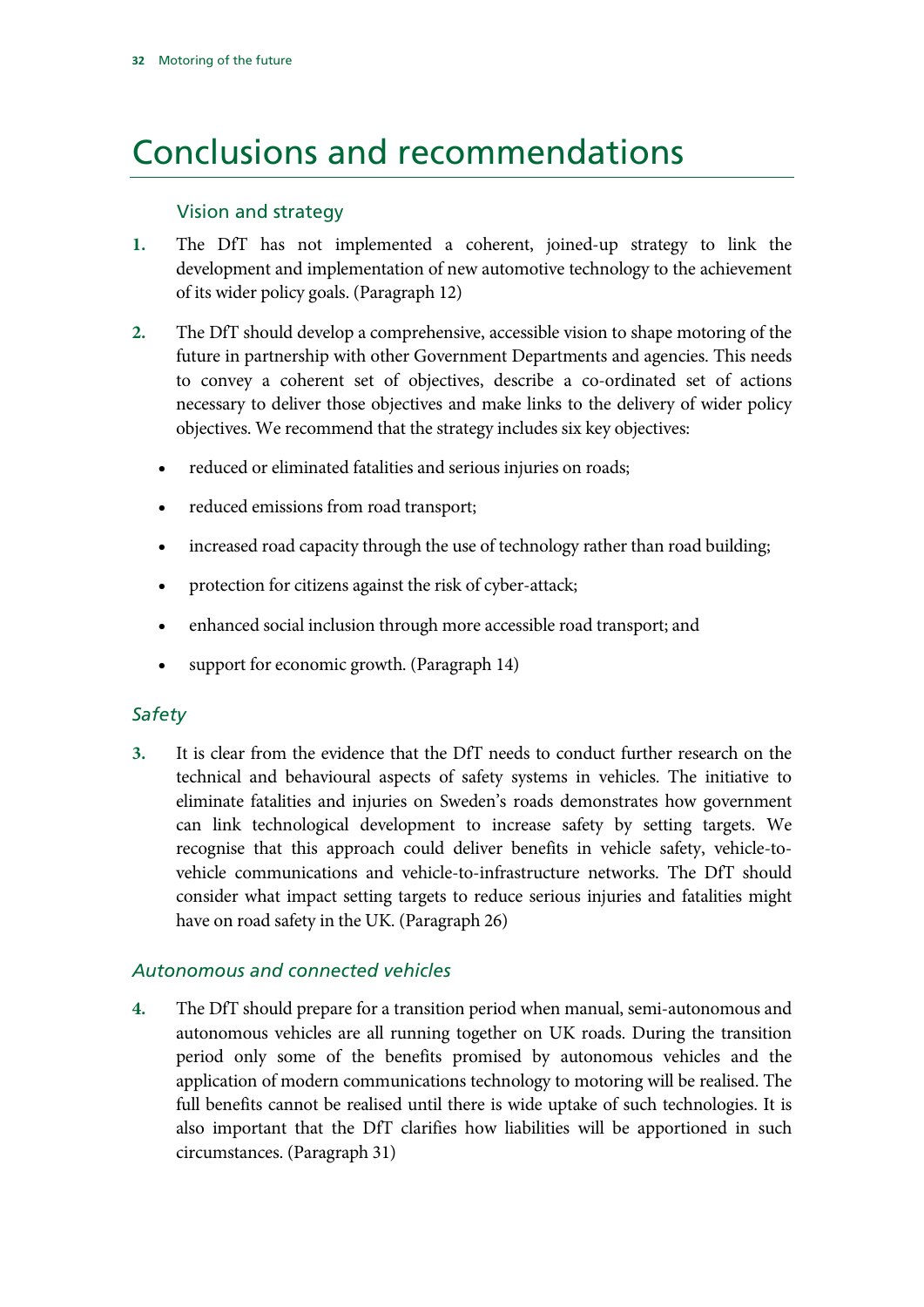**5.** [The DfT should identify technologies whose introduction needs to be accelerated](#page-16-5)  [and devise a range of fiscal and other incentives to increase their rate of adoption.](#page-16-5)  [Such an approach would build on current policy in relation to vehicle emissions,](#page-16-5)  [where low-emission vehicles are subject to lower rates of vehicle excise duty. In the](#page-16-5)  [past, the gradual tightening of certification and testing requirements has reduced](#page-16-5)  [engine emissions, and a similar approach could be used now to accelerate take-up.](#page-16-5)  [Potential levers to nudge behaviour include type certification, road worthiness](#page-16-5)  [standards, mandating the fitting of particular technologies to new and existing](#page-16-5)  [vehicles by a specified date, scrappage schemes and fiscal incentives. Some of those](#page-16-5)  [levers may be helpful in tackling more than one issue—a scrappage scheme could see](#page-16-5)  [improvements to emissions and safety—and the DfT might wish to prioritise](#page-16-5)  [measures which help to secure more than one benefit. The DfT should also take](#page-16-5)  [account of the relative efficiency and effectiveness of these measures in delivering the](#page-16-5)  [changes required.](#page-16-5) (Paragrap[h 32\)](#page-16-5)

#### *Big data*

**6.** [Telematics offers an invaluable source of data to inform policy making to improve](#page-17-8)  [driving behaviour and safety. For example, information derived from telematics](#page-17-8)  [could be used to manage traffic flows or to inform highways design. Fleet managers](#page-17-8)  [are using telematics to improve the driving of their vehicles and insurance](#page-17-8)  [companies are collecting data from a growing number of drivers. There is no](#page-17-8)  [evidence to suggest that the DfT has taken steps to determine how such new sources](#page-17-8)  [of information could be used to inform policy making. The DfT should work with](#page-17-8)  [representatives from the whole of the insurance industry and others who hold data](#page-17-9)  [on driving—for example, motor manufacturers, manufacturers of satellite navigation](#page-17-9)  [systems and fleet owners and operators—to see what use it might make of](#page-17-9)  [anonymised data from vehicles and how this can be combined with existing](#page-17-9)  [information from the Highways Agency to inform policy. In analysing such data, the](#page-17-9)  [DfT must take into account the nature of the information and the extent to which its](#page-17-9)  [source may skew the conclusions that can be drawn from it—for example, telematics](#page-17-9)  [data from insurance companies may be drawn from self-selecting group of drivers](#page-17-9)  [and material from fleet operators who have large numbers of delivery drivers may be](#page-17-9)  [atypical.](#page-17-9) (Paragrap[h 37\)](#page-17-9)

#### *Data governance*

**7.** The vast quantity of transport data [now available presents tremendous opportunities](#page-18-6)  [to provide smarter, more efficient and more personalised transport systems.](#page-18-6) [However, greater clarity is required on the practical application of data governance](#page-18-6)  [legislation.](#page-18-6) [The DfT must ask the Information Commissioner to review the current](#page-18-7)  [rules and guidance on access to fleet and driver information and the rights of drivers](#page-18-7)  [and other interested parties to access vehicle data and to publish updated guidelines](#page-18-7)  [on the collection, access and use of vehicle data.](#page-18-7) (Paragrap[h 40\)](#page-18-7)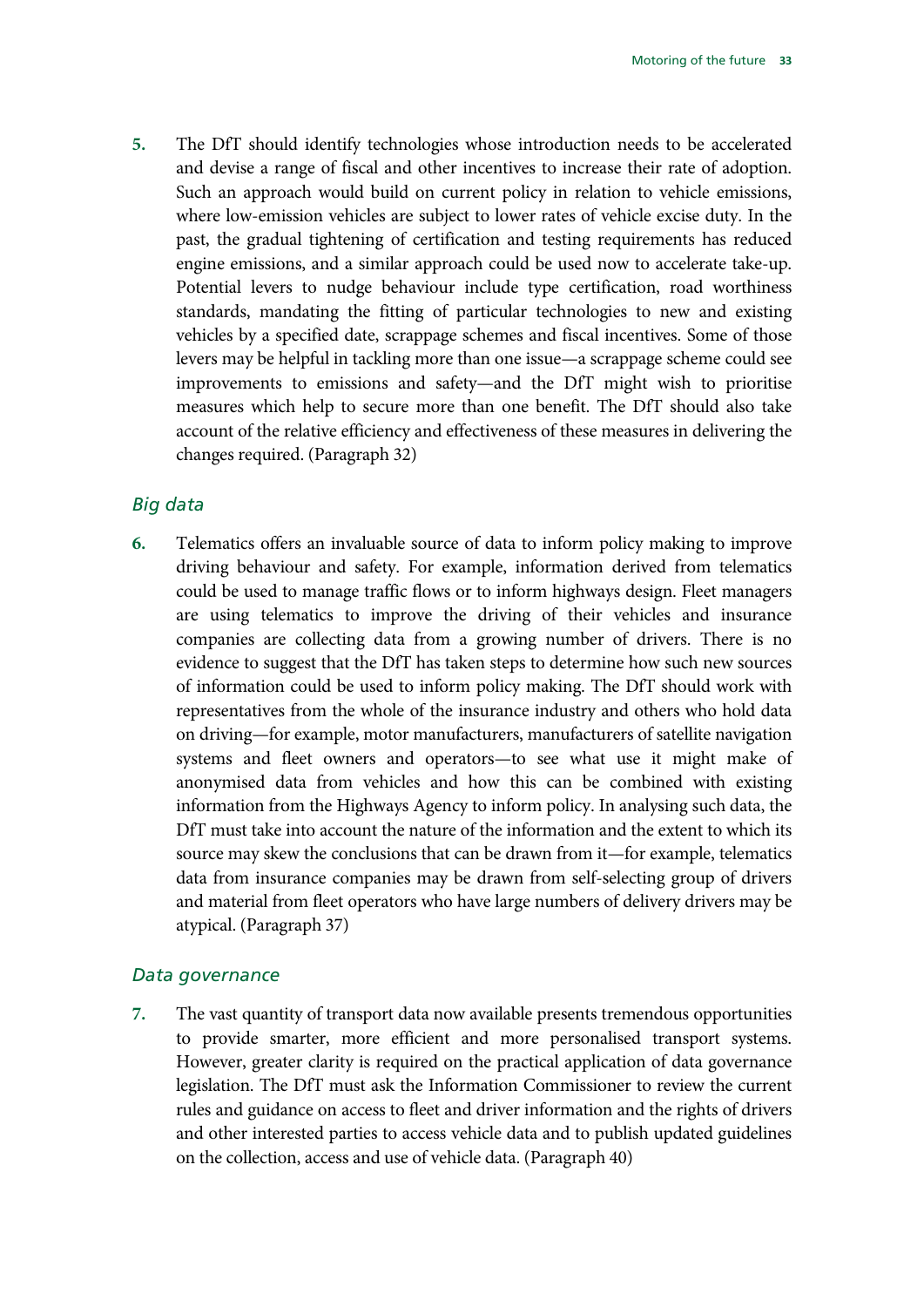### *Role of OLEV*

- **8.** [Low carbon vehicles are set to make up an increasing proportion of the vehicle fleet](#page-24-2)  [and will form a key part of the UK's motoring future. Adoption has been slower than](#page-24-2)  [projected, but it is now starting to accelerate.](#page-24-2) Different technologies are becoming [available, but drivers need more incentives to switch to low emission vehicles,](#page-24-2)  [confidence that refuelling infrastructure will be available and certainty in the](#page-24-2)  [Government's long-term policies on investment, subsidy and](#page-24-2) taxation regimes. The [creation of OLEV has been a positive step, but implementing its strategy will be](#page-24-2)  [challenging. Future fuels can contribute to UK decarbonisation and air quality](#page-24-2)  [targets. Government cannot pick a winner, but it can provide certainty for market](#page-24-2)  [participants to incentivise investment.](#page-24-2) (Paragrap[h 51\)](#page-24-2)
- **9.** [The DfT should ensure that OLEV:](#page-24-3)
	- clarifies [long-term policies on investment, subsidy and taxation regimes for](#page-24-4)  [ULEVs;](#page-24-4)
	- [sets out an action plan for accelerating the uptake of ULEVs, including an](#page-24-5)  [assessment of how different incentives could contribute to that objective; and](#page-24-5)
	- [defines a strategy to meet European Commission targets on refuelling](#page-24-6)  [infrastructure in UK.](#page-24-6) (Paragraph 52)

### *Regulatory framework*

- **10.** [Legislation covering driving, road use and vehicle type approvals—vehicle type](#page-26-8)  [approval confirms that a design will meet a particular performance standard—must](#page-26-8)  [be revised if autonomous vehicles are to operate on UK roads. The DfT must not](#page-26-8)  [allow UK legislation to fall behind both the pace of technological change and](#page-26-8)  [legislation in other countries.](#page-26-8) (Paragraph [58\)](#page-26-8)
- **11.** [A failure to update legislation in line with the development of new technology may](#page-26-9)  [disadvantage the UK automotive industry.](#page-26-9) (Paragrap[h 58\)](#page-26-9)
- **12.** [We welcome the publication of the Government's regulatory review,](#page-26-10) *The pathway to driverless cars*, [and the roadmap that it sets out for changes to the legislative and](#page-26-10)  [regulatory framework. However, this high-level consideration will need to be](#page-26-10)  [supported by further work to identify exactly which legislation requires amendment](#page-26-10)  [if it is to have a significant impact.](#page-26-10) (Paragrap[h 59\)](#page-26-10)
- **13.** [The DfT should provide underpinning detail to support the legislative and other](#page-27-5)  [changes that it identified in its regulatory review. In doing so, it should articulate](#page-27-5)  [what changes it expects in the processes and systems for checking and enforcing](#page-27-5)  [compliance, and how it intends to ensure that its motoring agencies have the](#page-27-5)  [appropriate skills and knowledge to maintain and update testing and certification](#page-27-5)  [regimes.](#page-27-5) (Paragraph [60\)](#page-27-5)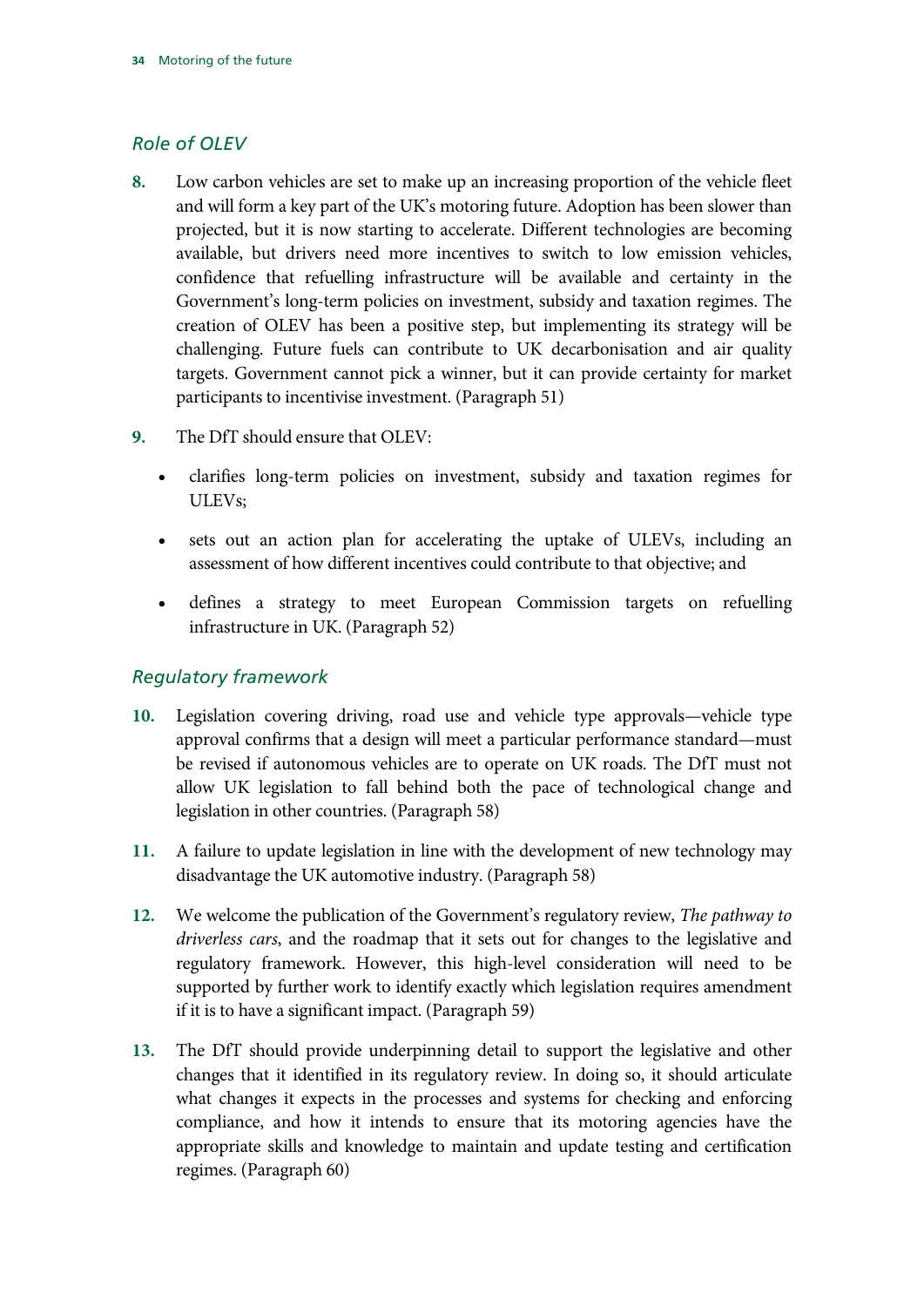**14.** [It is important that the certification and testing regimes keep pace with](#page-27-6)  [developments in technology. These regimes have been used successfully in the past](#page-27-6)  [to encourage the take up of particular technologies and they have a role to play now.](#page-27-6)  [The DfT must bear in mind that new technologies are already being deployed in](#page-27-6)  [production vehicles and that some of the issues that the evidence to our inquiry and](#page-27-6)  [the review have identified, such as clarification of liabilities, are already live issues.](#page-27-6) (Paragrap[h 61\)](#page-27-6)

#### *Research and trials*

- **15.** [We welcome the trials of driverless cars announced in December 2014 and the](#page-28-6)  [leadership shown by Innovate UK on ensuring the UK is well positioned to seize the](#page-28-6)  [commercial opportunities created by new automotive technologies.](#page-28-6) (Paragrap[h 66\)](#page-28-6)
- **16.** [Public confidence will depend on knowing that these technologies can be deployed](#page-28-7)  [safely on real roads and with all the unpredictability of real traffic flows.](#page-28-7) (Paragraph [66\)](#page-28-7)
- **17.** [We welcome the approach set out by the DfT in](#page-28-8) *The pathway to driverless cars* and [look forward to seeing the proposed code of conduct.](#page-28-8) (Paragraph [67\)](#page-28-8)

#### *Driver training*

**18.** [As well as updating the regulatory framework, the DfT will need to examine how](#page-29-6)  [drivers are taught and how driving standards are monitored and enforced. New](#page-29-6)  [technologies open up possibilities for monitoring driving and periodically testing](#page-29-6)  [drivers, but those technologies also raise serious questions about privacy. The DfT](#page-29-6)  [faces the challenge of ensuring that drivers keep up with evolving technology and](#page-29-6)  [maintain an appropriate standard of driving.](#page-29-6) [The DfT should undertake research on](#page-29-7)  [emerging models for driver training and the role new technologies might play in](#page-29-7)  [improving driving standards. Such research would need to address privacy, data](#page-29-7)  [ownership and data protection.](#page-29-7) (Paragrap[h 69\)](#page-29-7)

#### *eCall*

**19.** [The Government should engage positively in setting European and international](#page-31-3)  [standards to allow UK manufacturers to exploit new technology by developing](#page-31-3)  [products that are suitable for export and to secure the benefits of new technology for](#page-31-3)  [UK drivers.](#page-31-3) (Paragraph [75\)](#page-31-3)

#### *Other barriers to adoption*

**20.** [The DfT should set out how it will address barriers to the adoption of new](#page-31-4)  [technology other than the regulatory ones it has identified in](#page-31-4) *The pathway to [driverless cars](#page-31-4)*. (Paragrap[h 76\)](#page-31-4)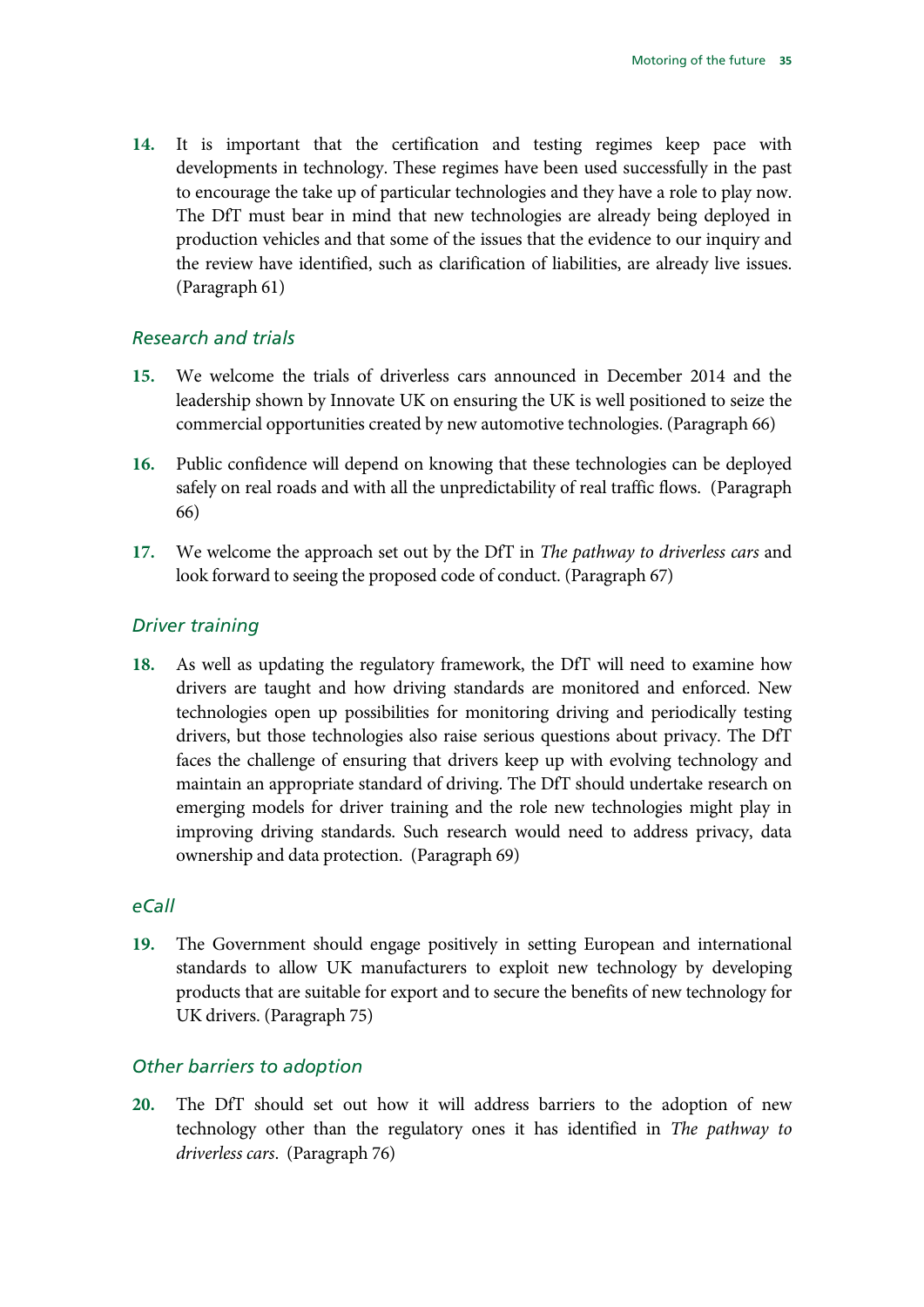# <span id="page-37-0"></span>Formal Minutes

#### **Monday 23 February 2015**

Members present:

Mrs Louise Ellman, in the Chair

Jim Fitzpatrick Karl McCartney Graham Stringer Martin Vickers

Draft Report (*Motoring of the future*), proposed by the Chair, brought up and read.

*Ordered*, That the draft Report be read a second time, paragraph by paragraph.

Paragraphs 1 to 80 read and agreed to.

Summary agreed to.

*Resolved*, That the Report be the Eighth Report of the Committee to the House.

*Ordered*, That the Chair make the Report to the House.

*Ordered*, That embargoed copies of the Report be made available, in accordance with the provisions of Standing Order No. 134.

[Adjourned till Monday 2 March at 4.00 pm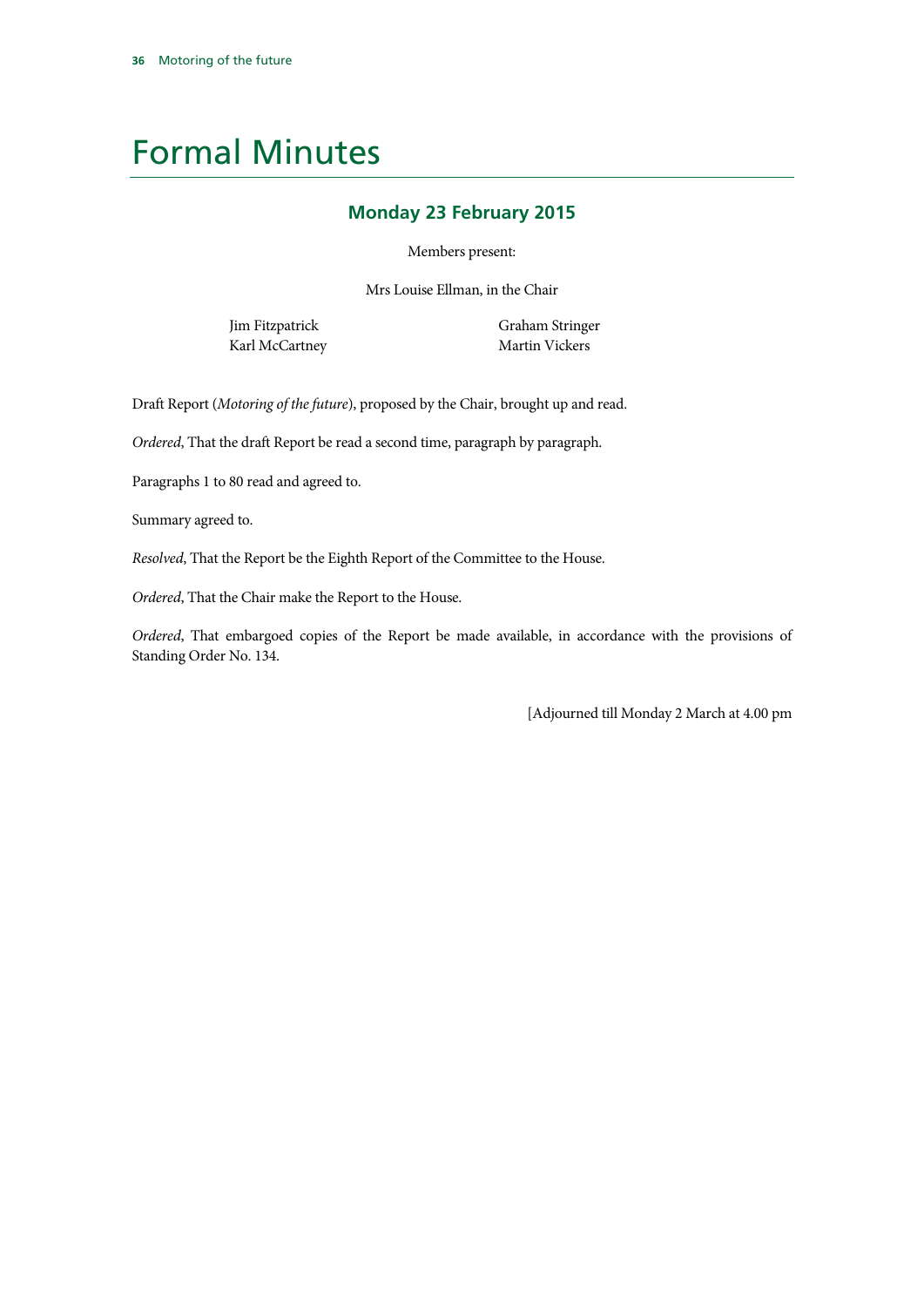# <span id="page-38-0"></span>**Witnesses**

The following witnesses gave evidence. Transcripts can be viewed on the Committee's inquiry page at [www.parliament.uk/transcom.](http://www.parliament.uk/business/committees/committees-a-z/commons-select/transport-committee/inquiries/parliament-2010/motoring-of-the-future/)

| <b>Monday 20 October 2014</b>                                                                                                                                                                                                                                                                                                                            | Question number |
|----------------------------------------------------------------------------------------------------------------------------------------------------------------------------------------------------------------------------------------------------------------------------------------------------------------------------------------------------------|-----------------|
| Chris Reeves, Commercial Manager, Intelligent Mobility and Future<br>Transport Technologies, Motor Industry Research Association Ltd,<br>Professor John Miles, Board Director, Arup and Research Chair of<br>Transitional Energy Strategies, Cambridge University, and Professor Paul<br>Newman, Department of Engineering Science, University of Oxford | $Q1-55$         |
| Gerry Keaney, Chief Executive Officer, British Vehicle Rental and Leasing<br>Agency, Neil Greig, Director of Policy and Research, Institute of Advanced<br>Motorists, and Mike Hawes, Chief Executive Officer, Society of Motor<br><b>Manufacturers and Traders</b>                                                                                      | Q56-91          |
| <b>Monday 3 November 2014</b>                                                                                                                                                                                                                                                                                                                            |                 |
| Denis Naberezhnykh, Head of Low Carbon Vehicles and ITS Technology,<br>Transport Research Laboratory, Professor Phil Blythe, Professor of<br>Intelligent Transport Systems, Newcastle University, and Graham Grant,<br>Transport Development Specialist, Newcastle City Council                                                                          | Q92-133         |
| Andy Eastlake, Managing Director, Low Carbon Vehicle Partnership, and<br>Dr Colin Herron, Managing Director, Zero Carbon Futures                                                                                                                                                                                                                         | Q134-158        |
| <b>Monday 24 November 2014</b>                                                                                                                                                                                                                                                                                                                           |                 |
| Professor Eric Sampson, Visiting Professor, Newcastle University,<br>Andrew Miller, Chief Technical Officer, Thatcham Research, and Darren<br>Capes, Transport Systems Manager, City of York Council                                                                                                                                                     | Q159-204        |
| Richard Cuerden, Technical Director for Vehicle Safety, Engineering and<br>Assurance, Transport Research Laboratory, Professor Oliver Carsten,<br>Professor of Transport Safety, University of Leeds, and Professor Pete<br>Thomas, Professor of Road and Vehicle Safety, Loughborough University                                                        | Q205-240        |
| <b>Monday 8 December 2014</b>                                                                                                                                                                                                                                                                                                                            |                 |
| <b>Claire Perry MP, Parliamentary Under-Secretary of State, Department for</b><br>Transport, Richard Bruce, Head of the Office for Low Emission Vehicles,<br>Department for Transport, and lan Yarnold, International Vehicle<br><b>Standards, Department for Transport</b>                                                                              | Q241-316        |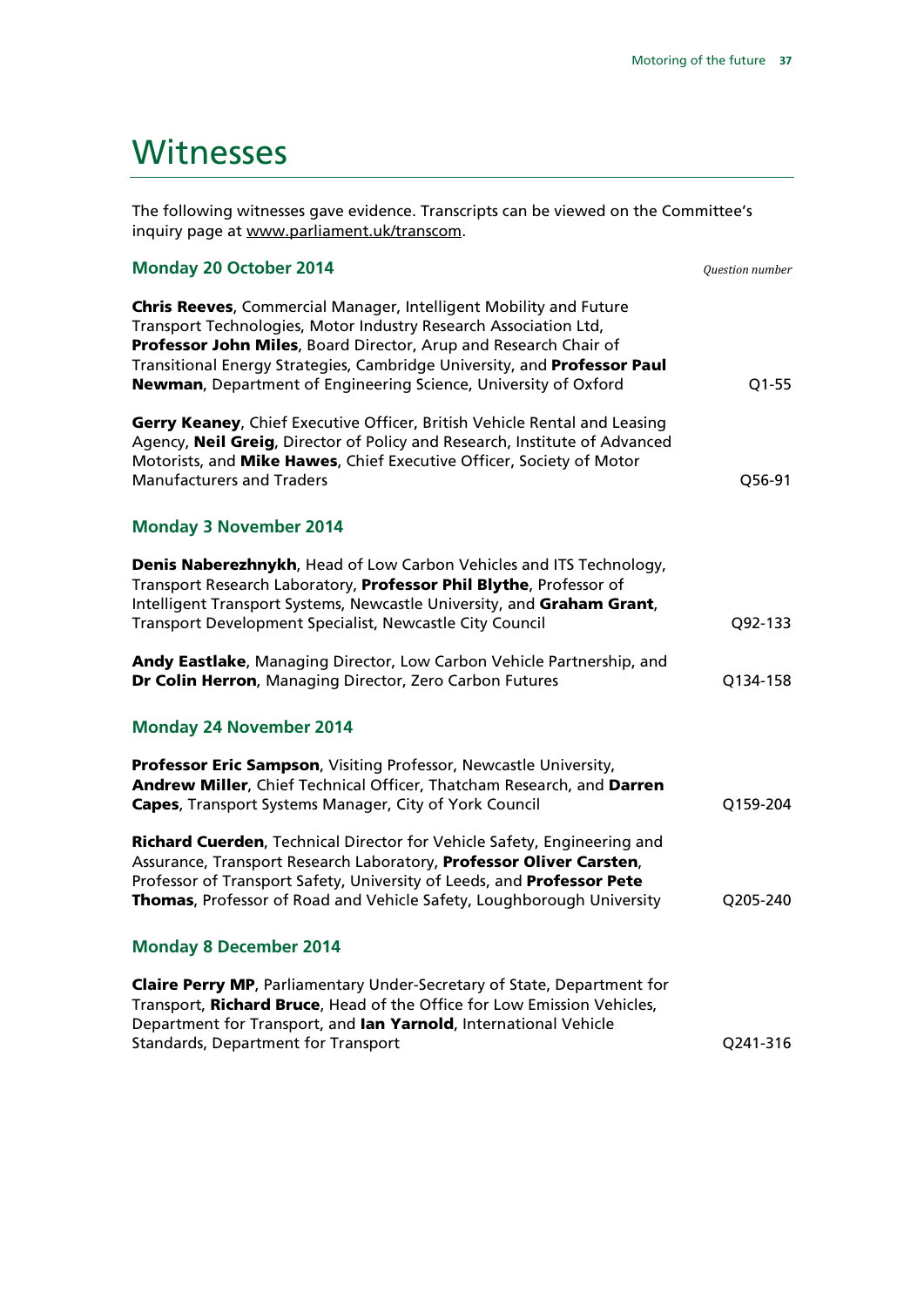# <span id="page-39-0"></span>Published written evidence

The following written evidence was received and can be viewed on the Committee's inquiry web page at [www.parliament.uk/transcom.](http://www.parliament.uk/business/committees/committees-a-z/commons-select/transport-committee/inquiries/parliament-2010/motoring-of-the-future/) INQ numbers are generated by the evidence processing system and so may not be complete.

- Air Products [\(MOF0014\)](http://data.parliament.uk/WrittenEvidence/CommitteeEvidence.svc/EvidenceDocument/Transport/Motoring%20of%20the%20future/written/12507.html)
- Autogas Ltd [\(MOF0009\)](http://data.parliament.uk/WrittenEvidence/CommitteeEvidence.svc/EvidenceDocument/Transport/Motoring%20of%20the%20future/written/12473.html)
- Autogas Ltd [\(MOF0010\)](http://data.parliament.uk/WrittenEvidence/CommitteeEvidence.svc/EvidenceDocument/Transport/Motoring%20of%20the%20future/written/12474.html)
- Automobile Association [\(MOF0029\)](http://data.parliament.uk/WrittenEvidence/CommitteeEvidence.svc/EvidenceDocument/Transport/Motoring%20of%20the%20future/written/12645.html)
- Beemcar Limited [\(MOF0045\)](http://data.parliament.uk/WrittenEvidence/CommitteeEvidence.svc/EvidenceDocument/Transport/Motoring%20of%20the%20future/written/16025.html)
- Bird & Bird LLP [\(MOF0038\)](http://data.parliament.uk/WrittenEvidence/CommitteeEvidence.svc/EvidenceDocument/Transport/Motoring%20of%20the%20future/written/13935.html)
- 7 Brake, the Road Safety Charity [\(MOF0003\)](http://data.parliament.uk/WrittenEvidence/CommitteeEvidence.svc/EvidenceDocument/Transport/Motoring%20of%20the%20future/written/12232.html)
- 8 British Parking Association [\(MOF0019\)](http://data.parliament.uk/WrittenEvidence/CommitteeEvidence.svc/EvidenceDocument/Transport/Motoring%20of%20the%20future/written/12553.html)
- BVRLA [\(MOF0030\)](http://data.parliament.uk/WrittenEvidence/CommitteeEvidence.svc/EvidenceDocument/Transport/Motoring%20of%20the%20future/written/12694.html)
- Carbon Trust [\(MOF0025\)](http://data.parliament.uk/WrittenEvidence/CommitteeEvidence.svc/EvidenceDocument/Transport/Motoring%20of%20the%20future/written/12597.html)
- 11 Dearman Engine Company [\(MOF0040\)](http://data.parliament.uk/WrittenEvidence/CommitteeEvidence.svc/EvidenceDocument/Transport/Motoring%20of%20the%20future/written/14366.html)
- 12 Department for Transport [\(MOF0004\)](http://data.parliament.uk/WrittenEvidence/CommitteeEvidence.svc/EvidenceDocument/Transport/Motoring%20of%20the%20future/written/12385.html)
- 13 Department for Transport [\(MOF0048\)](http://data.parliament.uk/WrittenEvidence/CommitteeEvidence.svc/EvidenceDocument/Transport/Motoring%20of%20the%20future/written/16858.html)
- Drivers' Union [\(MOF0001\)](http://data.parliament.uk/WrittenEvidence/CommitteeEvidence.svc/EvidenceDocument/Transport/Motoring%20of%20the%20future/written/10999.html)
- Engineering the Future [\(MOF0033\)](http://data.parliament.uk/WrittenEvidence/CommitteeEvidence.svc/EvidenceDocument/Transport/Motoring%20of%20the%20future/written/12841.html)
- Professor Eric Sampson [\(MOF0046\)](http://data.parliament.uk/WrittenEvidence/CommitteeEvidence.svc/EvidenceDocument/Transport/Motoring%20of%20the%20future/written/16149.html)
- 17 Firstco Ltd [\(MOF0015\)](http://data.parliament.uk/WrittenEvidence/CommitteeEvidence.svc/EvidenceDocument/Transport/Motoring%20of%20the%20future/written/12516.html)
- Guide Dogs [\(MOF0008\)](http://data.parliament.uk/WrittenEvidence/CommitteeEvidence.svc/EvidenceDocument/Transport/Motoring%20of%20the%20future/written/12466.html)
- IAM [\(MOF0020\)](http://data.parliament.uk/WrittenEvidence/CommitteeEvidence.svc/EvidenceDocument/Transport/Motoring%20of%20the%20future/written/12554.html)
- Institution of Mechanical Engineers [\(MOF0034\)](http://data.parliament.uk/WrittenEvidence/CommitteeEvidence.svc/EvidenceDocument/Transport/Motoring%20of%20the%20future/written/12953.html)
- 21 ITS United Kingdom [\(MOF0013\)](http://data.parliament.uk/WrittenEvidence/CommitteeEvidence.svc/EvidenceDocument/Transport/Motoring%20of%20the%20future/written/12493.html)
- Jaguar Land Rover [\(MOF0036\)](http://data.parliament.uk/WrittenEvidence/CommitteeEvidence.svc/EvidenceDocument/Transport/Motoring%20of%20the%20future/written/13269.html)
- James S Welling [\(MOF0032\)](http://data.parliament.uk/WrittenEvidence/CommitteeEvidence.svc/EvidenceDocument/Transport/Motoring%20of%20the%20future/written/12833.html)
- L W Price [\(MOF0039\)](http://data.parliament.uk/WrittenEvidence/CommitteeEvidence.svc/EvidenceDocument/Transport/Motoring%20of%20the%20future/written/14245.html)
- Local Government Association [\(MOF0018\)](http://data.parliament.uk/WrittenEvidence/CommitteeEvidence.svc/EvidenceDocument/Transport/Motoring%20of%20the%20future/written/12552.html)
- 26 Mayor of London/Greater London Authority [\(MOF0042\)](http://data.parliament.uk/WrittenEvidence/CommitteeEvidence.svc/EvidenceDocument/Transport/Motoring%20of%20the%20future/written/15123.html)
- 27 Professor Oliver Carsten [\(MOF0041\)](http://data.parliament.uk/WrittenEvidence/CommitteeEvidence.svc/EvidenceDocument/Transport/Motoring%20of%20the%20future/written/15015.html)
- PACTS [\(MOF0047\)](http://data.parliament.uk/WrittenEvidence/CommitteeEvidence.svc/EvidenceDocument/Transport/Motoring%20of%20the%20future/written/16651.html)
- Peter Miller [\(MOF0028\)](http://data.parliament.uk/WrittenEvidence/CommitteeEvidence.svc/EvidenceDocument/Transport/Motoring%20of%20the%20future/written/12613.html)
- Pupils 2 Parliament [\(MOF0017\)](http://data.parliament.uk/WrittenEvidence/CommitteeEvidence.svc/EvidenceDocument/Transport/Motoring%20of%20the%20future/written/12542.html)
- RAC Foundation [\(MOF0021\)](http://data.parliament.uk/WrittenEvidence/CommitteeEvidence.svc/EvidenceDocument/Transport/Motoring%20of%20the%20future/written/12556.html)
- Stephen Harding [\(MOF0037\)](http://data.parliament.uk/WrittenEvidence/CommitteeEvidence.svc/EvidenceDocument/Transport/Motoring%20of%20the%20future/written/13739.html)
- Thatcham Research [\(MOF0023\)](http://data.parliament.uk/WrittenEvidence/CommitteeEvidence.svc/EvidenceDocument/Transport/Motoring%20of%20the%20future/written/12580.html)
- The Caravan Club [\(MOF0026\)](http://data.parliament.uk/WrittenEvidence/CommitteeEvidence.svc/EvidenceDocument/Transport/Motoring%20of%20the%20future/written/12606.html)
- The Society of Motor Manufacturers and Traders (SMMT) [\(MOF0024\)](http://data.parliament.uk/WrittenEvidence/CommitteeEvidence.svc/EvidenceDocument/Transport/Motoring%20of%20the%20future/written/12594.html)
- Toyota Motor Europe [\(MOF0012\)](http://data.parliament.uk/WrittenEvidence/CommitteeEvidence.svc/EvidenceDocument/Transport/Motoring%20of%20the%20future/written/12488.html)
- Transport Planning Society [\(MOF0006\)](http://data.parliament.uk/WrittenEvidence/CommitteeEvidence.svc/EvidenceDocument/Transport/Motoring%20of%20the%20future/written/12401.html)
- Transport Systems Catapult Ltd [\(MOF0027\)](http://data.parliament.uk/WrittenEvidence/CommitteeEvidence.svc/EvidenceDocument/Transport/Motoring%20of%20the%20future/written/12610.html)
- TRL Limited [\(MOF0007\)](http://data.parliament.uk/WrittenEvidence/CommitteeEvidence.svc/EvidenceDocument/Transport/Motoring%20of%20the%20future/written/12438.html)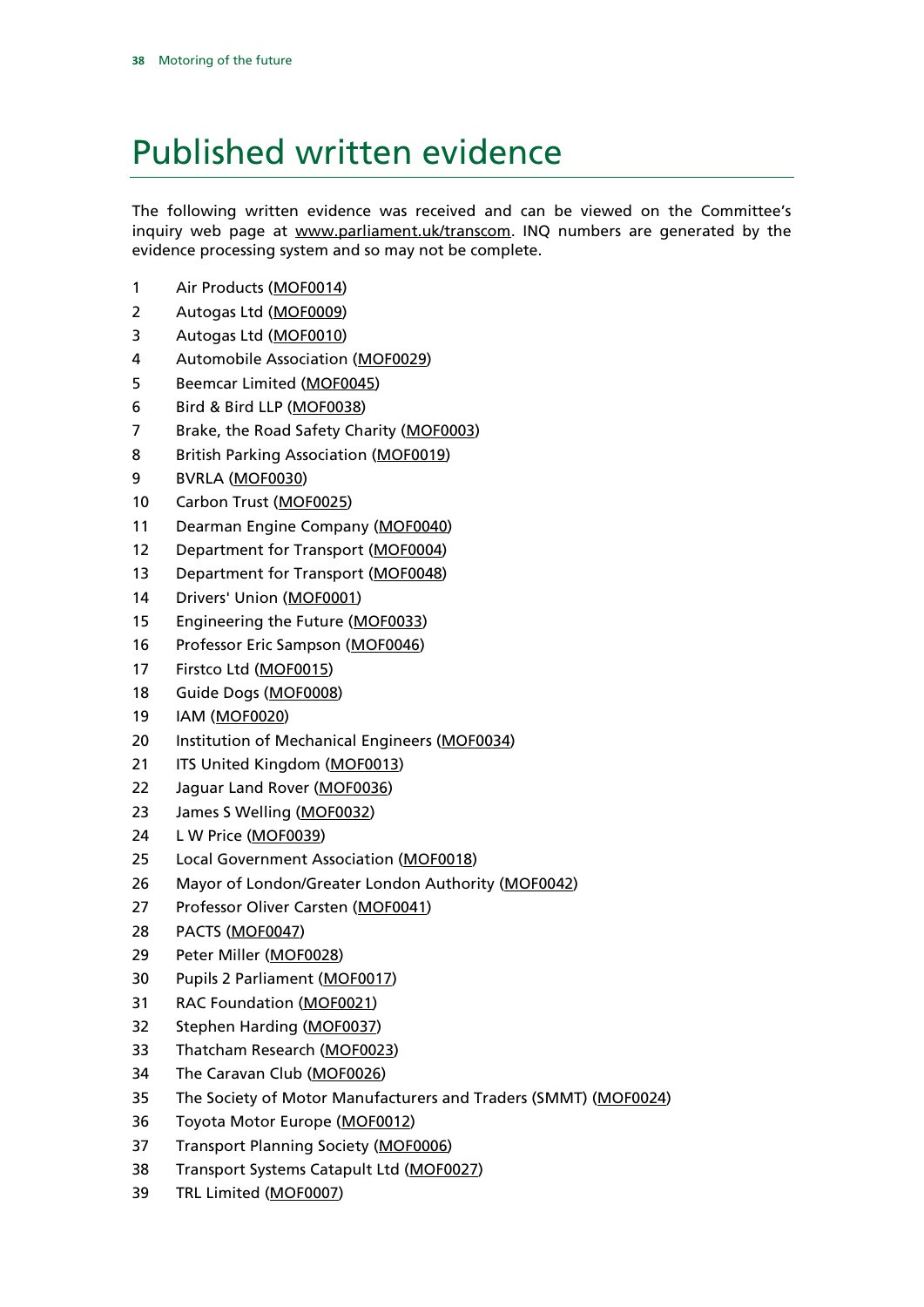- UK Petroleum Industry Association [\(MOF0011\)](http://data.parliament.uk/WrittenEvidence/CommitteeEvidence.svc/EvidenceDocument/Transport/Motoring%20of%20the%20future/written/12478.html)
- UKLPG [\(MOF0031\)](http://data.parliament.uk/WrittenEvidence/CommitteeEvidence.svc/EvidenceDocument/Transport/Motoring%20of%20the%20future/written/12793.html)
- Zero Carbon Futures [\(MOF0002\)](http://data.parliament.uk/WrittenEvidence/CommitteeEvidence.svc/EvidenceDocument/Transport/Motoring%20of%20the%20future/written/11731.html)
- Zero Carbon Futures [\(MOF0043\)](http://data.parliament.uk/WrittenEvidence/CommitteeEvidence.svc/EvidenceDocument/Transport/Motoring%20of%20the%20future/written/15177.html)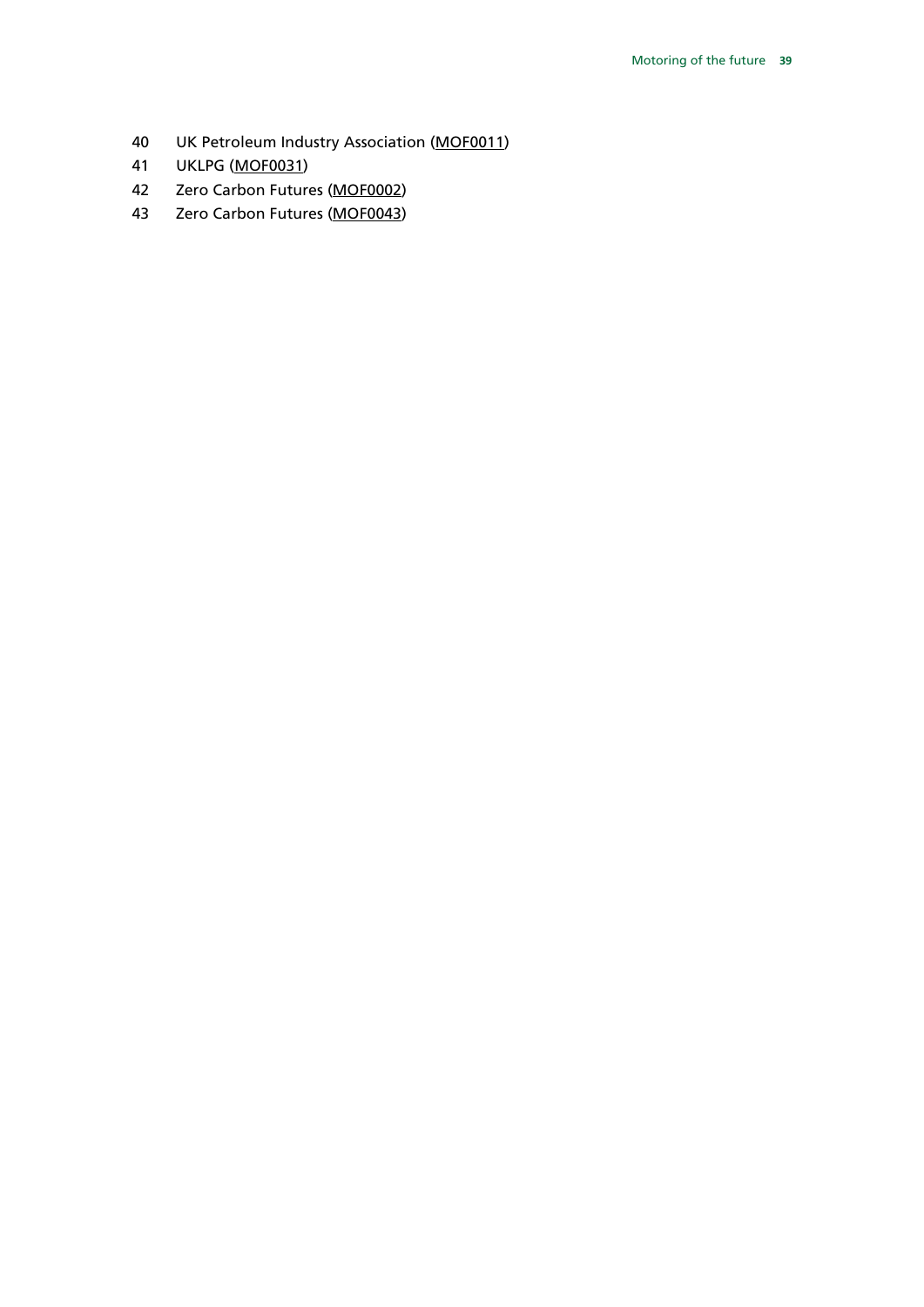# <span id="page-41-0"></span>List of Reports from the Committee during the current Parliament

All publications from the Committee are available on the Committee's website at [www.parliament.uk/transcom.](http://www.parliament.uk/business/committees/committees-a-z/commons-select/transport-committee/publications/)

The reference number of the Government's response to each Report is printed in brackets after the HC printing number.

#### **Session 2014–15**

| Seventh Report              | Investing in the railway                                                                                                                                                     | <b>HC 257</b>                              |
|-----------------------------|------------------------------------------------------------------------------------------------------------------------------------------------------------------------------|--------------------------------------------|
| Sixth Report                | Government motoring agencies-the user perspective                                                                                                                            | HC 287 (HC 884)                            |
| <b>Third Special Report</b> | Putting passengers first: disruption at Gatwick,<br>Christmas Eve 2013: Airport Operators Association<br>Response to the Committee's Fourteenth Report of<br>Session 2013-14 | <b>HC 633</b>                              |
|                             | Second Special Report Local transport expenditure: Who decides?:<br>Government Response to the Committee's<br>Seventeenth Report of Session 2013-14                          | <b>HC 632</b>                              |
| Fifth Report                | Security on the railway                                                                                                                                                      | HC 428 (HC 792)                            |
| Fourth Report               | Passenger transport in isolated communities                                                                                                                                  | <b>HC 288</b>                              |
|                             |                                                                                                                                                                              | (Incorporating HC 853,<br>Session 2013-14) |
|                             |                                                                                                                                                                              | (HC 719)                                   |
| <b>Third Report</b>         | Cycling safety                                                                                                                                                               | <b>HC 286</b>                              |
|                             |                                                                                                                                                                              | (Incorporating HC 852,<br>Session 2013-14) |
|                             |                                                                                                                                                                              | (HC 718)                                   |
| Second Report               | Offshore helicopter safety                                                                                                                                                   | <b>HC 289</b>                              |
|                             |                                                                                                                                                                              | (Incorporating HC 992,<br>Session 2013-14) |
|                             |                                                                                                                                                                              | (HC 717)                                   |
| <b>First Report</b>         | Driving premiums down: fraud and the cost of motor<br>insurance                                                                                                              | <b>HC 285</b>                              |
|                             |                                                                                                                                                                              | (Incorporating HC 286,<br>Session 2013-14) |
|                             |                                                                                                                                                                              | (HC 716)                                   |
| <b>First Special Report</b> | Forging ahead: UK shipping strategy: Government<br>Response to the Committee's Thirteenth Report of<br><b>Session 2013-14</b>                                                | <b>HC 254</b>                              |
| <b>Session 2013-14</b>      |                                                                                                                                                                              |                                            |
| Sixteenth Report            | National Policy Statement on National Networks                                                                                                                               | HC 1135                                    |
| Fifteenth Report            | Better roads: improving England's strategic road<br>network                                                                                                                  | <b>HC 850</b>                              |
| Fourteenth Report           | Putting passengers first, disruption at Gatwick,                                                                                                                             | <b>HC 956</b>                              |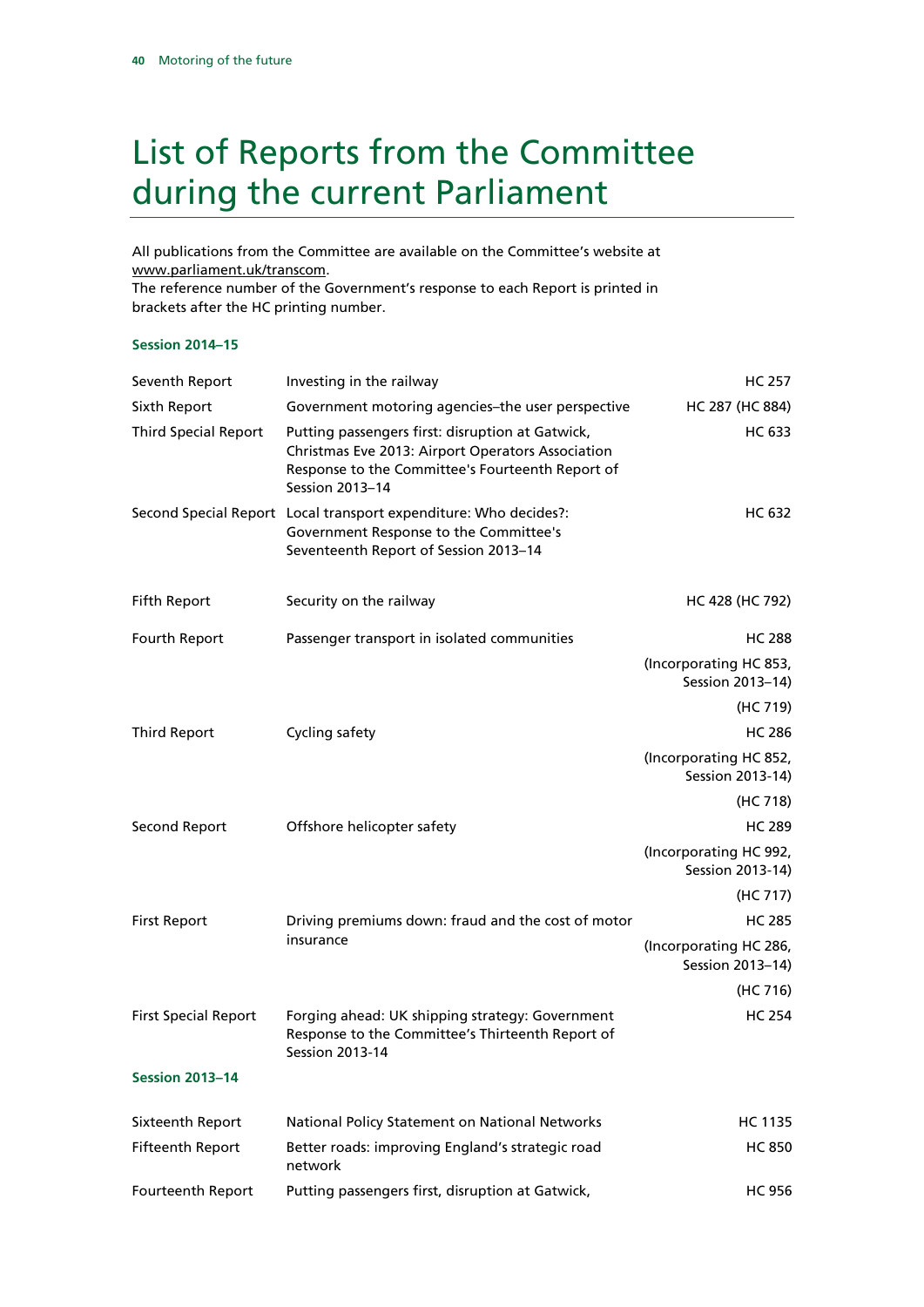|                                    | <b>Christmas Eve 2013</b>                                                                                                                         |                  |
|------------------------------------|---------------------------------------------------------------------------------------------------------------------------------------------------|------------------|
| Seventeenth Special<br>Report      | Land transport security-scope for further EU<br>involvement?: Further Government Response to the<br>Committees Eleventh Report of Session 2012-13 | HC 1192          |
| Thirteenth Report                  | Forging ahead?: UK shipping strategy                                                                                                              | HC 630           |
| <b>Twelfth Report</b>              | Future programme 2014                                                                                                                             | HC 1143          |
| Eleventh Report                    | Safety at level crossings                                                                                                                         | HC 680 (HC 1260) |
| <b>Tenth Report</b>                | Ready and waiting? Transport preparations for<br>winter weather                                                                                   | HC 681 (HC 1139) |
| Ninth Report                       | High speed rail: on track?                                                                                                                        | HC 851 (HC 1085) |
| <b>Fifteenth Special</b><br>Report | Cancellation of the InterCity West Coast competition:<br>Government update on the Laidlaw and Brown<br>reports                                    | <b>HC 1086</b>   |
| <b>Eighth Report</b>               | Access to ports                                                                                                                                   | HC 266 (HC 1083) |
| Seventh Report                     | Local authority parking enforcement                                                                                                               | HC 118 (HC 970)  |
|                                    | Seventh Special Report The new European motorcycle test: Government<br>Response to the Committee's Sixth Report of 2009-10                        | <b>HC 656</b>    |
| Sixth Report                       | Flight Time Limitation: Follow-up                                                                                                                 | HC 641 (HC 795)  |
| <b>Fifth Report</b>                | Access to transport for disabled people                                                                                                           | HC 116 (HC 870)  |
| Fourth Report                      | Cost of motor insurance: whiplash                                                                                                                 | HC 117 (CM 8738) |
| <b>Third Report</b>                | The work of the Vehicle and Operator Services<br>Agency (VOSA)                                                                                    | HC 583 (HC 678)  |
| Second Report                      | Future programme: 2013-14                                                                                                                         | HC 438           |
| <b>Fifth Special Report</b>        | The European Commission's 4 <sup>th</sup> Railway Package:<br>Government Response to the Committee's Twelfth<br>Report of Session 2012-13         | <b>HC 439</b>    |
| <b>Third Special Report</b>        | Rail 2020: Rail Delivery Group and Passenger Focus<br>responses to the Committee's Seventh Report of<br>Session 2012-13                           | HC 81            |
| Fourth Special Report              | Land transport security-scope for further EU<br>involvement?: Government Response to the<br>Committee's Eleventh Report of Session 2012-13        | <b>HC 177</b>    |
|                                    | Second Special Report Marine Pilotage: Government Response to the<br>Committee's Ninth Report of Session 2012-13                                  | <b>HC 79</b>     |
| <b>First Report</b>                | <b>Aviation strategy</b>                                                                                                                          | HC 78 (HC 596)   |
| <b>First Special Report</b>        | Cancellation of the InterCity West Coast franchise<br>competition: Government Response to the<br>Committee's Eighth Report of Session 2012-13     | <b>HC 80</b>     |
| <b>Session 2012-13</b>             |                                                                                                                                                   |                  |
| <b>Twelfth Report</b>              | The European Commission's 4 <sup>th</sup> Railway Package                                                                                         | HC 1001(HC 439)  |
| <b>Eleventh Report</b>             | Land transport security-scope for further EU<br>involvement?                                                                                      | <b>HC 875</b>    |
| Ninth Special Report               | Rail 2020: Government and Office of Rail Regulation<br>Responses to the Committee's Seventh Report of                                             | <b>HC 1059</b>   |

| $2012 - 13$                                      |         |
|--------------------------------------------------|---------|
| The Coastguard, Emergency Towing Vessels and the | HC 1018 |
| Maritime Incident Response Group: follow up:     |         |
|                                                  |         |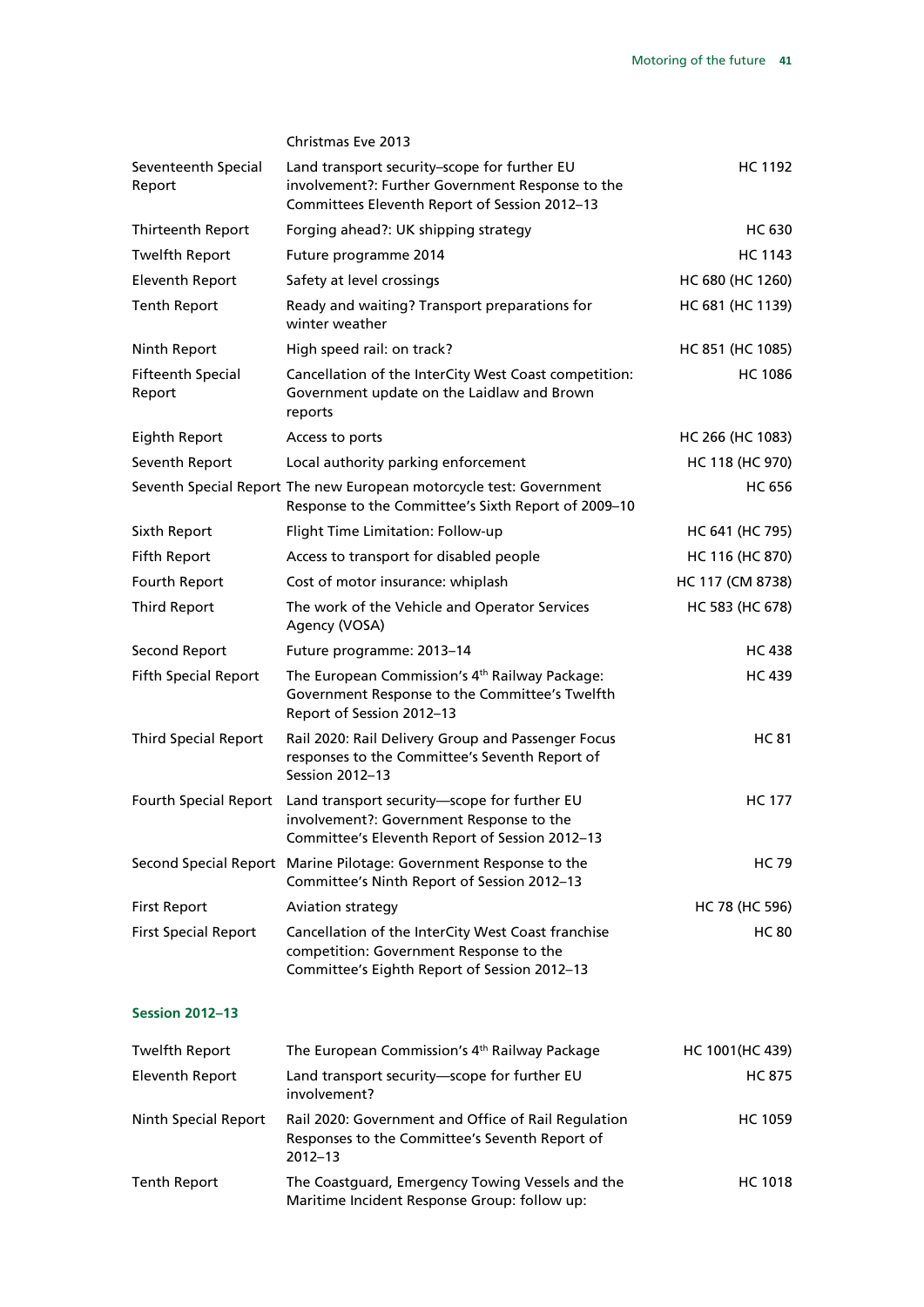|                              | Government Response to the Committee's Sixth<br>Report of 2012-13                                                                                                                        |                       |
|------------------------------|------------------------------------------------------------------------------------------------------------------------------------------------------------------------------------------|-----------------------|
| Ninth Report                 | Marine Pilotage                                                                                                                                                                          | <b>HC 840</b>         |
| <b>Eighth Report</b>         | Cancellation of the InterCity West Coast franchise<br>competition                                                                                                                        | <b>HC 537</b>         |
| <b>Eighth Special Report</b> | Plug-in vehicles, plugged in policy?: Government<br>Response to the Committee's Fourth Report of<br>Session 2012-13                                                                      | <b>HC 884</b>         |
| Seventh Report               | <b>Rail 2020</b>                                                                                                                                                                         | <b>HC 329</b>         |
| Sixth Report                 | The Coastguard, Emergency Towing Vessels and the<br>Maritime Incident Response Group: follow up                                                                                          | <b>HC 647</b>         |
| Fifth Report                 | Future programme: autumn and winter 2012-13                                                                                                                                              | <b>HC 591</b>         |
| Fourth Report                | Plug-in vehicles, plugged in policy?                                                                                                                                                     | <b>HC 239</b>         |
| <b>Third Report</b>          | Competition in the local bus market                                                                                                                                                      | HC 10 (HC 761)        |
|                              |                                                                                                                                                                                          | (Incorporating        |
|                              |                                                                                                                                                                                          | HC 1861-i-iii)        |
| <b>Fifth Special Report</b>  | Flight Time Limitations: Government Response To The<br>Committee's First Report Of Session 2012-13                                                                                       | <b>HC 558</b>         |
| Fourth Special Report        | Air Travel Organisers' Licensing (Atol) Reform:<br>Government Response To The Committee's<br>Seventeenth Report Of Session 2010-12                                                       | <b>HC 557</b>         |
| Second Report                | Road safety                                                                                                                                                                              | HC 506 (HC 648)       |
|                              |                                                                                                                                                                                          | Incorporating HC 1738 |
| <b>First Report</b>          | Flight time limitations                                                                                                                                                                  | <b>HC 164</b>         |
|                              |                                                                                                                                                                                          | Incorporating HC 1838 |
| <b>Third Special Report</b>  | Sulphur emissions by ships: Government Response to<br>the Committee's Sixteenth Report of Session 2010-12                                                                                | <b>HC 87</b>          |
|                              | Second Special Report Counting the cost: financial scrutiny of the<br>Department for Transport 2011-12: Government<br>Response to the Committee's Fifteenth Report of<br>Session 2010-12 | <b>HC 15</b>          |
| <b>First Special Report</b>  | Draft Civil Aviation Bill: Pre-Legislative Scrutiny:<br>Government Response to the Committee's Thirteenth<br>Report of Session 2010-12                                                   | <b>HC 11</b>          |

#### **Session 2010–12**

| Seventeenth Report  | Air Travel Organisers' Licensing (ATOL) reform                                   | <b>HC 1798</b>      |
|---------------------|----------------------------------------------------------------------------------|---------------------|
| Sixteenth Report    | Sulphur emissions by ships                                                       | <b>HC 1561</b>      |
| Fifteenth Report    | Counting the cost: financial scrutiny of the<br>Department for Transport 2011-12 | <b>HC 1560</b>      |
| Fourteenth Report   | Cable theft on the Railway                                                       | HC 1609 (HC 1933)   |
| Thirteenth Report   | Draft Civil Aviation Bill: Pre-Legislative Scrutiny                              | <b>HC 1694</b>      |
| Twelfth Report      | Cost of motor insurance: follow up                                               | HC 1451 (HC 1934)   |
| Eleventh Report     | Thameslink rolling stock procurement                                             | HC 1453 (HC 1935)   |
| <b>Tenth Report</b> | High Speed Rail                                                                  | HC 1185-I (HC 1754) |
|                     |                                                                                  |                     |